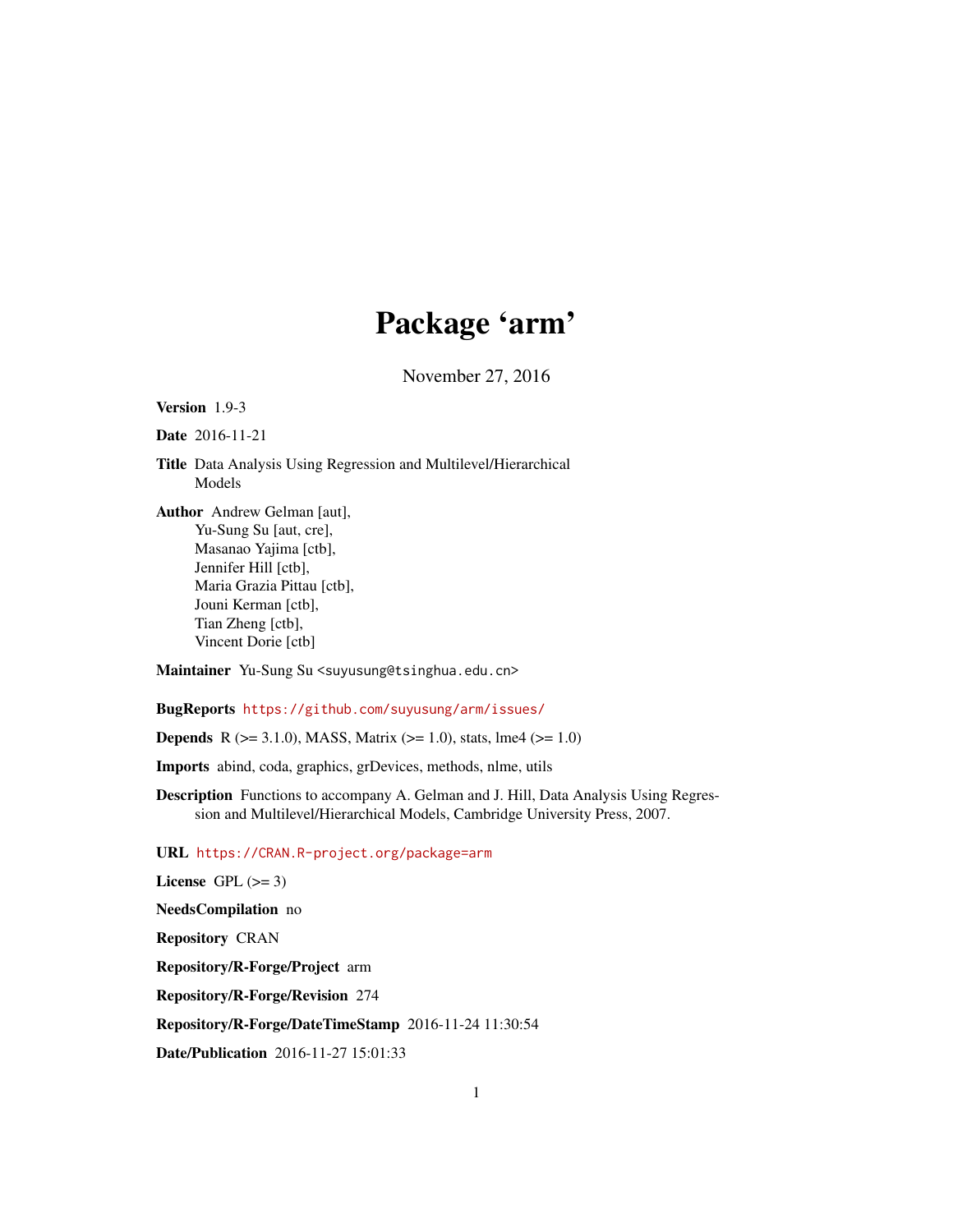# <span id="page-1-0"></span>R topics documented:

|       |                                                                                                                                                                   | $\overline{2}$ |
|-------|-------------------------------------------------------------------------------------------------------------------------------------------------------------------|----------------|
|       | bayesglm, $\ldots$ , $\ldots$ , $\ldots$ , $\ldots$ , $\ldots$ , $\ldots$ , $\ldots$ , $\ldots$ , $\ldots$ , $\ldots$ , $\ldots$ , $\ldots$ , $\ldots$ , $\ldots$ | $\overline{4}$ |
|       |                                                                                                                                                                   | <b>10</b>      |
|       |                                                                                                                                                                   | <sup>13</sup>  |
|       |                                                                                                                                                                   | 15             |
|       |                                                                                                                                                                   | 19             |
|       |                                                                                                                                                                   | 20             |
|       |                                                                                                                                                                   | 21             |
|       |                                                                                                                                                                   | 23             |
|       |                                                                                                                                                                   | 26             |
|       |                                                                                                                                                                   | 26             |
|       |                                                                                                                                                                   | 27             |
|       |                                                                                                                                                                   | 28             |
|       |                                                                                                                                                                   | 29             |
|       |                                                                                                                                                                   | 30             |
|       |                                                                                                                                                                   | 31             |
|       |                                                                                                                                                                   | 33             |
|       |                                                                                                                                                                   | 35             |
|       |                                                                                                                                                                   | 37             |
|       |                                                                                                                                                                   | 37             |
|       |                                                                                                                                                                   | 38             |
|       |                                                                                                                                                                   | 39             |
|       |                                                                                                                                                                   | 41             |
|       |                                                                                                                                                                   | 43             |
|       |                                                                                                                                                                   | 46             |
|       |                                                                                                                                                                   | 47             |
|       |                                                                                                                                                                   | 48             |
|       |                                                                                                                                                                   |                |
| Index |                                                                                                                                                                   | 51             |
|       |                                                                                                                                                                   |                |

<span id="page-1-1"></span>balance *Functions to compute the balance statistics*

# Description

This function computes the balance statistics before and after matching.

#### Usage

```
balance(rawdata, matched, pscore.fit, factor=TRUE)
## S3 method for class 'balance'
print(x, ..., digits = 2)## S3 method for class 'balance'
plot(x, longcovnames = NULL,
```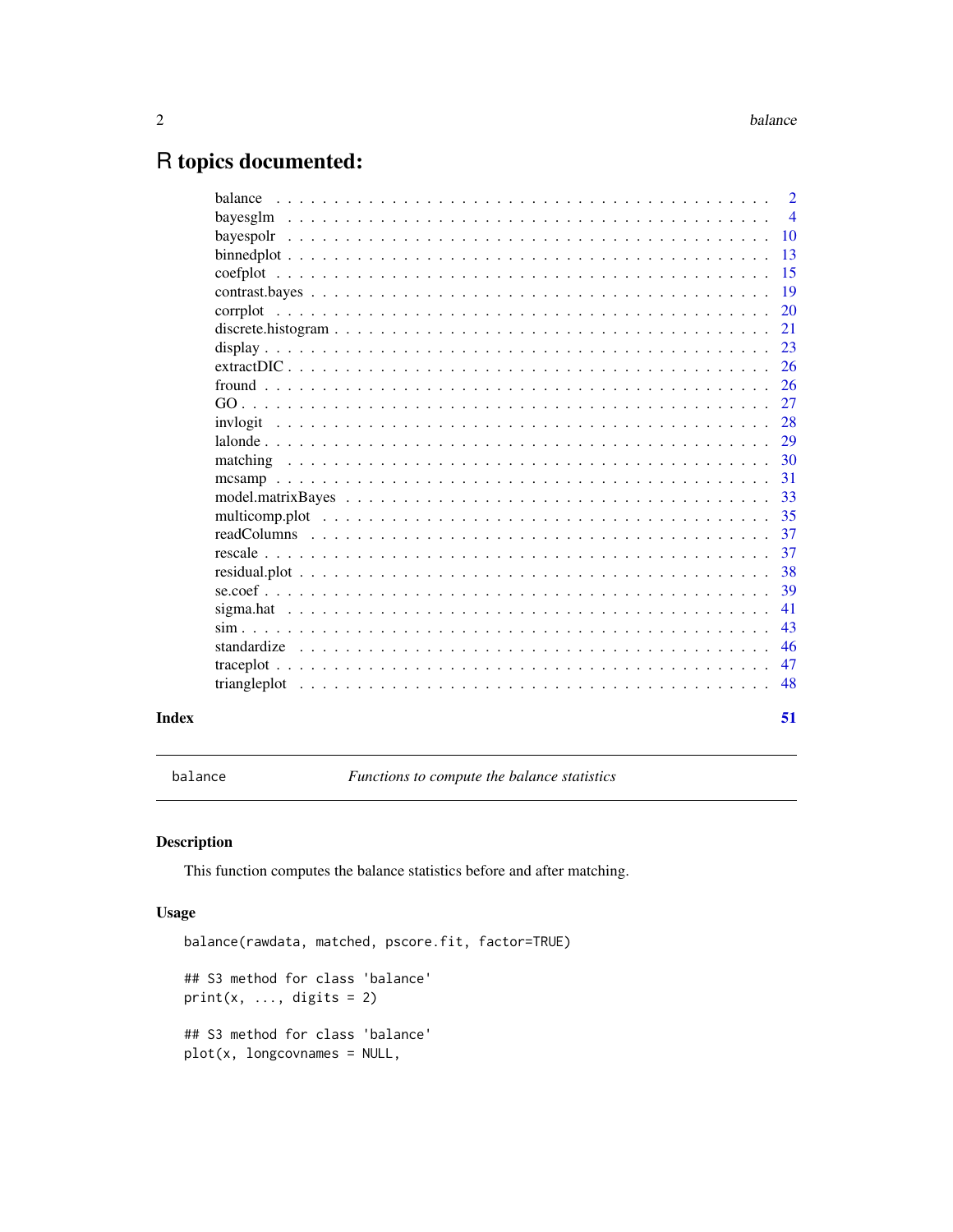#### balance 3 and 3 and 3 and 3 and 3 and 3 and 3 and 3 and 3 and 3 and 3 and 3 and 3 and 3 and 3 and 3 and 3 and 3 and 3 and 3 and 3 and 3 and 3 and 3 and 3 and 3 and 3 and 3 and 3 and 3 and 3 and 3 and 3 and 3 and 3 and 3 an

```
main = "Standardized Difference in Means",
v.axis=TRUE, cex.main = 1,
cex.vars = 0.8, cex.pts = 0.8,
mar = c(0, 3, 5.1, 2), plot = TRUE, ...
```
# Arguments

| rawdata      | data before using matching function, see the example below.                                                                                                                                         |
|--------------|-----------------------------------------------------------------------------------------------------------------------------------------------------------------------------------------------------|
| matched      | matched data using matching function, see the example below.                                                                                                                                        |
| pscore.fit   | glm.fit object to get propensity scores.                                                                                                                                                            |
| factor       | default is TRUE which will display the factorized categorical variables. In a sit-<br>uation where no equal levels of factorized categorical variables is observed, use<br>factor=FALSE to proceed. |
| x            | an object return by the balance function.                                                                                                                                                           |
| digits       | minimal number of <i>significant</i> digits, default is 2.                                                                                                                                          |
| longcovnames | long covariate names. If not provided, plot will use covariate variable name by<br>default                                                                                                          |
| main         | The main title (on top) using font and size (character expansion) par ("font .main")<br>and color par ("col.main"); default title is Standardized Difference in Means.                              |
| v.axis       | default is TRUE, which shows the top $axis-axis(3)$ .                                                                                                                                               |
| cex.main     | font size of main title                                                                                                                                                                             |
| cex.vars     | font size of variabel names                                                                                                                                                                         |
| cex.pts      | point size of the estimates                                                                                                                                                                         |
| mar          | A numerical vector of the form c(bottom, left, top, right) which gives<br>the number of lines of margin to be specified on the four sides of the plot. The<br>default is $c(0, 3, 5.1, 2)$ .        |
| plot         | default is TRUE, which will plot the plot.                                                                                                                                                          |
| $\cdots$     | other plot options may be passed to this function                                                                                                                                                   |

# Details

This function plots the balance statistics before and after matching. The open circle dots represent the unmatched balance statistics. The solid dots represent the matched balance statistics. The closer the value of the estimates to the zero, the better the treated and control groups are balanced after matching.

#### Note

The function does not work with predictors that contain factor(x),  $log(x)$  or all other data transformation. Create new objects for these variables. Attach them into the original dataset before doing the matching procedure.

# Author(s)

Jennifer Hill <jh1030@columbia.edu>; Yu-Sung Su <suyusung@tsinghua.edu.cn>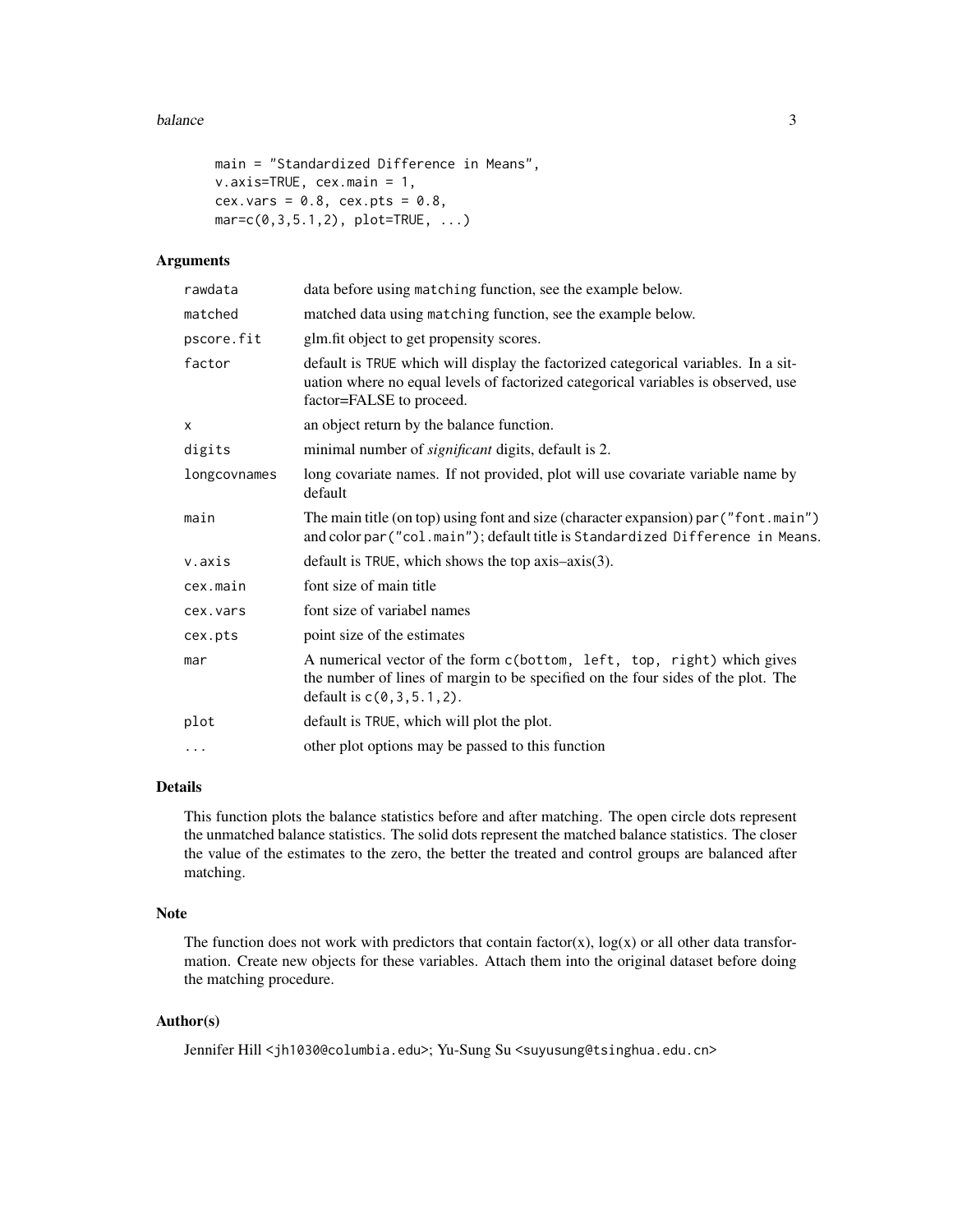#### <span id="page-3-0"></span>References

Andrew Gelman and Jennifer Hill. (2006). *Data Analysis Using Regression and Multilevel/Hierarchical Models*. Cambridge University Press. (Chapter 10)

# See Also

[matching](#page-29-1), [par](#page-0-0)

# Examples

```
# matching first
old.par <- par(no.readonly = TRUE)
data(lalonde)
attach(lalonde)
fit \le glm(treat \sim re74 + re75 + age + factor(educ) +
            black + hisp + married + nodegr + u74 + u75,
            family=binomial(link="logit"))
pscores <- predict(fit, type="link")
matches <- matching(z=lalonde$treat, score=pscores)
matched <- lalonde[matches$matched,]
# balance check
b.stats <- balance(lalonde, matched, fit)
print(b.stats)
plot(b.stats)
par(old.par)
```
<span id="page-3-1"></span>bayesglm *Bayesian generalized linear models.*

#### Description

Bayesian functions for generalized linear modeling with independent normal, t, or Cauchy prior distribution for the coefficients.

# Usage

```
bayesglm (formula, family = gaussian, data,
   weights, subset, na.action,
   start = NULL, etastart, mustart,
   offset, control = list(...),model = TRUE, method = "glm.fit",x = FALSE, y = TRUE, contrasts = NULL,
   drop.unused.levels = TRUE,
   prior.mean = 0,
   prior.scale = NULL,
   prior.df = 1,
   prior.mean.for.intercept = 0,
```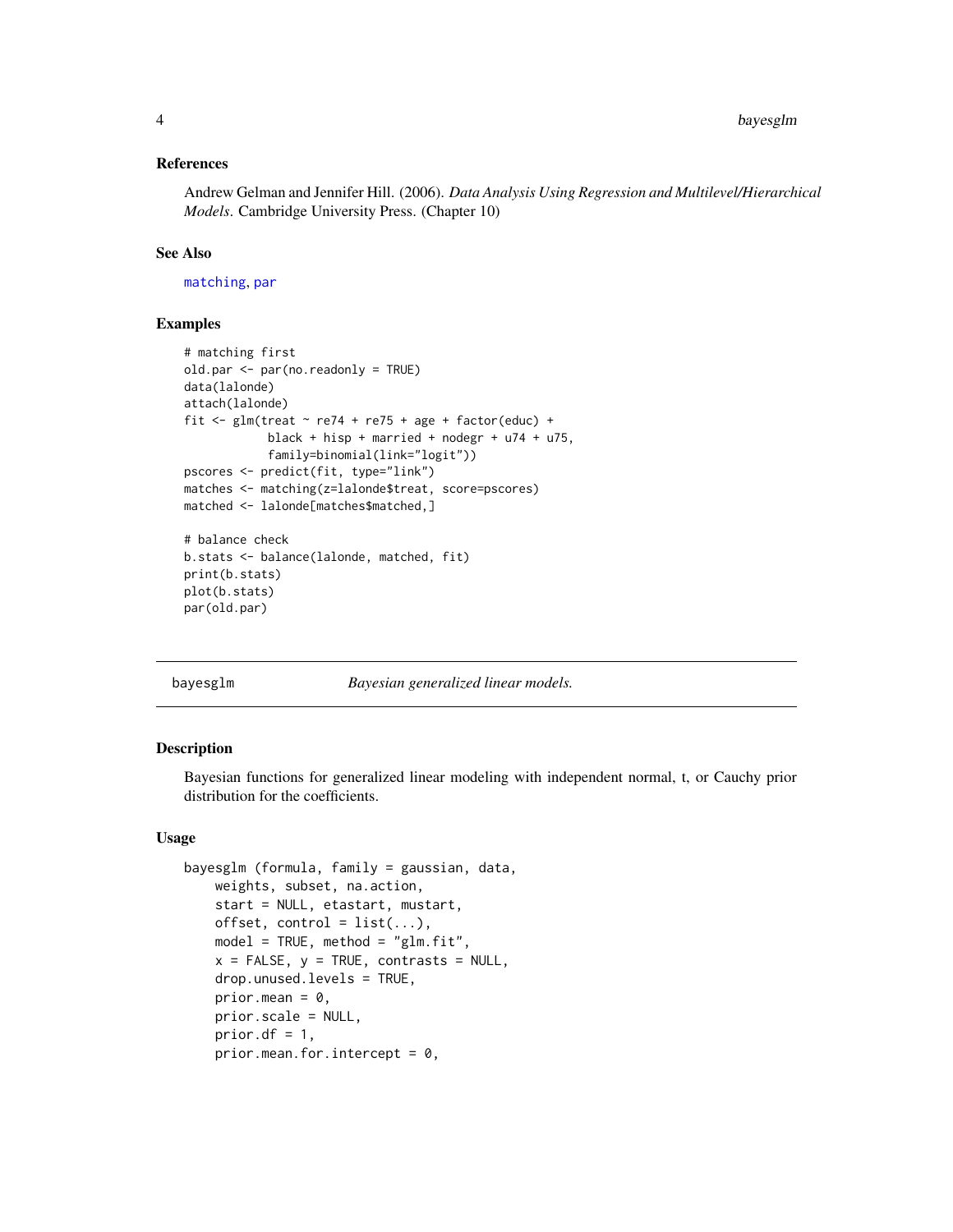#### <span id="page-4-0"></span>bayesglm 5

```
prior.scale.for.intercept = NULL,
   prior.df.for.intercept = 1,
   min.prior.scale=1e-12,
   scaled = TRUE, keep.order=TRUE,
   drop.baseline=TRUE,
   maxit=100,
   print.unnormalized.log.posterior=FALSE,
   Warning=TRUE,...)
bayesglm.fit (x, y, weights = rep(1, nobs),start = NULL, etastart = NULL,
   mustart = NULL, offset = rep(0, nobs), family = gaussian(),
   control = list(), intercept = TRUE,
   prior.mean = 0,
   prior.scale = NULL,
   prior.df = 1,
   prior.mean.for.intercept = 0,
   prior.scale.for.intercept = NULL,
   prior.df.for.intercept = 1,
   min.prior.scale=1e-12, scaled = TRUE,
   print.unnormalized.log.posterior=FALSE, Warning=TRUE)
```
# Arguments

| formula   | a symbolic description of the model to be fit. The details of model specification<br>are given below.                                                                                                                                                                                            |
|-----------|--------------------------------------------------------------------------------------------------------------------------------------------------------------------------------------------------------------------------------------------------------------------------------------------------|
| family    | a description of the error distribution and link function to be used in the model.<br>This can be a character string naming a family function, a family function or the<br>result of a call to a family function. (See family for details of family functions.)                                  |
| data      | an optional data frame, list or environment (or object coercible by as . data. frame<br>to a data frame) containing the variables in the model. If not found in data,<br>the variables are taken from environment (formula), typically the environment<br>from which glm is called.              |
| weights   | an optional vector of weights to be used in the fitting process. Should be NULL<br>or a numeric vector.                                                                                                                                                                                          |
| subset    | an optional vector specifying a subset of observations to be used in the fitting<br>process.                                                                                                                                                                                                     |
| na.action | a function which indicates what should happen when the data contain NAs. The<br>default is set by the na. action setting of options, and is na. fail if that is<br>unset. The "factory-fresh" default is na.omit. Another possible value is NULL,<br>no action. Value na. exclude can be useful. |
| start     | starting values for the parameters in the linear predictor.                                                                                                                                                                                                                                      |
| etastart  | starting values for the linear predictor.                                                                                                                                                                                                                                                        |
| mustart   | starting values for the vector of means.                                                                                                                                                                                                                                                         |
| offset    | this can be used to specify an a priori known component to be included in the<br>linear predictor during fitting. This should be NULL or a numeric vector of length                                                                                                                              |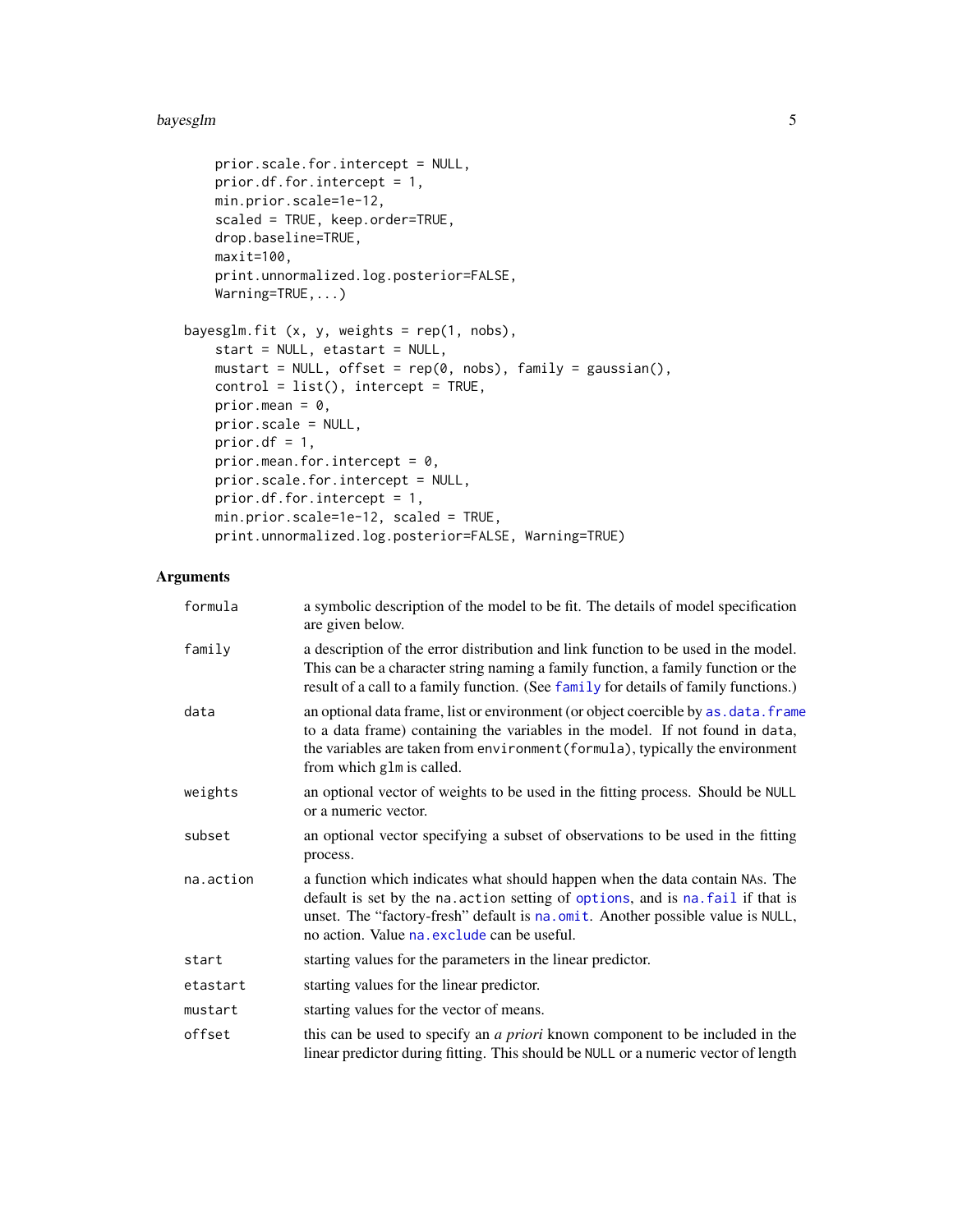<span id="page-5-0"></span>

|                           | either one or equal to the number of cases. One or more offset terms can be<br>included in the formula instead or as well, and if both are specified their sum is<br>used. See model.offset.                                                                                                                                                                                                                             |
|---------------------------|--------------------------------------------------------------------------------------------------------------------------------------------------------------------------------------------------------------------------------------------------------------------------------------------------------------------------------------------------------------------------------------------------------------------------|
| control                   | a list of parameters for controlling the fitting process. See the documentation for<br>glm.control for details.                                                                                                                                                                                                                                                                                                          |
| model                     | a logical value indicating whether <i>model frame</i> should be included as a compo-<br>nent of the returned value.                                                                                                                                                                                                                                                                                                      |
| method                    | the method to be used in fitting the model. The default method "glm.fit"<br>uses iteratively reweighted least squares (IWLS). The only current alternative is<br>"model. frame" which returns the model frame and does no fitting.                                                                                                                                                                                       |
| x, y                      | For g1m: logical values indicating whether the response vector and model matrix<br>used in the fitting process should be returned as components of the returned<br>value.                                                                                                                                                                                                                                                |
|                           | For glm. fit: x is a design matrix of dimension n<br>$\star$ p, and y is a vector<br>of observations of length n.                                                                                                                                                                                                                                                                                                        |
| contrasts                 | an optional list. See the contrasts. arg of model. matrix. default.                                                                                                                                                                                                                                                                                                                                                      |
| drop.unused.levels        |                                                                                                                                                                                                                                                                                                                                                                                                                          |
|                           | default TRUE, if FALSE, it interpolates the intermediate values if the data have<br>integer levels.                                                                                                                                                                                                                                                                                                                      |
| intercept                 | logical. Should an intercept be included in the <i>null</i> model?                                                                                                                                                                                                                                                                                                                                                       |
| prior.mean                | prior mean for the coefficients: default is 0. Can be a vector of length equal to<br>the number of predictors (not counting the intercept, if any). If it is a scalar, it is<br>expanded to the length of this vector.                                                                                                                                                                                                   |
| prior.scale               | prior scale for the coefficients: default is NULL; if is NULL, for a logit model,<br>prior.scale is 2.5; for a probit model, prior scale is 2.5*1.6. Can be a vector of<br>length equal to the number of predictors (not counting the intercept, if any). If<br>it is a scalar, it is expanded to the length of this vector.                                                                                             |
| prior.df                  | prior degrees of freedom for the coefficients. For t distribution: default is 1<br>(Cauchy). Set to Inf to get normal prior distributions. Can be a vector of length<br>equal to the number of predictors (not counting the intercept, if any). If it is a<br>scalar, it is expanded to the length of this vector.                                                                                                       |
| prior.mean.for.intercept  |                                                                                                                                                                                                                                                                                                                                                                                                                          |
|                           | prior mean for the intercept: default is 0. See 'Details'.                                                                                                                                                                                                                                                                                                                                                               |
| prior.scale.for.intercept |                                                                                                                                                                                                                                                                                                                                                                                                                          |
|                           | prior scale for the intercept: default is NULL; for a logit model, prior scale for<br>intercept is 10; for probit model, prior scale for intercept is rescaled as $10*1.6$ .                                                                                                                                                                                                                                             |
| prior.df.for.intercept    |                                                                                                                                                                                                                                                                                                                                                                                                                          |
|                           | prior degrees of freedom for the intercept: default is 1.                                                                                                                                                                                                                                                                                                                                                                |
| min.prior.scale           | Minimum prior scale for the coefficients: default is 1e-12.                                                                                                                                                                                                                                                                                                                                                              |
| scaled                    |                                                                                                                                                                                                                                                                                                                                                                                                                          |
|                           | scaled=TRUE, the scales for the prior distributions of the coefficients are deter-<br>mined as follows: For a predictor with only one value, we just use prior scale.<br>For a predictor with two values, we use prior.scale/range(x). For a predictor with<br>more than two values, we use prior.scale/ $(2 * sd(x))$ . If the response is Gaussian,<br>prior.scale is also multiplied by $2 * sd(y)$ . Default is TRUE |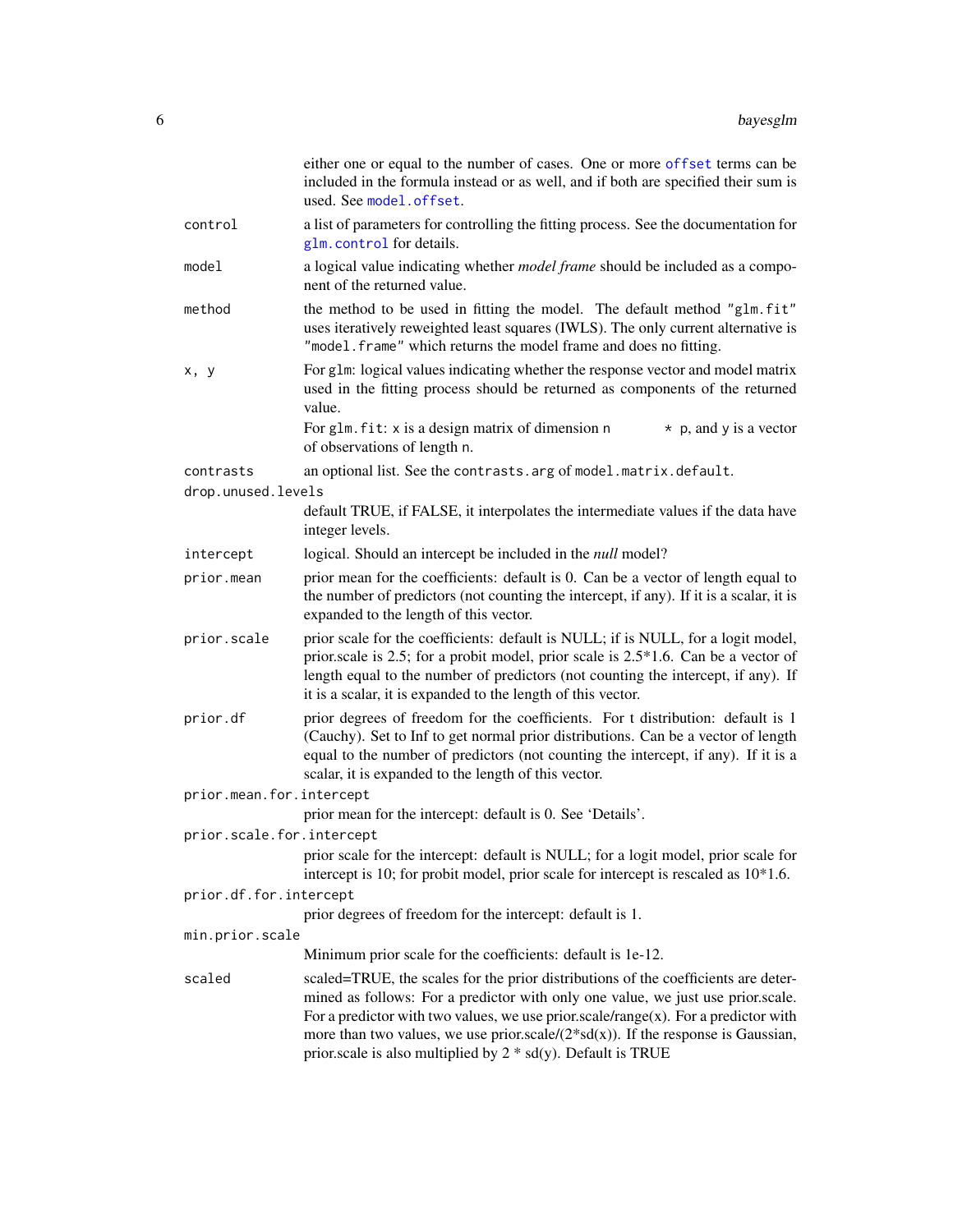#### <span id="page-6-0"></span>bayesglm 7

| keep.order    | a logical value indicating whether the terms should keep their positions. If FALSE<br>the terms are reordered so that main effects come first, followed by the interac-<br>tions, all second-order, all third-order and so on. Effects of a given order are<br>kept in the order specified. Default is TRUE. |
|---------------|--------------------------------------------------------------------------------------------------------------------------------------------------------------------------------------------------------------------------------------------------------------------------------------------------------------|
| drop.baseline | Drop the base level of categorical x's, default is TRUE.                                                                                                                                                                                                                                                     |
| maxit         | integer giving the maximal number of IWLS iterations, default is 100. This can<br>also be controlled by control.                                                                                                                                                                                             |
|               | print.unnormalized.log.posterior<br>display the unnormalized log posterior likelihood for bayesglm, default=FALSE                                                                                                                                                                                            |
| Warning       | default is TRUE, which will show the error messages of not convergence and<br>separation.                                                                                                                                                                                                                    |
| $\ddotsc$     | further arguments passed to or from other methods.                                                                                                                                                                                                                                                           |

# Details

The program is a simple alteration of  $g\text{Im}(\cdot)$  that uses an approximate EM algorithm to update the betas at each step using an augmented regression to represent the prior information.

We use Student-t prior distributions for the coefficients. The prior distribution for the constant term is set so it applies to the value when all predictors are set to their mean values.

If scaled=TRUE, the scales for the prior distributions of the coefficients are determined as follows: For a predictor with only one value, we just use prior.scale. For a predictor with two values, we use prior.scale/range(x). For a predictor with more than two values, we use prior.scale/ $(2 * sd(x))$ .

We include all the glm() arguments but we haven't tested that all the options (e.g., offsets, contrasts, deviance for the null model) all work.

The new arguments here are: prior.mean, prior.scale, prior.scale.for.intercept, prior.df, prior.df.for.interceptand scaled.

# Value

See [glm](#page-0-0) for details.

| prior.mean                | prior means for the coefficients and the intercept. |
|---------------------------|-----------------------------------------------------|
| prior.scale               | prior scales for the coefficients                   |
| prior.df                  | prior dfs for the coefficients.                     |
| prior.scale.for.intercept | prior scale for the intercept                       |
| prior.df.for.intercept    |                                                     |
|                           | prior df for the intercept                          |

#### Author(s)

Andrew Gelman <gelman@stat.columbia.edu>; Yu-Sung Su <suyusung@tsinghua.edu.cn>; Daniel Lee <bearlee@alum.mit.edu>; Aleks Jakulin <Jakulin@stat.columbia.edu>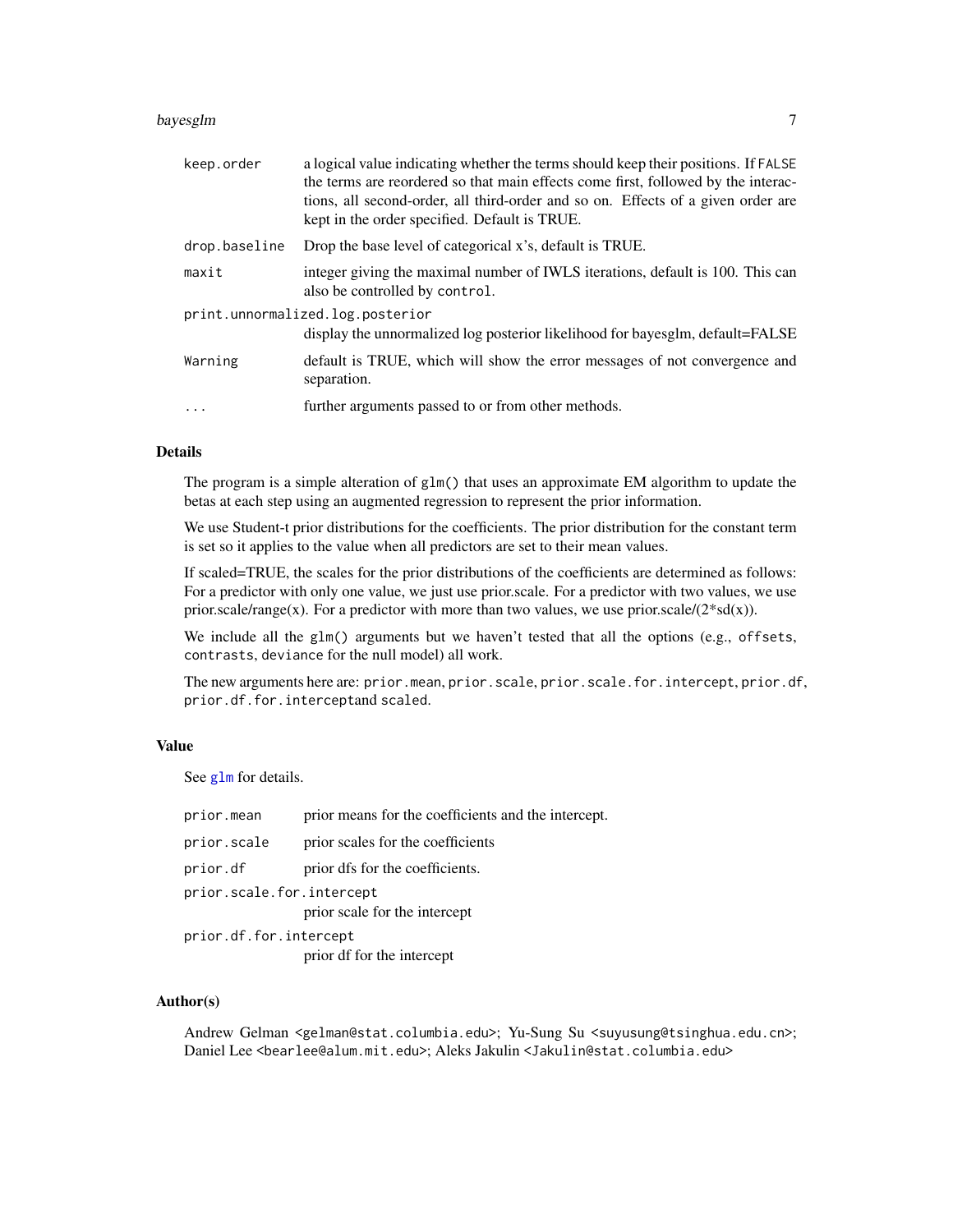#### <span id="page-7-0"></span>References

Andrew Gelman, Aleks Jakulin, Maria Grazia Pittau and Yu-Sung Su. (2009). "A Weakly Informative Default Prior Distribution For Logistic And Other Regression Models." *The Annals of Applied Statistics* 2 (4): 1360–1383. [http://www.stat.columbia.edu/~gelman/research/published/](http://www.stat.columbia.edu/~gelman/research/published/priors11.pdf) [priors11.pdf](http://www.stat.columbia.edu/~gelman/research/published/priors11.pdf)

# See Also

[glm](#page-0-0), [bayespolr](#page-9-1)

```
n < -100x1 \leftarrow \text{rnorm} (n)
 x2 \leq - rbinom (n, 1, .5)b0 < -1b1 < -1.5b2 < -2y <- rbinom (n, 1, invlogit(b0+b1*x1+b2*x2))
 M1 \leftarrow glm (y \sim x1 + x2, family=binomial(link="logit"))
 display (M1)
 M2 \leq bayesglm (y \sim x1 + x2, family=binomial(link="logit"),
   prior.scale=Inf, prior.df=Inf)
 display (M2) # just a test: this should be identical to classical logit
 M3 \leftarrow bayesglm (y \sim x1 + x2, family=binomial(link="logit"))
   # default Cauchy prior with scale 2.5
 display (M3)
 M4 \leftarrow bayesglm (y \sim x1 + x2, family=binomial(link="logit"),
   prior.scale=2.5, prior.df=1)
    # Same as M3, explicitly specifying Cauchy prior with scale 2.5
 display (M4)
 M5 \leq bayesglm (y \sim x1 + x2, family=binomial(link="logit"),
   prior.scale=2.5, prior.df=7) # t_7 prior with scale 2.5
 display (M5)
 M6 <- bayesglm (y \sim x1 + x2, family=binomial(link="logit"),
   prior.scale=2.5, prior.df=Inf) # normal prior with scale 2.5
 display (M6)
# Create separation: set y=1 whenever x2=1
# Now it should blow up without the prior!
 y <- ifelse (x2==1, 1, y)
 M1 \leftarrow glm (y \sim x1 + x2, family=binomial(link="logit"))
 display (M1)
```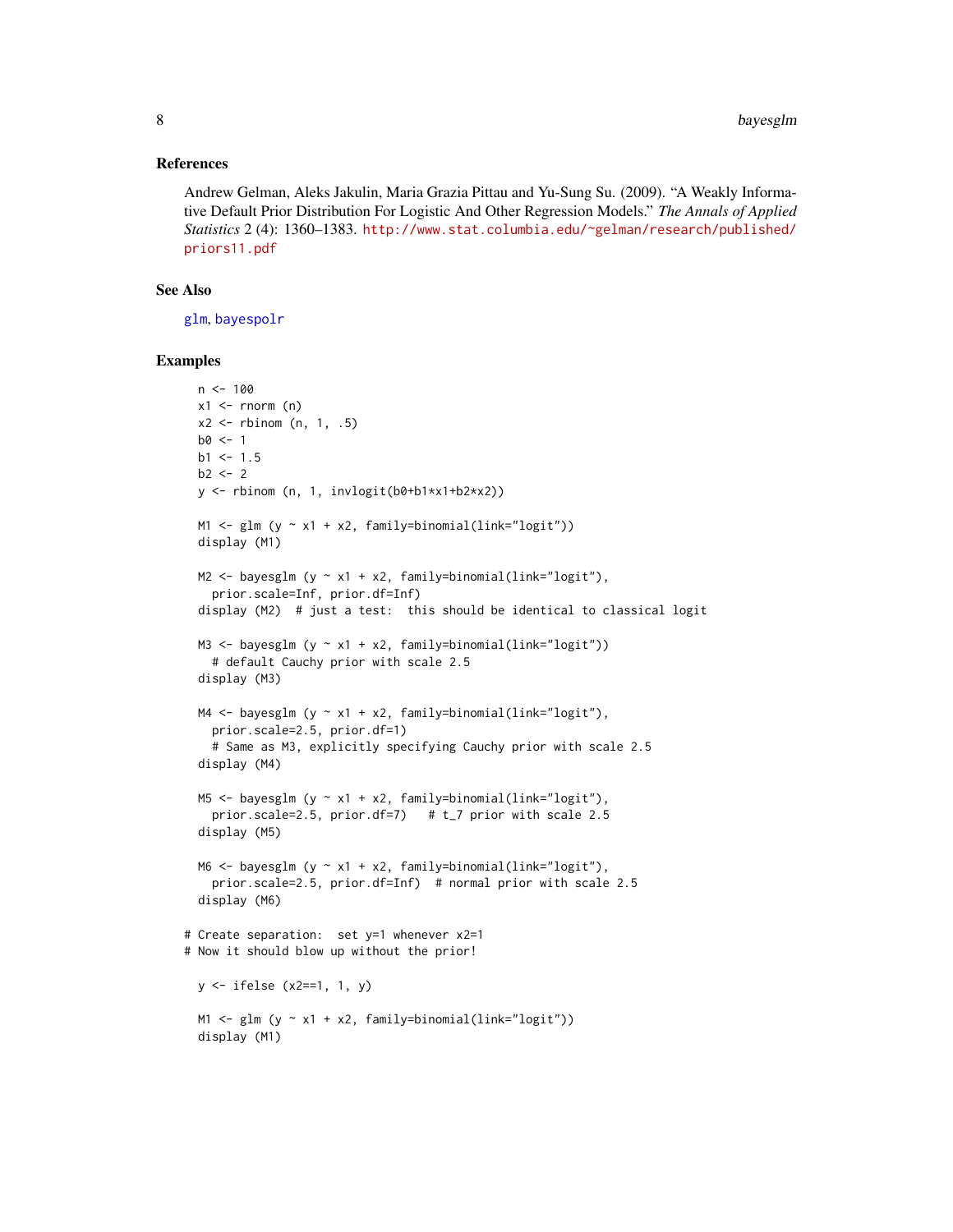#### bayesglm 9

```
M2 <- bayesglm (y \sim x1 + x2, family=binomial(link="logit"),
  prior.scale=Inf, prior.scale.for.intercept=Inf) # Same as M1
display (M2)
M3 \le bayesglm (y \sim x1 + x2, family=binomial(link="logit"))
display (M3)
M4 \leftarrow bayesglm (y \sim x1 + x2, family=binomial(link="logit"),
  prior.scale=2.5, prior.scale.for.intercept=10) # Same as M3
display (M4)
M5 <- bayesglm (y ~ x1 + x2, family=binomial(link="logit"),
  prior.scale=2.5, prior.df=7)
display (M5)
M6 <- bayesglm (y \sim x1 + x2, family=binomial(link="logit"),
  prior.scale=2.5, prior.df=Inf)
display (M6)
# bayesglm with gaussian family (bayes lm)
sigma <-5y2 <- rnorm (n, b0+b1*x1+b2*x2, sigma)
M7 <- bayesglm (y2 ~ x1 + x2, prior.scale=Inf, prior.df=Inf)
display (M7)
# bayesglm with categorical variables
z1 \leftarrow \text{trunc}(\text{runif}(n, 4, 9))levels(factor(z1))
z2 <- trunc(runif(n, 15, 19))
levels(factor(z2))
## drop the base level (R default)
M8 <- bayesglm (y \sim x1 + factor(z1) + factor(z2),
  family=binomial(link="logit"), prior.scale=2.5, prior.df=Inf)
display (M8)
## keep all levels with the intercept, keep the variable order
M9 <- bayesglm (y ~ x1 + x1:x2 + factor(z1) + x2 + factor(z2),
  family=binomial(link="logit"),
  prior.mean=rep(0,12),
  prior.scale=rep(2.5,12),
  prior.df=rep(Inf,12),
  prior.mean.for.intercept=0,
  prior.scale.for.intercept=10,
  prior.df.for.intercept=1,
  drop.baseline=FALSE, keep.order=TRUE)
display (M9)
## keep all levels without the intercept
M10 <- bayesglm (y ~ x1 + factor(z1) + x1:x2 + factor(z2)-1,
  family=binomial(link="logit"),
  prior.mean=rep(0,11),
```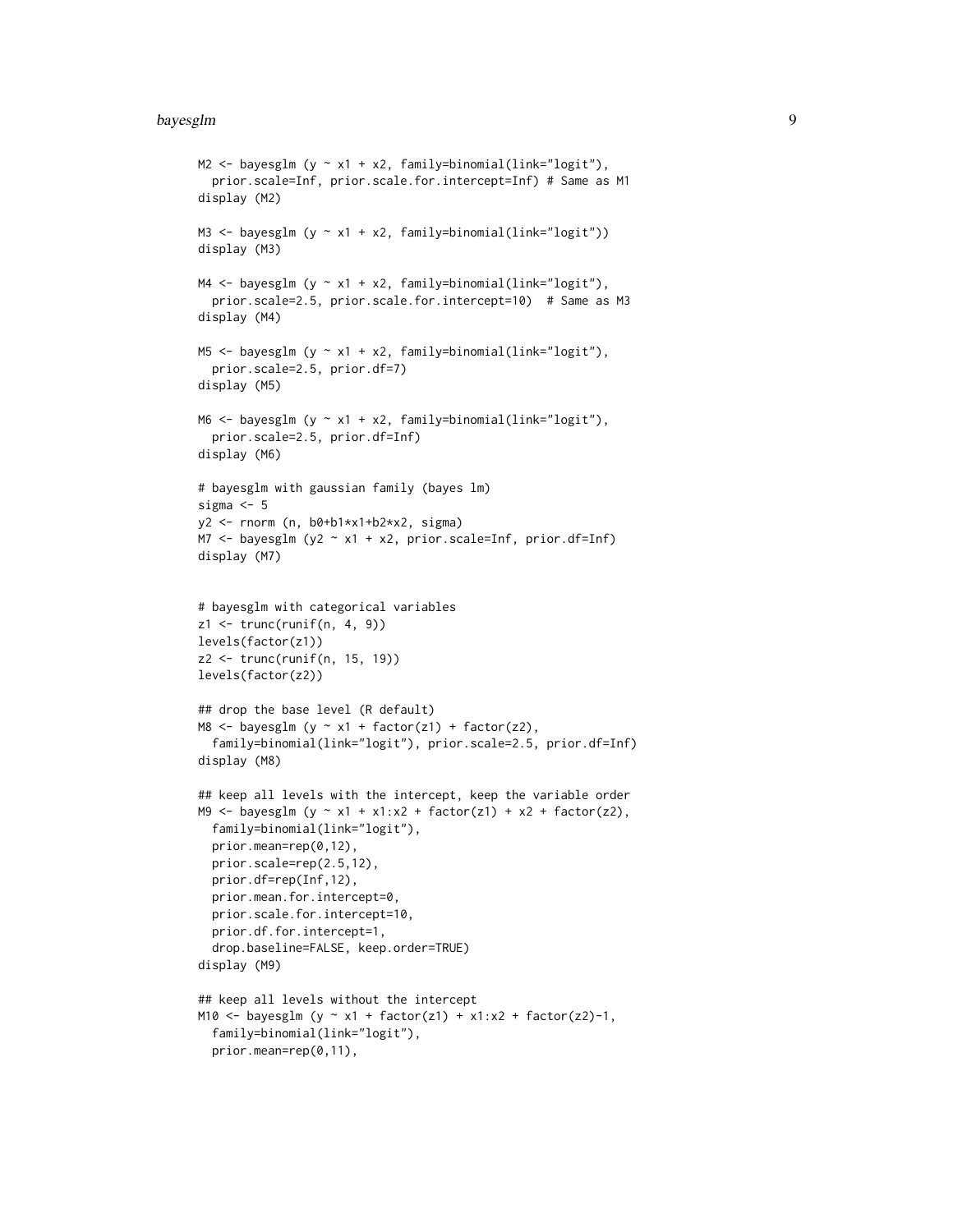```
prior.scale=rep(2.5,11),
 prior.df=rep(Inf,11),
  drop.baseline=FALSE)
display (M10)
```
<span id="page-9-1"></span>bayespolr *Bayesian Ordered Logistic or Probit Regression*

# Description

Bayesian functions for ordered logistic or probit modeling with independent normal, t, or Cauchy prior distribution for the coefficients.

# Usage

```
bayespolr(formula, data, weights, start, ...,
   subset, na.action, contrasts = NULL,
   Hess = TRUE, model = TRUE,method = c("logistic", "probit", "cloglog", "cauchit"),
   drop.unused.levels=TRUE,
   prior.mean = 0,
   prior.scale = 2.5,
   prior.df = 1,
   prior.counts.for.bins = NULL,
   min.prior.scale=1e-12,
   scaled = TRUE,
   maxit = 100,
   print.unnormalized.log.posterior = FALSE)
```
# Arguments

| a formula expression as for regression models, of the form response $\sim$ predictors. |
|----------------------------------------------------------------------------------------|
| The response should be a factor (preferably an ordered factor), which will be          |
| interpreted as an ordinal response, with levels ordered as in the factor. A pro-       |
| portional odds model will be fitted. The model must have an intercept: attempts        |
| to remove one will lead to a warning and be ignored. An offset may be used.            |
| See the documentation of formula for other details.                                    |
| an optional data frame in which to interpret the variables occurring in formula.       |
| optional case weights in fitting. Default to 1.                                        |
| initial values for the parameters. This is in the format c(coefficients, zeta)         |
| additional arguments to be passed to optim, most often a control argument.             |
| expression saying which subset of the rows of the data should be used in the fit.      |
| All observations are included by default.                                              |
| a function to filter missing data.                                                     |
|                                                                                        |

<span id="page-9-0"></span>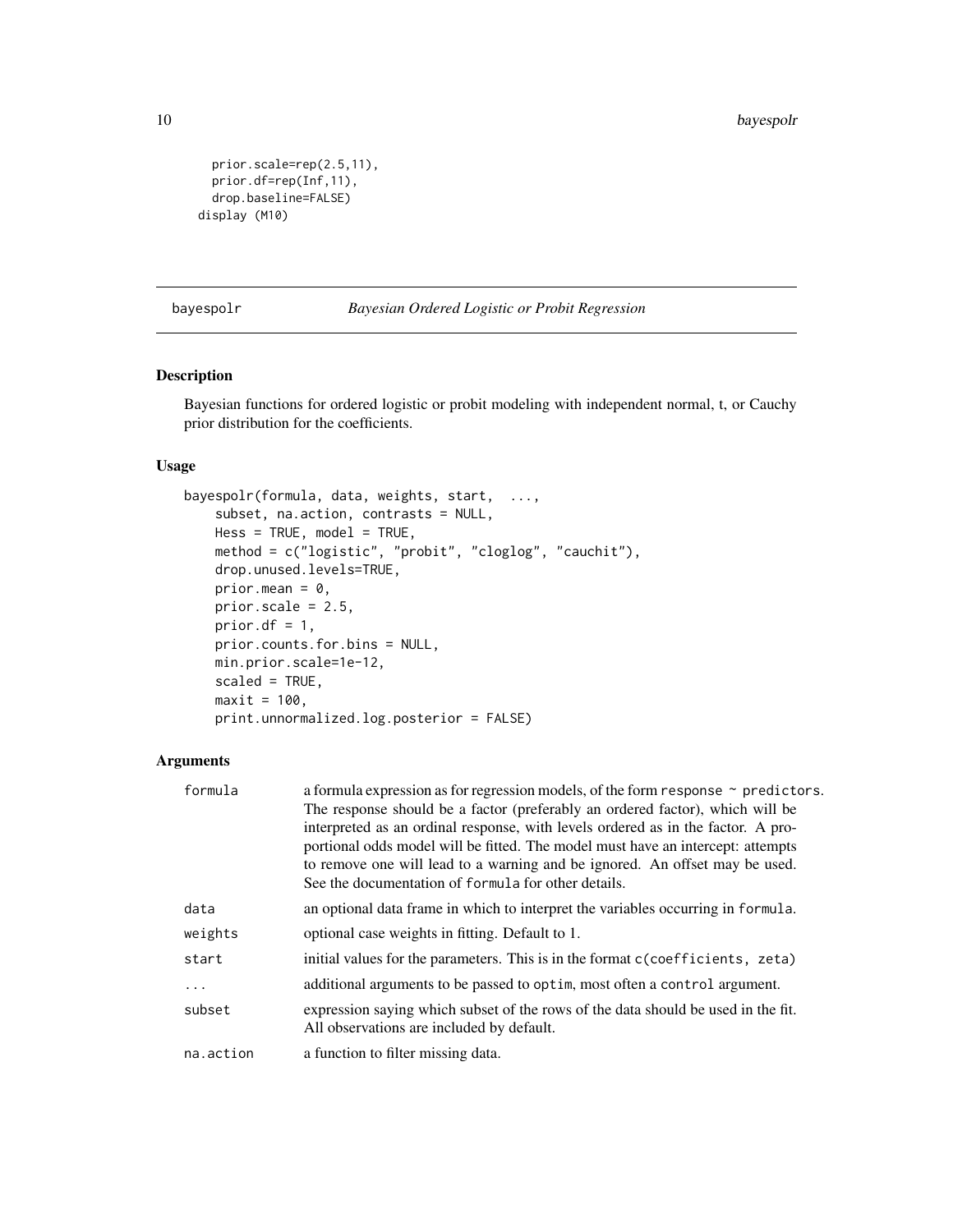#### <span id="page-10-0"></span>bayespolr and the state of the state of the state of the state of the state of the state of the state of the state of the state of the state of the state of the state of the state of the state of the state of the state of

| contrasts             | a list of contrasts to be used for some or all of the factors appearing as variables<br>in the model formula.                                                                                                                                               |
|-----------------------|-------------------------------------------------------------------------------------------------------------------------------------------------------------------------------------------------------------------------------------------------------------|
| Hess                  | logical for whether the Hessian (the observed information matrix) should be<br>returned.                                                                                                                                                                    |
| model                 | logical for whether the model matrix should be returned.                                                                                                                                                                                                    |
| method                | logistic or probit or complementary log-log or cauchit (corresponding to a Cauchy<br>latent variable and only available in $R \ge 2.1.0$ ).                                                                                                                 |
| drop.unused.levels    |                                                                                                                                                                                                                                                             |
|                       | default TRUE, if FALSE, it interpolates the intermediate values if the data have<br>integer levels.                                                                                                                                                         |
| prior.mean            | prior mean for the coefficients: default is 0. Can be a vector of length equal<br>to the number of predictors (not counting the intercepts). If it is a scalar, it is<br>expanded to the length of this vector.                                             |
| prior.scale           | prior scale for the coefficients: default is 2.5. Can be a vector of length equal<br>to the number of predictors (not counting the intercepts). If it is a scalar, it is<br>expanded to the length of this vector.                                          |
| prior.df              | for t distribution: default is 1 (Cauchy). Set to Inf to get normal prior distribu-<br>tions. Can be a vector of length equal to the number of predictors (not counting<br>the intercepts). If it is a scalar, it is expanded to the length of this vector. |
| prior.counts.for.bins |                                                                                                                                                                                                                                                             |
|                       | default is NULL, which will augment the data by giving each cut point a 1/levels(y).<br>To use a noninformative prior, assign prior counts for $bins = 0$ . If it is a scalar, it<br>is expanded to the number of levels of y.                              |
| min.prior.scale       |                                                                                                                                                                                                                                                             |
|                       | Minimum prior scale for the coefficients: default is 1e-12.                                                                                                                                                                                                 |
| scaled                | if scaled $=$ TRUE, then the prior distribution is rescaled. Can be a vector<br>of length equal to the number of cutpoints (intercepts). If it is a scalar, it is<br>expanded to the length of this vector.                                                 |
| maxit                 | integer giving the maximal number of IWLS iterations, default is 100. This can<br>also be controlled by control.                                                                                                                                            |
|                       | print.unnormalized.log.posterior                                                                                                                                                                                                                            |
|                       | display the unnormalized log posterior likelihood for bayesglm fit, default=FALSE                                                                                                                                                                           |

# Details

The program is a simple alteration of [polr](#page-0-0) in VR version 7.2-31 that augments the loglikelihood with the log of the t prior distributions for the coefficients.

We use Student-t prior distributions for the coefficients. The prior distributions for the intercepts (the cutpoints) are set so they apply to the value when all predictors are set to their mean values.

If scaled=TRUE, the scales for the prior distributions of the coefficients are determined as follows: For a predictor with only one value, we just use prior.scale. For a predictor with two values, we use prior.scale/range(x). For a predictor with more than two values, we use prior.scale/ $(2 * sd(x))$ .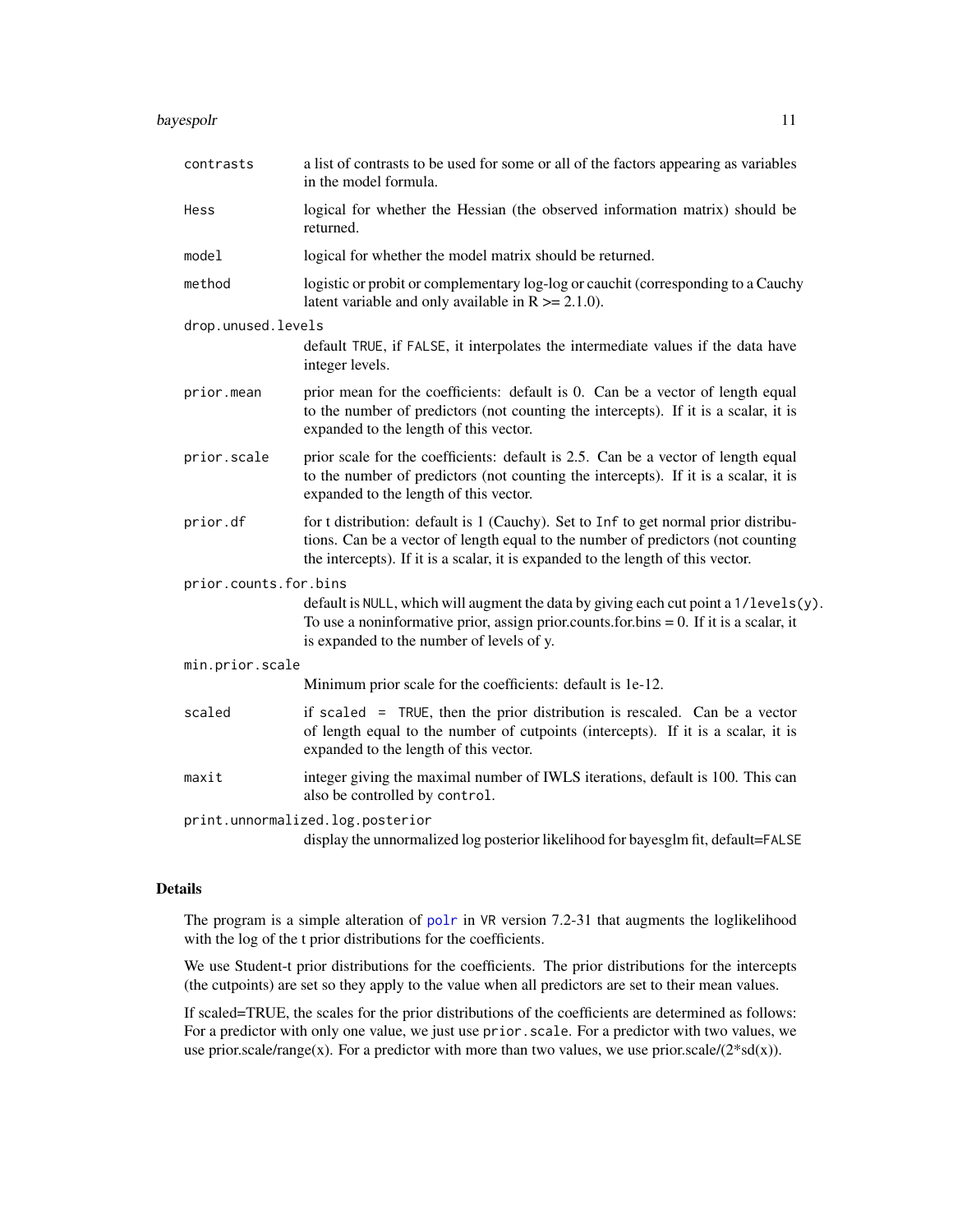# <span id="page-11-0"></span>Value

See polr for details.

| prior.mean            | prior means for the cofficients.  |  |
|-----------------------|-----------------------------------|--|
| prior.scale           | prior scales for the cofficients. |  |
| prior.df              | prior dfs for the cofficients.    |  |
| prior.counts.for.bins |                                   |  |
|                       | prior counts for the cutpoints.   |  |

#### Author(s)

Andrew Gelman <gelman@stat.columbia.edu>; Yu-Sung Su <suyusung@tsinghua.edu.cn>; Maria Grazia Pittau <grazia@stat.columbia.edu>

# See Also

[bayesglm](#page-3-1), [polr](#page-0-0)

```
M1 \le polr(Sat \sim Infl + Type + Cont, weights = Freq, data = housing)
display (M1)
M2 \le bayespolr(Sat \sim Infl + Type + Cont, weights = Freq, data = housing,
    prior.scale=Inf, prior.df=Inf) # Same as M1
display (M2)
M3 \le bayespolr(Sat \sim Infl + Type + Cont, weights = Freq, data = housing)
display (M3)
M4 \leq bayespolr(Sat \sim Infl + Type + Cont, weights = Freq, data = housing,
    prior.scale=2.5, prior.df=1) # Same as M3
display (M4)
M5 \le bayespolr(Sat \sim Infl + Type + Cont, weights = Freq, data = housing,
    prior.scale=2.5, prior.df=7)
display (M5)
M6 \le bayespolr(Sat \sim Infl + Type + Cont, weights = Freq, data = housing,
    prior.scale=2.5, prior.df=Inf)
display (M6)
# Assign priors
M7 \le bayespolr(Sat \sim Infl + Type + Cont, weights = Freq, data = housing,
    prior.mean=rep(0,6), prior.scale=rep(2.5,6), prior.df=c(1,1,1,7,7,7))
display (M7)
#### Another example
y <- factor (rep (1:10,1:10))
x \le rnorm (length(y))
```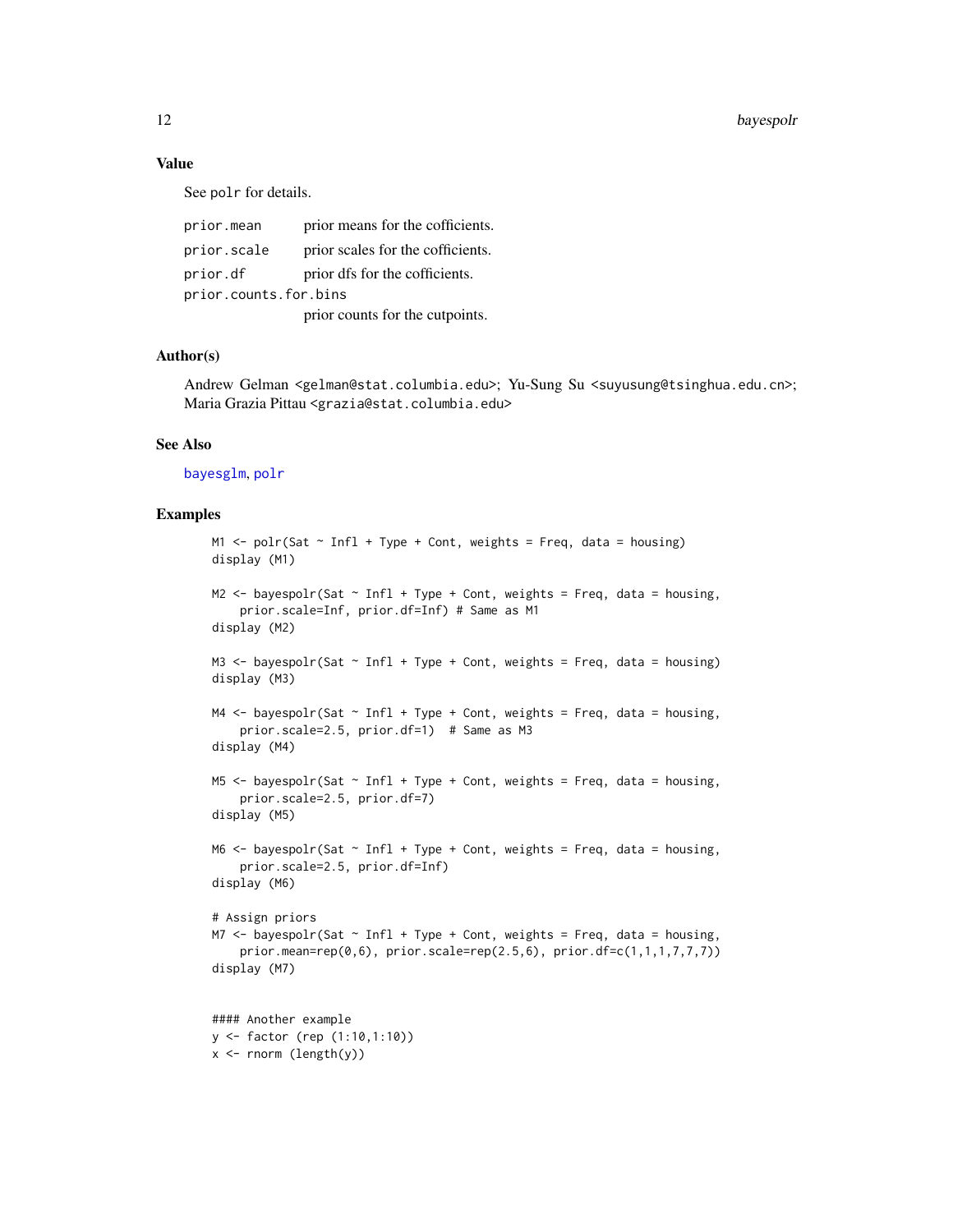#### <span id="page-12-0"></span>binnedplot the contract of the contract of the contract of the contract of the contract of the contract of the contract of the contract of the contract of the contract of the contract of the contract of the contract of the

```
x \leq x - \text{mean}(x)MS \leftarrow polr (y \sim x)display (M8)
M9 <- bayespolr (y ~ x, prior.scale=Inf, prior.df=Inf, prior.counts.for.bins=0)
display (M9) # same as M1
M10 <- bayespolr (y ~ x, prior.scale=Inf, prior.df=Inf, prior.counts.for.bins=10000)
display (M10)
#### Another example
y <- factor (rep (1:3,1:3))
x <- rnorm (length(y))
x \leq x - \text{mean}(x)M11 \leftarrow polr (y \sim x)
display (M11)
M12 <- bayespolr (y ~ x, prior.scale=Inf, prior.df=Inf, prior.counts.for.bins=0)
display (M12) # same as M1
M13 <- bayespolr (y ~ x, prior.scale=Inf, prior.df=Inf, prior.counts.for.bins=1)
display (M13)
M14 <- bayespolr (y ~ x, prior.scale=Inf, prior.df=Inf, prior.counts.for.bins=10)
display (M14)
```
binnedplot *Binned Residual Plot*

#### Description

A function that plots averages of y versus averages of x and can be useful to plot residuals for logistic regression.

#### Usage

```
binnedplot(x ,y, nclass=NULL,
  xlab="Expected Values", ylab="Average residual",
  main="Binned residual plot",
   cex.pts=0.8, col.pts=1, col.int="gray", ...)
```
#### Arguments

x The expected values from the logistic regression.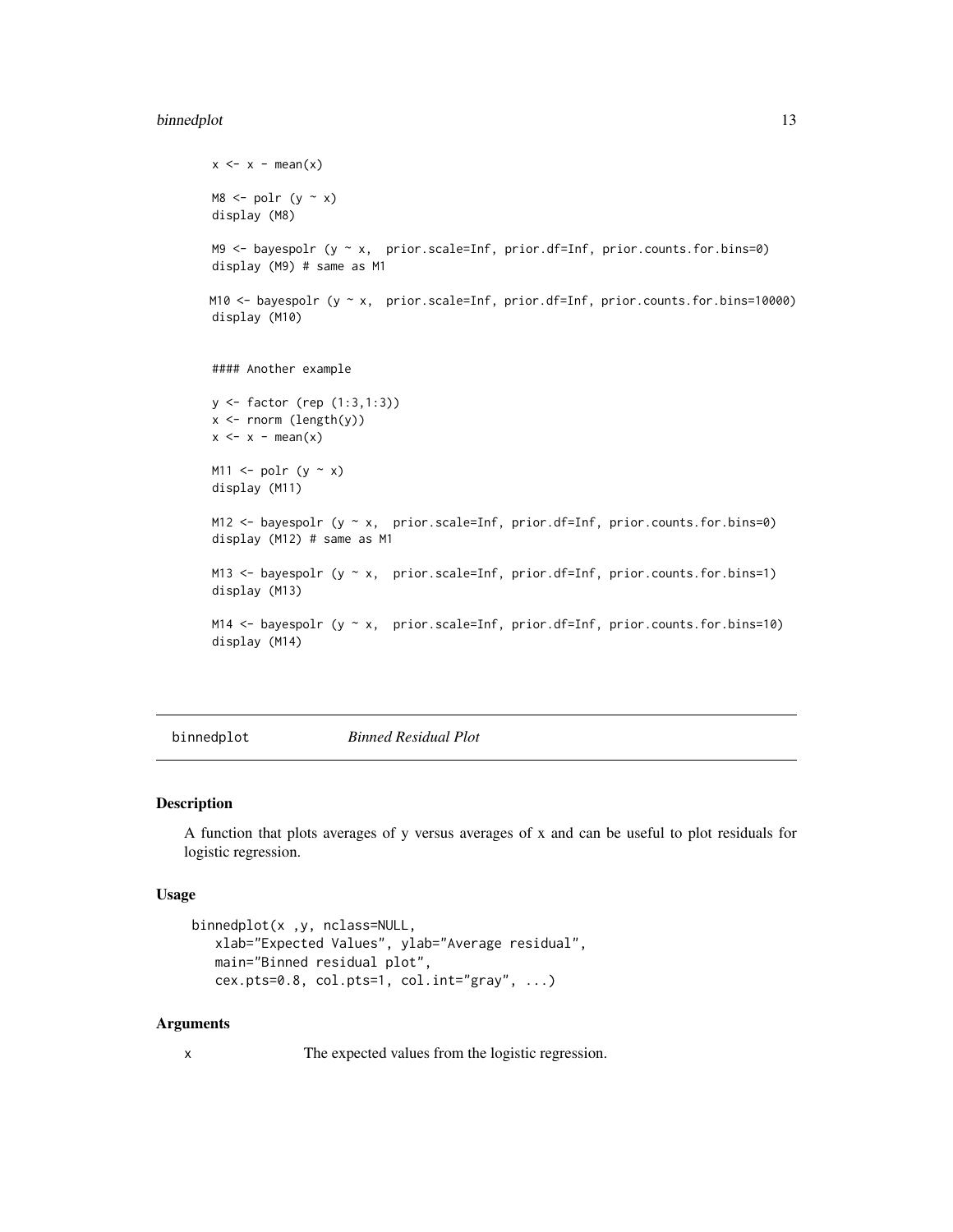<span id="page-13-0"></span>

| The residuals values from logistic regression (observed values minus expected<br>values).                                                                                                                                                                                                               |
|---------------------------------------------------------------------------------------------------------------------------------------------------------------------------------------------------------------------------------------------------------------------------------------------------------|
| Number of categories (bins) based on their fitted values in which the data are<br>divided. Default=NULL and will take the value of nolass according to the \$n\$<br>such that if $\ln \geq 100\$ , nclass=floor(sqrt(length(x))); if $10 < n < 100\$ , nclass=10;<br>if $n < 10$ \$, nclass=floor(n/2). |
| a label for the x axis, default is "Expected Values".                                                                                                                                                                                                                                                   |
| a label for the y axis, default is "Average residual".                                                                                                                                                                                                                                                  |
| a main title for the plot, default is "Binned residual plot". See also title.                                                                                                                                                                                                                           |
| The size of points, default=0.8.                                                                                                                                                                                                                                                                        |
| color of points, default is black                                                                                                                                                                                                                                                                       |
| color of intervals, default is gray                                                                                                                                                                                                                                                                     |
| Graphical parameters to be passed to methods                                                                                                                                                                                                                                                            |
|                                                                                                                                                                                                                                                                                                         |

# Details

In logistic regression, as with linear regression, the residuals can be defined as observed minus expected values. The data are discrete and so are the residuals. As a result, plots of raw residuals from logistic regression are generally not useful. The binned residuals plot instead, after dividing the data into categories (bins) based on their fitted values, plots the average residual versus the average fitted value for each bin.

# Value

A plot in which the gray lines indicate plus and minus 2 standard-error bounds, within which one would expect about 95% of the binned residuals to fall, if the model were actually true.

#### Note

There is typically some arbitrariness in choosing the number of bins: each bin should contain enough points so that the averaged residuals are not too noisy, but it helps to have also many bins so as to see more local patterns in the residuals (see Gelman and Hill, Data Analysis Using Regression and Multilevel/Hierarchical Models, pag 97).

#### Author(s)

M. Grazia Pittau <grazia@stat.columbia.edu>; Yu-Sung Su <suyusung@tsinghua.edu.cn>

#### References

Andrew Gelman and Jennifer Hill, Data Analysis Using Regression and Multilevel/Hierarchical Models, Cambridge University Press, 2006.

# See Also

[par](#page-0-0), [plot](#page-0-0)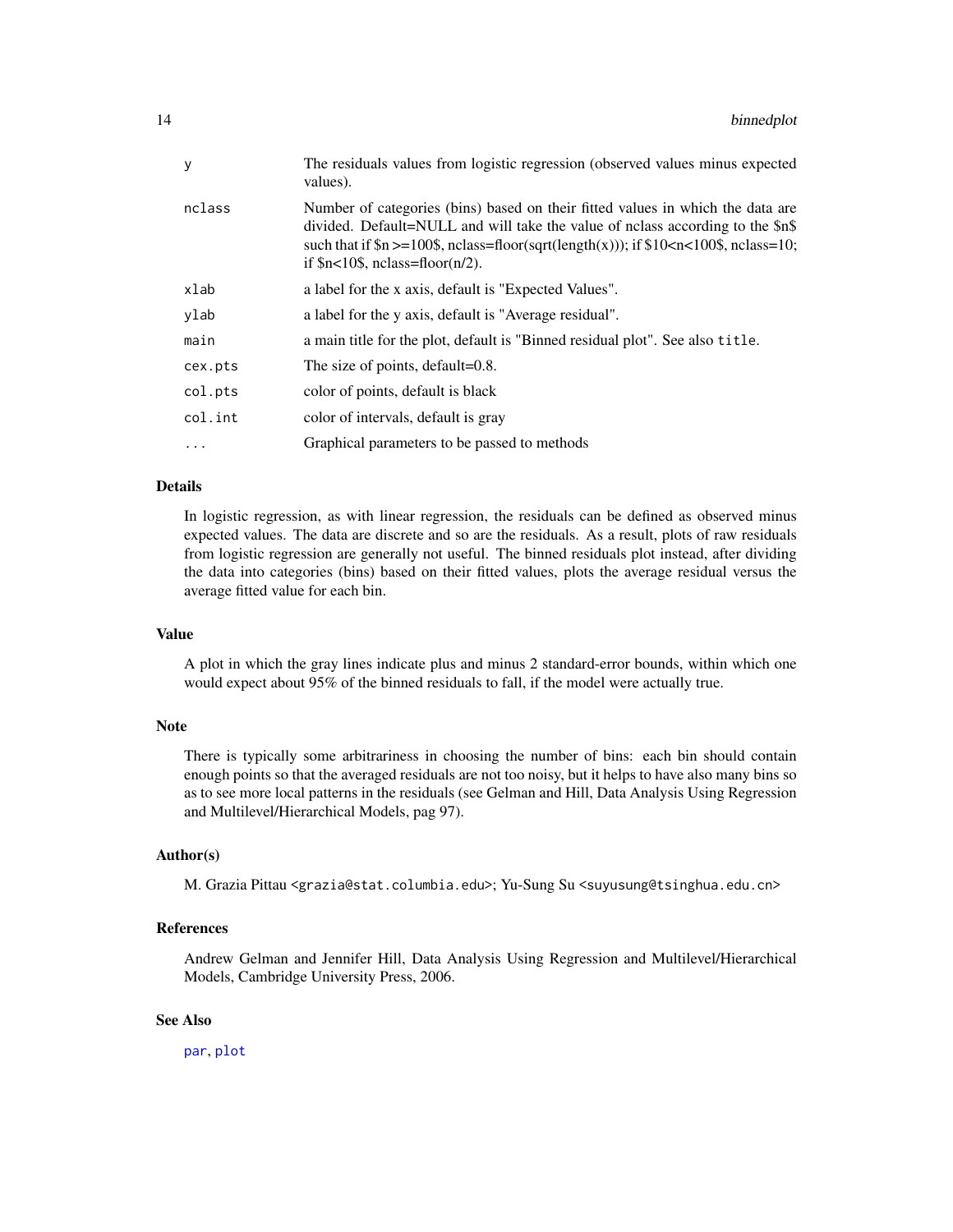#### <span id="page-14-0"></span>coefplot that the coefplot that the coefplot that the coefplot that the coefplot that the coefplot that the coefplot that the coefplot that the coefplot that the coefplot that the coefplot that the coefplot that the coefpl

#### Examples

```
old.par <- par(no.readonly = TRUE)
data(lalonde)
attach(lalonde)
fit \le glm(treat \sim re74 + re75 + educ + black + hisp + married
               + nodegr + u74 + u75, family=binomial(link="logit"))
x <- predict(fit)
y <- resid(fit)
binnedplot(x,y)
par(old.par)
```
<span id="page-14-1"></span>

coefplot *Generic Function for Making Coefficient Plot*

#### Description

Functions that plot the coefficients plus and minus 1 and 2 sd from a lm, glm, bugs, and polr fits.

#### Usage

```
coefplot(object,...)
## Default S3 method:
coefplot(coefs, sds, CI=2,
                lower.conf.bounds, upper.conf.bounds,
                varnames=NULL, vertical=TRUE,
                v.axis=TRUE, h.axis=TRUE,
                cex.var=0.8, cex.pts=0.9,
                col.pts=1, pch.pts=20, var.las=2,
                main=NULL, xlab=NULL, ylab=NULL, mar=c(1,3,5.1,2),
                plot=TRUE, add=FALSE, offset=.1, ...)
## S4 method for signature 'bugs'
coefplot(object, var.idx=NULL, varnames=NULL,
            CI=1, vertical=TRUE,
            v.axis=TRUE, h.axis=TRUE,
            cex.var=0.8, cex.pts=0.9,
            col.pts=1, pch.pts=20, var.las=2,
            main=NULL, xlab=NULL, ylab=NULL,
            plot=TRUE, add=FALSE, offset=.1,
            mar = c(1, 3, 5.1, 2), ...## S4 method for signature 'numeric'
coefplot(object, ...)
## S4 method for signature 'lm'
coefplot(object, varnames=NULL, intercept=FALSE, ...)
## S4 method for signature 'glm'
```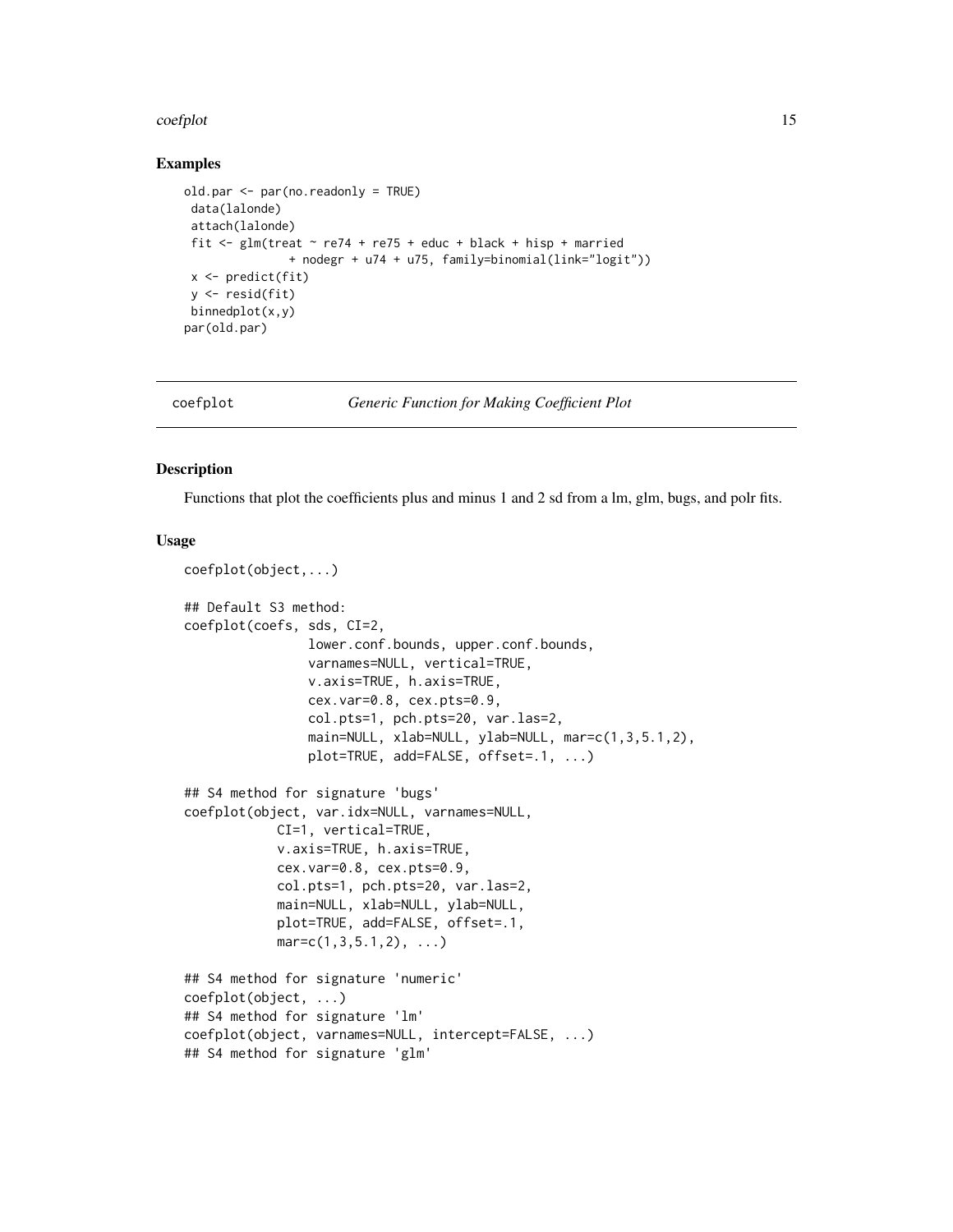#### 16 coefplot

```
coefplot(object, varnames=NULL, intercept=FALSE, ...)
## S4 method for signature 'polr'
coefplot(object, varnames=NULL, ...)
```
# Arguments

| object            | fitted objects-lm, glm, bugs and polr, or a vector of coefficients.                                                                                                                                    |
|-------------------|--------------------------------------------------------------------------------------------------------------------------------------------------------------------------------------------------------|
|                   | further arguments passed to or from other methods.                                                                                                                                                     |
| coefs             | a vector of coefficients.                                                                                                                                                                              |
| sds               | a vector of sds of coefficients.                                                                                                                                                                       |
| СI                | confidence interval, default is 2, which will plot plus and minus 2 sds or 95%<br>CI. If CI=1, plot plus and minus 1 sds or 50% CI instead.                                                            |
| lower.conf.bounds |                                                                                                                                                                                                        |
|                   | lower bounds of confidence intervals.                                                                                                                                                                  |
| upper.conf.bounds | upper bounds of confidence intervals.                                                                                                                                                                  |
| varnames          | a vector of variable names, default is NULL, which will use the names of vari-<br>ables; if specified, the length of varnames must be equal to the length of predic-<br>tors, including the intercept. |
| vertical          | orientation of the plot, default is TRUE which will plot variable names in the<br>2nd axis. If FALSE, plot variable names in the first axis instead.                                                   |
| v.axis            | default is TRUE, which shows the bottom axis-axis(1).                                                                                                                                                  |
| h.axis            | default is TRUE, which shows the left axis-axis(2).                                                                                                                                                    |
| cex.var           | The fontsize of the varible names, default=0.8.                                                                                                                                                        |
| cex.pts           | The size of data points, default=0.9.                                                                                                                                                                  |
| col.pts           | color of points and segments, default is black.                                                                                                                                                        |
| pch.pts           | symbol of points, default is solid dot.                                                                                                                                                                |
| var.las           | the orientation of variable names against the axis, default is 2. see the usage of<br>las in par.                                                                                                      |
| main              | The main title (on top) using font and size (character expansion) par ("font.main")<br>and color par ("col.main").                                                                                     |
| xlab              | X axis label using font and character expansion par ("font.lab") and color<br>par("col.lab").                                                                                                          |
| ylab              | Y axis label, same font attributes as xlab.                                                                                                                                                            |
| mar               | A numerical vector of the form c(bottom, left, top, right) which gives<br>the number of lines of margin to be specified on the four sides of the plot. The<br>default is $c(1, 3, 5.1, 2)$ .           |
| plot              | default is TRUE, plot the estimates.                                                                                                                                                                   |
| add               | if add=TRUE, plot over the existing plot. default is FALSE.                                                                                                                                            |
| offset            | add extra spaces to separate from the existing dots. default is 0.1.                                                                                                                                   |
| var.idx           | the index of the variables of a bugs object, default is NULL which will plot all<br>the variables.                                                                                                     |
| intercept         | If TRUE will plot intercept, default=FALSE to get better presentation.                                                                                                                                 |

<span id="page-15-0"></span>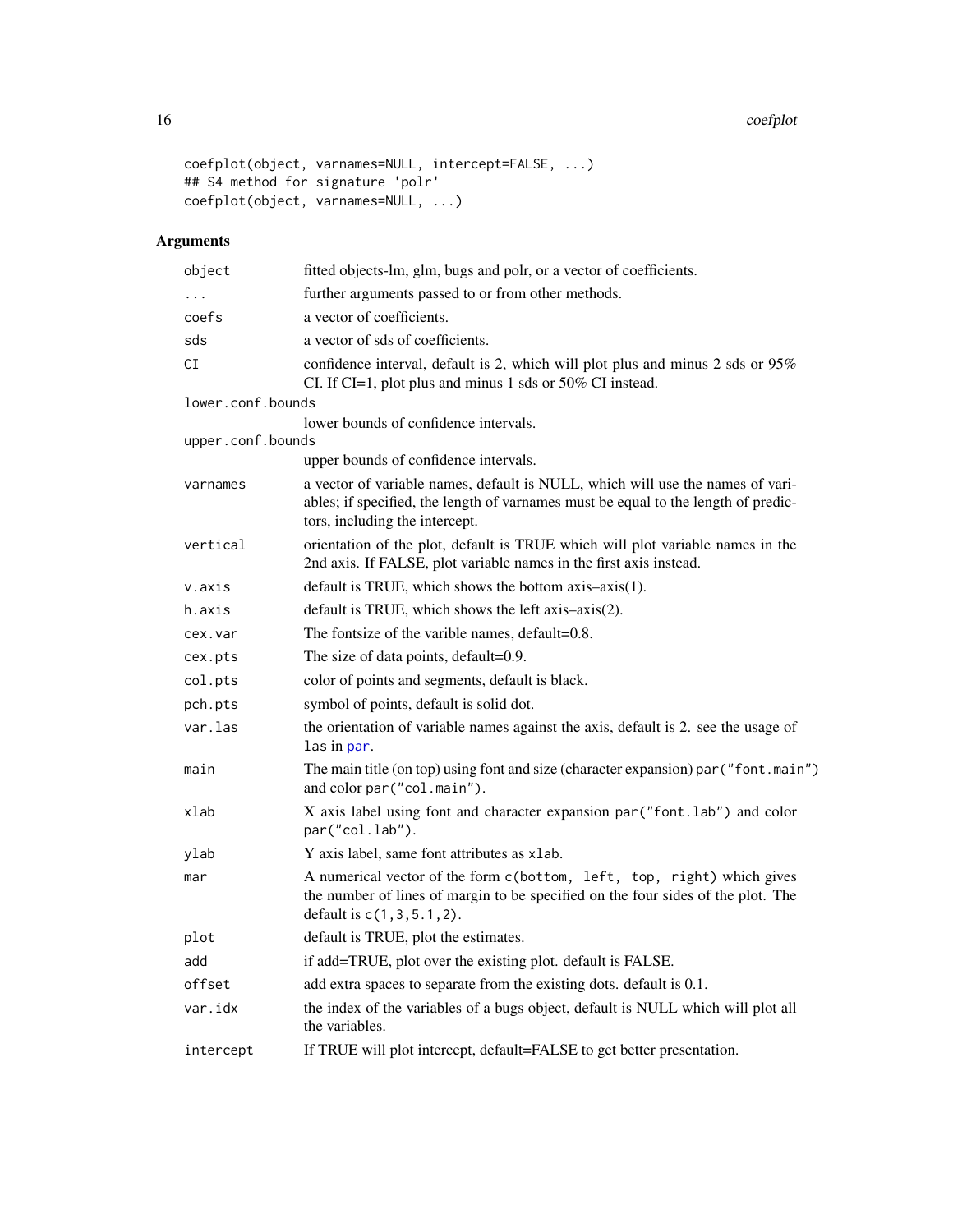#### <span id="page-16-0"></span>coefplot that the coefplot that the coefplot that the coefplot that the coefplot that the coefplot that the coefplot that the coefplot that the coefplot that the coefplot that the coefplot that the coefplot that the coefpl

# Details

This function plots coefficients from bugs, lm, glm and polr with 1 sd and 2 sd interval bars.

# Value

Plot of the coefficients from a bugs, lm or glm fit. You can add the intercept, the variable names and the display the result of the fitted model.

#### Author(s)

Yu-Sung Su <suyusung@tsinghua.edu.cn>

# References

Andrew Gelman and Jennifer Hill, Data Analysis Using Regression and Multilevel/Hierarchical Models, Cambridge University Press, 2006.

#### See Also

[display](#page-22-1), [par](#page-0-0), [lm](#page-0-0), [glm](#page-0-0), [bayesglm](#page-3-1), [plot](#page-0-0)

```
old.par <- par(no.readonly = TRUE)
```

```
y1 <- rnorm(1000,50,23)
y2 <- rbinom(1000,1,prob=0.72)
x1 \le - rnorm(1000,50,2)
x2 <- rbinom(1000,1,prob=0.63)
x3 <- rpois(1000, 2)
x4 <- runif(1000,40,100)
x5 <- rbeta(1000,2,2)
longnames <- c("a long name01","a long name02","a long name03",
               "a long name04","a long name05")
fit1 <- lm(y1 - x1 + x2 + x3 + x4 + x5)fit2 <- glm(y2 ~ x1 + x2 + x3 + x4 + x5,
           family=binomial(link="logit"))
op <- par()
# plot 1
par (mfrow=c(2,2))
coefplot(fit1)
coefplot(fit2, col.pts="blue")
# plot 2
longnames <- c("(Intercept)", longnames)
coefplot(fit1, longnames, intercept=TRUE, CI=1)
# plot 3
coefplot(fit2, vertical=FALSE, var.las=1, frame.plot=TRUE)
```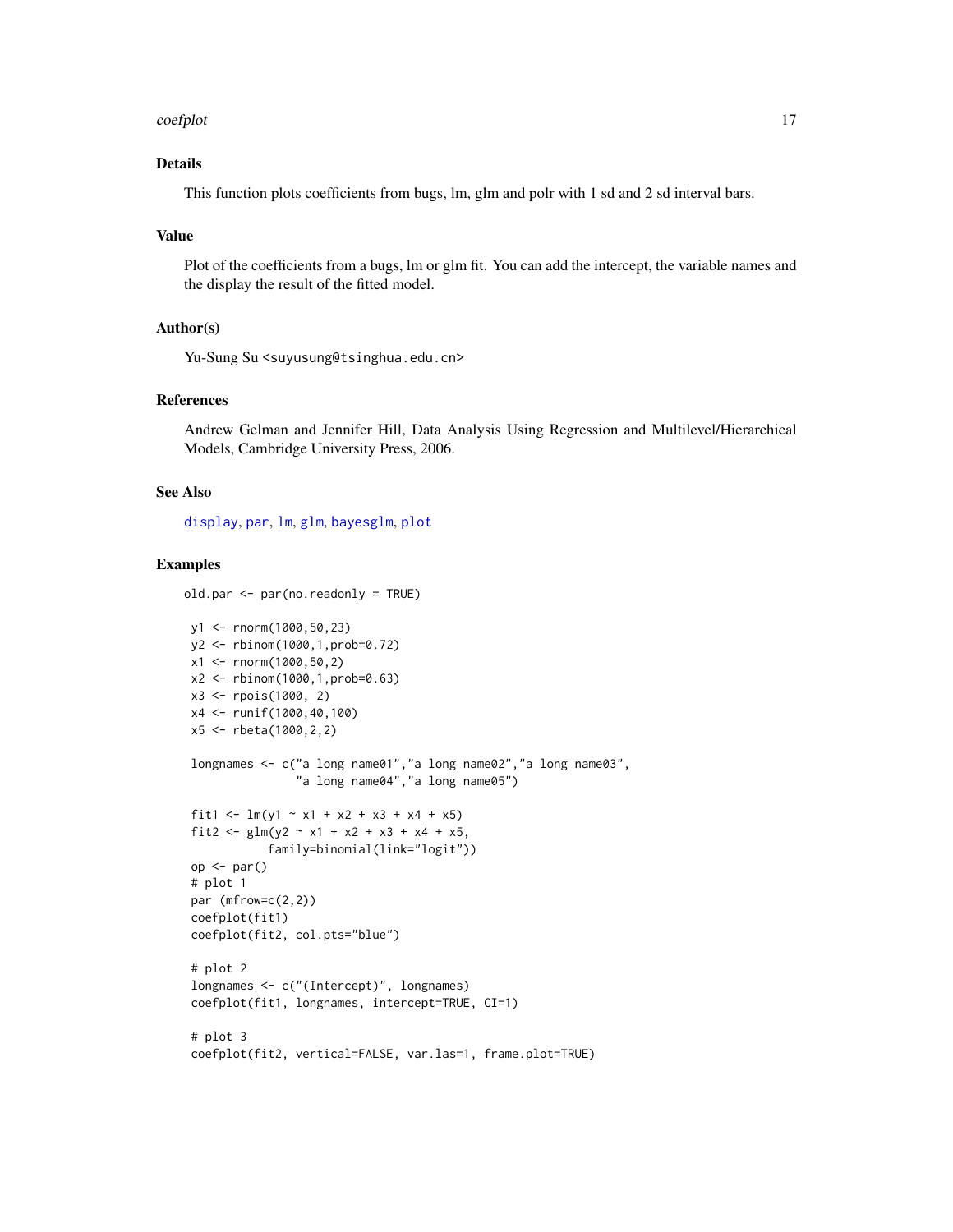```
# plot 4: comparison to show bayesglm works better than glm
n < -100x1 \leftarrow \text{norm} (n)
x2 \le rbinom (n, 1, .5)
b0 < -1b1 < -1.5b2 < -2y <- rbinom (n, 1, invlogit(b0+b1*x1+b2*x2))
y <- ifelse (x2==1, 1, y)
x1 \leftarrow rescale(x1)
x2 <- rescale(x2, "center")
M1 \leftarrow glm (y \sim x1 + x2, family=binomial(link="logit"))
       display (M1)
M2 <- bayesglm (y \sim x1 + x2, family=binomial(link="logit"))
       display (M2)
#===================
# stacked plot
#===================
 coefplot(M2, xlim=c(-1,5), intercept=TRUE)
 coefplot(M1, add=TRUE, col.pts="red")
#====================
# arrayed plot
#====================
 par(mfrow=c(1,2))
 x.scale <- c(0, 7.5) # fix x.scale for comparison
 coefplot(M1, xlim=x.scale, main="glm", intercept=TRUE)
 coefplot(M2, xlim=x.scale, main="bayesglm", intercept=TRUE)
# plot 5: the ordered logit model from polr
M3 \le polr(Sat \sim Infl + Type + Cont, weights = Freq, data = housing)
coefplot(M3, main="polr")
M4 \leq- bayespolr(Sat \sim Infl + Type + Cont, weights = Freq, data = housing)
coefplot(M4, main="bayespolr", add=TRUE, col.pts="red")
## plot 6: plot bugs & lmer
# par <- op
# M5 <- lmer(Reaction ~ Days + (1|Subject), sleepstudy)
# M5.sim <- mcsamp(M5)
# coefplot(M5.sim, var.idx=5:22, CI=1, ylim=c(18,1), main="lmer model")
# plot 7: plot coefficients & sds vectors
coef.vect <- c(0.2, 1.4, 2.3, 0.5)
sd.vect <- c(0.12, 0.24, 0.23, 0.15)
longnames <- c("var1", "var2", "var3", "var4")
coefplot (coef.vect, sd.vect, varnames=longnames, main="Regression Estimates")
 coefplot (coef.vect, sd.vect, varnames=longnames, vertical=FALSE,
   var.las=1, main="Regression Estimates")
```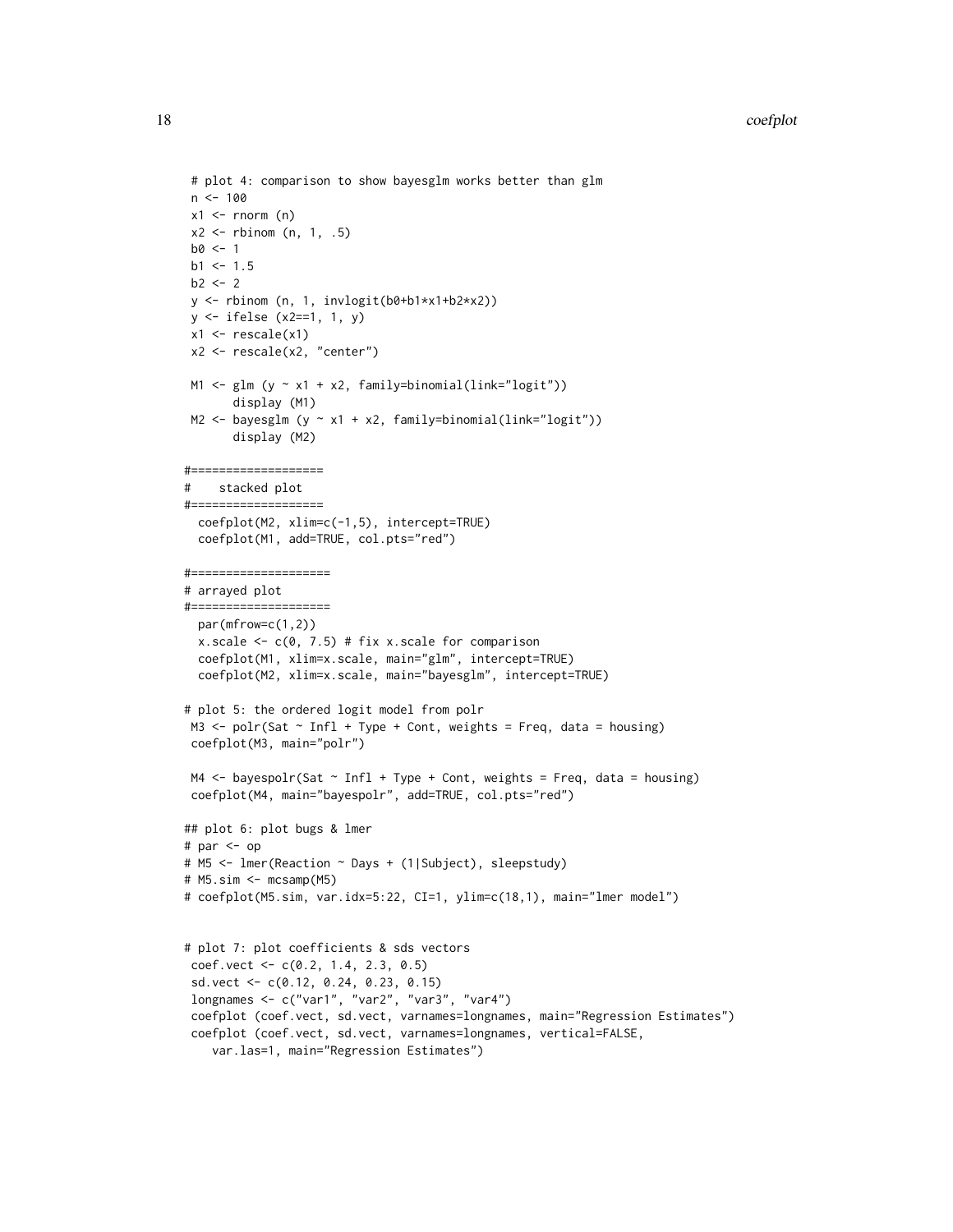<span id="page-18-0"></span>par(old.par)

contrast.bayes *Contrast Matrices*

#### Description

Return a matrix of contrasts used in [bayesglm](#page-3-1).

#### Usage

```
contr.bayes.unordered(n, base = 1, contrasts = TRUE)
contr.bayes.ordered (n, scores = 1:n, contrasts = TRUE)
```
# Arguments

| n         | a vector of levels for a factor, or the number of levels.                                             |
|-----------|-------------------------------------------------------------------------------------------------------|
| base      | an integer specifying which group is considered the baseline group. Ignored if<br>contrasts is FALSE. |
| contrasts | a logical indicating whether contrasts should be computed.                                            |
| scores    | the set of values over which orthogonal polynomials are to be computed.                               |

# Details

These functions are adapted from contr.treatment and contr.poly in [stats](#page-0-0) package. The purpose for these functions are to keep the baseline levels of categorical variables and thus to suit the use of [bayesglm](#page-3-1).

contr.bayes.unordered is equivalent to contr.treatment whereas contr.bayes.ordered is equivalent to contr.poly.

# Author(s)

Yu-Sung Su <suyusung@tsinghua.edu.cn>

# See Also

[C](#page-0-0), [contr.helmert](#page-0-0), [contr.poly](#page-0-0), [contr.sum](#page-0-0), [contr.treatment](#page-0-0); [glm](#page-0-0), [aov](#page-0-0), [lm](#page-0-0), [bayesglm](#page-3-1).

```
cat.var < - rep(1:3, 5)dim(contr.bayes.unordered(cat.var))
# 15*15 baseline level kept!
dim(contr.treatment(cat.var))
# 15*14
```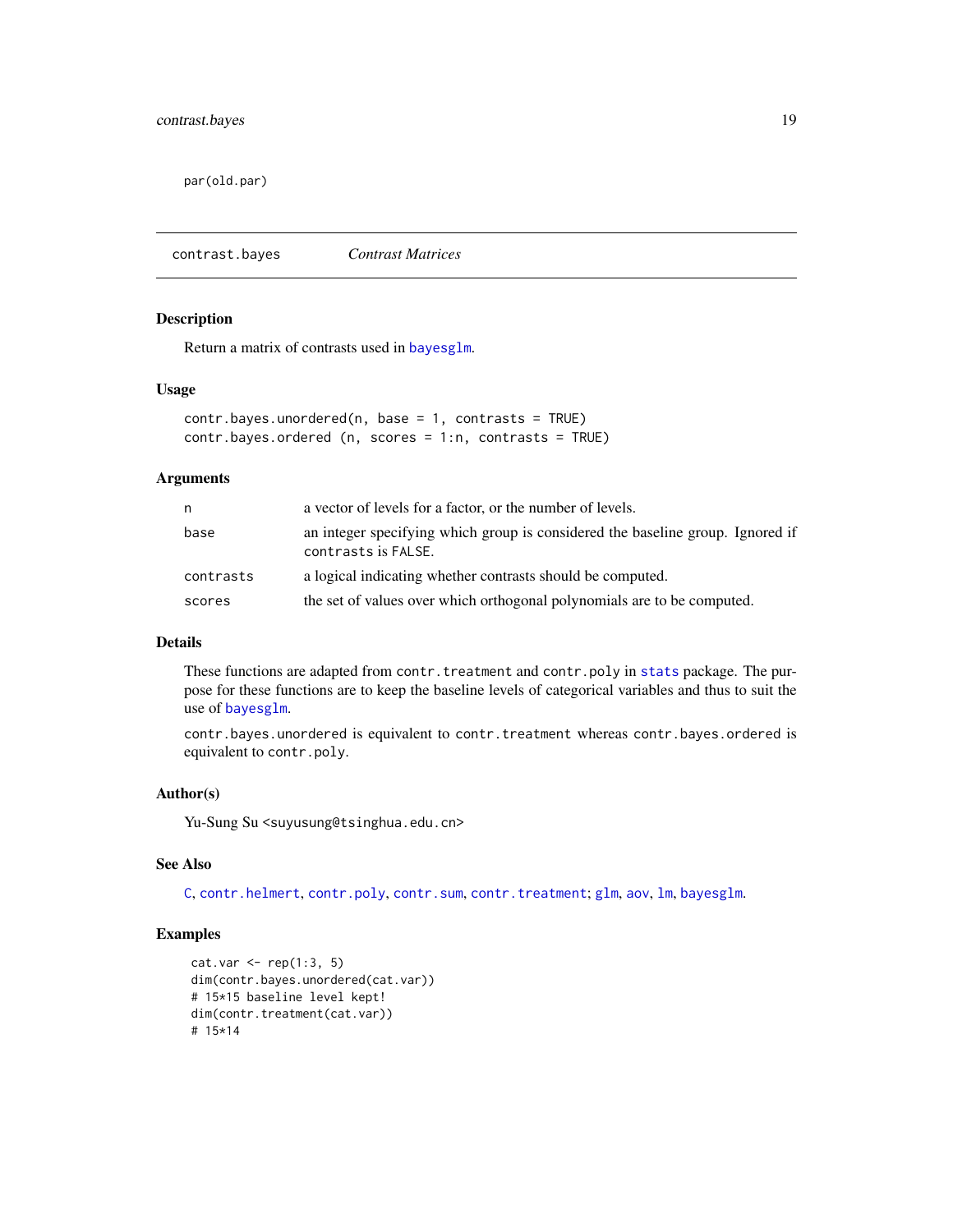<span id="page-19-1"></span><span id="page-19-0"></span>

#### Description

Function for making a correlation plot starting from a data matrix

# Usage

```
corrplot (data, varnames=NULL, cutpts=NULL,
   abs=TRUE, details=TRUE,
   n.col.legend=5, cex.col=0.7,
   cex.var=0.9, digits=1, color=FALSE)
```
# Arguments

| data         | a data matrix                                                                                                                           |
|--------------|-----------------------------------------------------------------------------------------------------------------------------------------|
| varnames     | variable names of the data matrix, if not provided use default variable names                                                           |
| abs          | if TRUE, transform all correlation values into positive values, default=TRUE.                                                           |
| cutpts       | a vector of cutting points for color legend, default is NULL. The function will<br>decide the cutting points if cutpts is not assigned. |
| details      | show more than one digits correlaton values. Default is TRUE. FALSE is sug-<br>gested to get readable output.                           |
| n.col.legend | number of legend for the color thermometer.                                                                                             |
| cex.col      | font size of the color thermometer.                                                                                                     |
| cex.var      | font size of the variable names.                                                                                                        |
| digits       | number of digits shown in the text of the color theromoeter.                                                                            |
| color        | color of the plot, default is FALSE, which uses gray scale.                                                                             |

# Details

The function adapts the R function for Figure 8 in Tian Zheng, Matthew Salganik, and Andrew Gelman, 2006, "How many people do you know in prison?: using overdispersion in count data to estimate social structure in networks", Journal of the American Statistical Association, Vol.101, N0. 474: p.409-23.

#### Value

A correlation plot.

#### Author(s)

Tian Zheng <tzheng@stat.columbia.edu>; Yu-Sung Su <suyusung@tsinghua.edu.cn>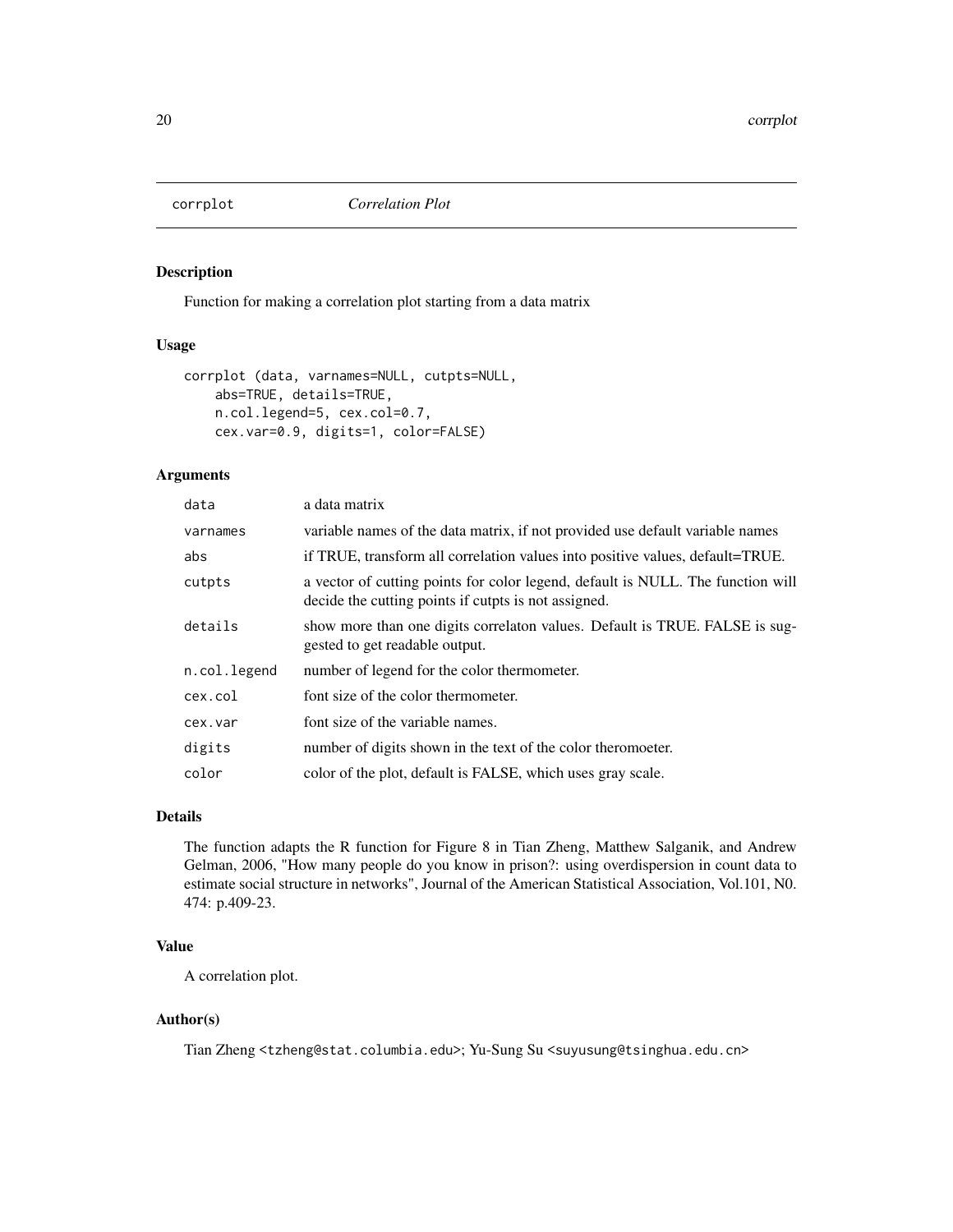# <span id="page-20-0"></span>discrete.histogram 21

#### References

Tian Zheng, Matthew Salganik, and Andrew Gelman, 2006, "How many people do you know in prison?: using overdispersion in count data to estimate social structure in networks", Journal of the American Statistical Association, Vol.101, N0. 474: p.409-23

#### See Also

[cor](#page-0-0), [par](#page-0-0)

# Examples

```
old.par <- par(no.readonly = TRUE)
```

```
x1 <- rnorm(1000,50,2)
x2 <- rbinom(1000,1,prob=0.63)
x3 <- rpois(1000, 2)
x4 <- runif(1000,40,100)
x5 <- rnorm(1000,100,30)
x6 <- rbeta(1000,2,2)
x7 <- rpois(1000,10)
x8 <- rbinom(1000,1,prob=0.4)
x9 <- rbeta(1000,5,4)
x10 <- runif(1000,-10,-1)
test.data <- data.matrix(cbind(x1,x2,x3,x4,x5,x6,x7,x8,x9,x10))
test.names <- c("a short name01","a short name02","a short name03",
                "a short name04","a short name05","a short name06",
                "a short name07","a short name08","a short name09",
                "a short name10")
# example 1
corrplot(test.data)
# example 2
corrplot(test.data,test.names, abs=FALSE, n.col.legend=7)
corrplot(test.data,test.names, abs=TRUE, n.col.legend=7)
# example 3
data(lalonde)
corrplot(lalonde, details=FALSE, color=TRUE)
corrplot(lalonde, cutpts=c(0,0.25,0.5,0.75), color=TRUE, digits=2)
```
par(old.par)

discrete.histogram *Histogram for Discrete Distributions*

#### Description

Creates a prettier histogram for discrete distributions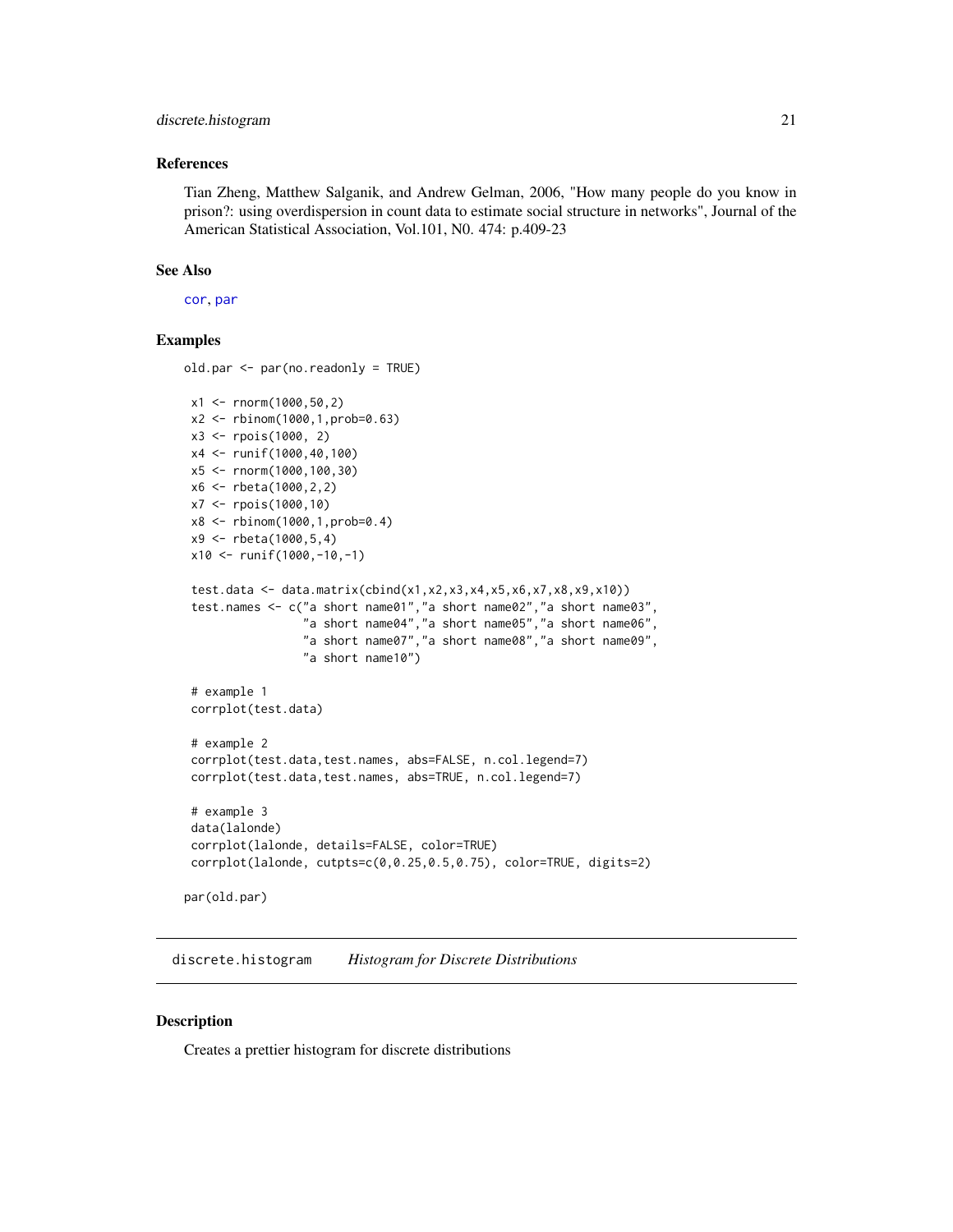# Usage

```
discrete.histogram (x, prob, prob2=NULL, prob3=NULL,
   xlab="x", xaxs.label=NULL, yaxs.label=NULL, bar.width=NULL,
    freq=FALSE, prob.col="blue", prob2.col="red", prob3.col="gray", ...)
```
# Arguments

| x          | The vector of x's                                               |
|------------|-----------------------------------------------------------------|
| prob       | The probabilities for the x's                                   |
| prob2      | A second vector of probabilities of the x's                     |
| prob3      | A third vector of probabilities of the x's                      |
| xlab       | Label for the x axis                                            |
| xaxs.label | Label for the $x$ 's                                            |
| yaxs.label | Label for the y axis                                            |
| bar.width  | Width of the bars                                               |
| freg       | If TRUE, shows a frequency histogram as opposed to probability. |
| prob.col   | The color of the first set of histogram bars.                   |
| prob2.col  | The color of the second set of histogram bars.                  |
| prob3.col  | The color of the third set of histogram bars.                   |
| $\cdots$   | Additional arguments passed to function plot                    |

# Details

This function displays a histogram for discrete probability distributions.

```
a \leftarrow c(3, 4, 0, 0, 5, 1, 1, 1, 1, 0)discrete.histogram (a)
x \leq -c(0,1,3,4,5)p \leftarrow c(.3,.4,.1,.1,.1)discrete.histogram (x,p)
x \leftarrow c(0,1,3,4,5)y \leftarrow c(3, 4, 1, 1, 1)discrete.histogram (x,y)
```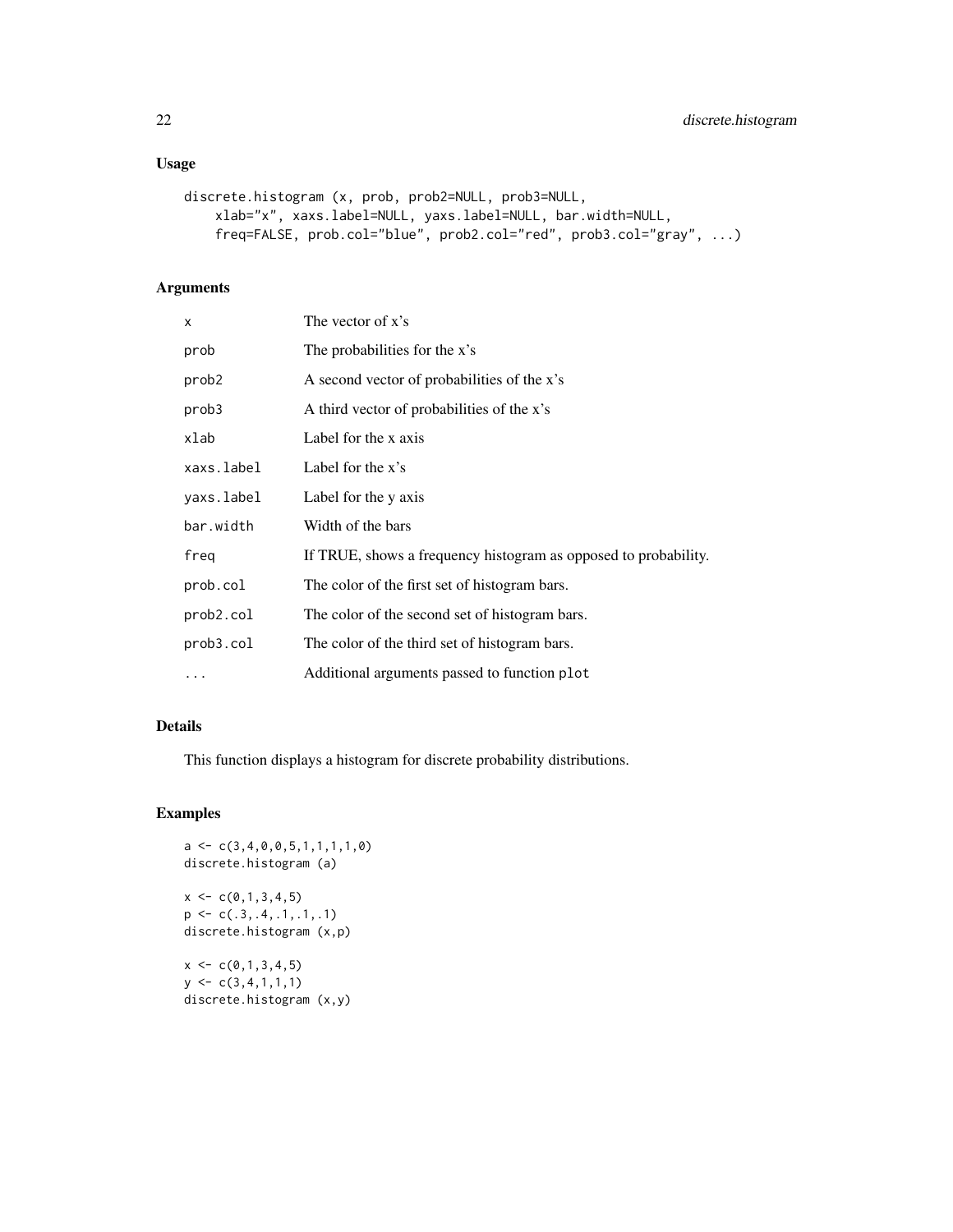<span id="page-22-1"></span><span id="page-22-0"></span>

# Description

This generic function gives a clean printout of lm, glm, mer, polr and svyglm objects.

#### Usage

```
display (object, ...)
## S4 method for signature 'lm'
display(object, digits=2, detail=FALSE)
## S4 method for signature 'bayesglm'
display(object, digits=2, detail=FALSE)
## S4 method for signature 'glm'
display(object, digits=2, detail=FALSE)
## S4 method for signature 'merMod'
display(object, digits=2, detail=FALSE)
## S4 method for signature 'polr'
display(object, digits=2, detail=FALSE)
## S4 method for signature 'svyglm'
display(object, digits=2, detail=FALSE)
```
# Arguments

| object | The output of a call to lm, glm, mer, polr, svyglm or related regressions function<br>with n data points and k predictors. |
|--------|----------------------------------------------------------------------------------------------------------------------------|
| .      | further arguments passed to or from other methods.                                                                         |
| digits | number of significant digits to display.                                                                                   |
| detail | defaul is FALSE, if TRUE, display p-values or z-values                                                                     |

# Details

This generic function gives a clean printout of lm, glm, mer and polr objects, focusing on the most pertinent pieces of information: the coefficients and their standard errors, the sample size, number of predictors, residual standard deviation, and R-squared. Note: R-squared is automatically displayed to 2 digits, and deviances are automatically displayed to 1 digit, no matter what.

# Value

Coefficients and their standard errors, the sample size, number of predictors, residual standard deviation, and R-squared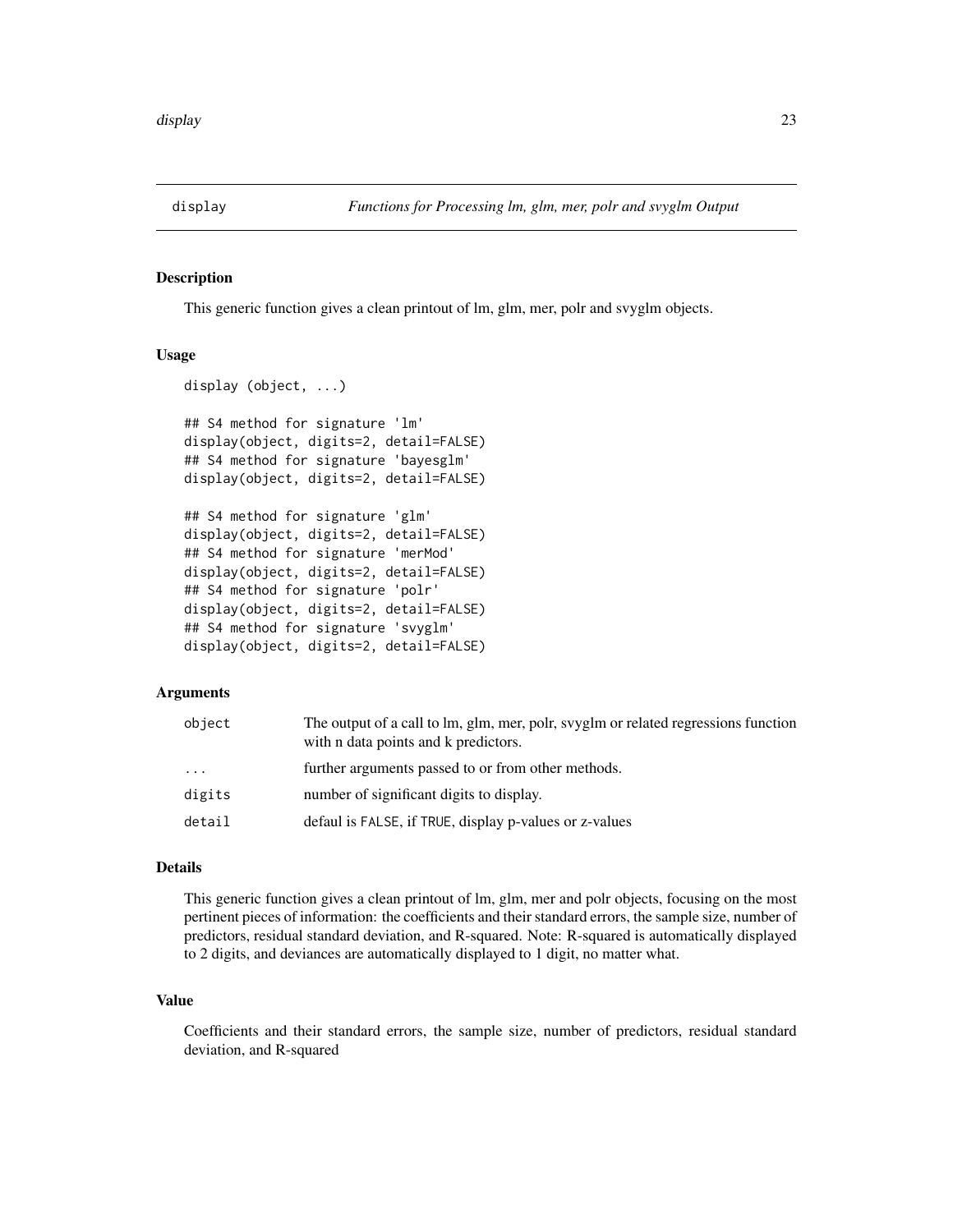# <span id="page-23-0"></span>Note

Output are the model, the regression coefficients and standard errors, and the residual sd and Rsquared (for a linear model), or the null deviance and residual deviance (for a generalized linear model).

# Author(s)

Andrew Gelman <gelman@stat.columbia.edu>; Yu-Sung Su <suyusung@tsinghua.edu.cn>; Maria Grazia Pittau <grazia@stat.columbia.edu>

# References

Andrew Gelman and Jennifer Hill, Data Analysis Using Regression and Multilevel/Hierarchical Models, Cambridge University Press, 2006.

#### See Also

[summary](#page-0-0), [lm](#page-0-0), [glm](#page-0-0), [lmer](#page-0-0), [polr](#page-0-0), [svyglm](#page-0-0)

```
# Here's a simple example of a model of the form, y = a + bx + error,
# with 10 observations in each of 10 groups, and with both the
# intercept and the slope varying by group. First we set up the model and data.
  group <- rep(1:10, rep(10,10))
  group2 <- rep(1:10, 10)
  mu.a < -0sigma.a <-2mu.b < - 3sigma.b <-4rho < -0.56Sigma.ab <- array (c(sigma.a^2, rho*sigma.a*sigma.b,
                    rho*sigma.a*sigma.b, sigma.b^2), c(2,2))
  sigma.y < -1ab <- mvrnorm (10, c(mu.a,mu.b), Sigma.ab)
  a \leq ab[, 1]b \leftarrow ab[, 2]d \leq -rnorm(10)x \le rnorm (100)
  y1 \leftarrow rnorm (100, a[group] + b*x, sigma.y)
  y2 <- rbinom(100, 1, prob=invlogit(a[group] + b*x))
  y3 \le rnorm (100, a[group] + b[group]*x + d[group2], sigma.y)
  y4 <- rbinom(100, 1, prob=invlogit(a[group] + b*x + d[group2]))
# display a simple linear model
  M1 \leq - \ln (y1 - x)display (M1)
```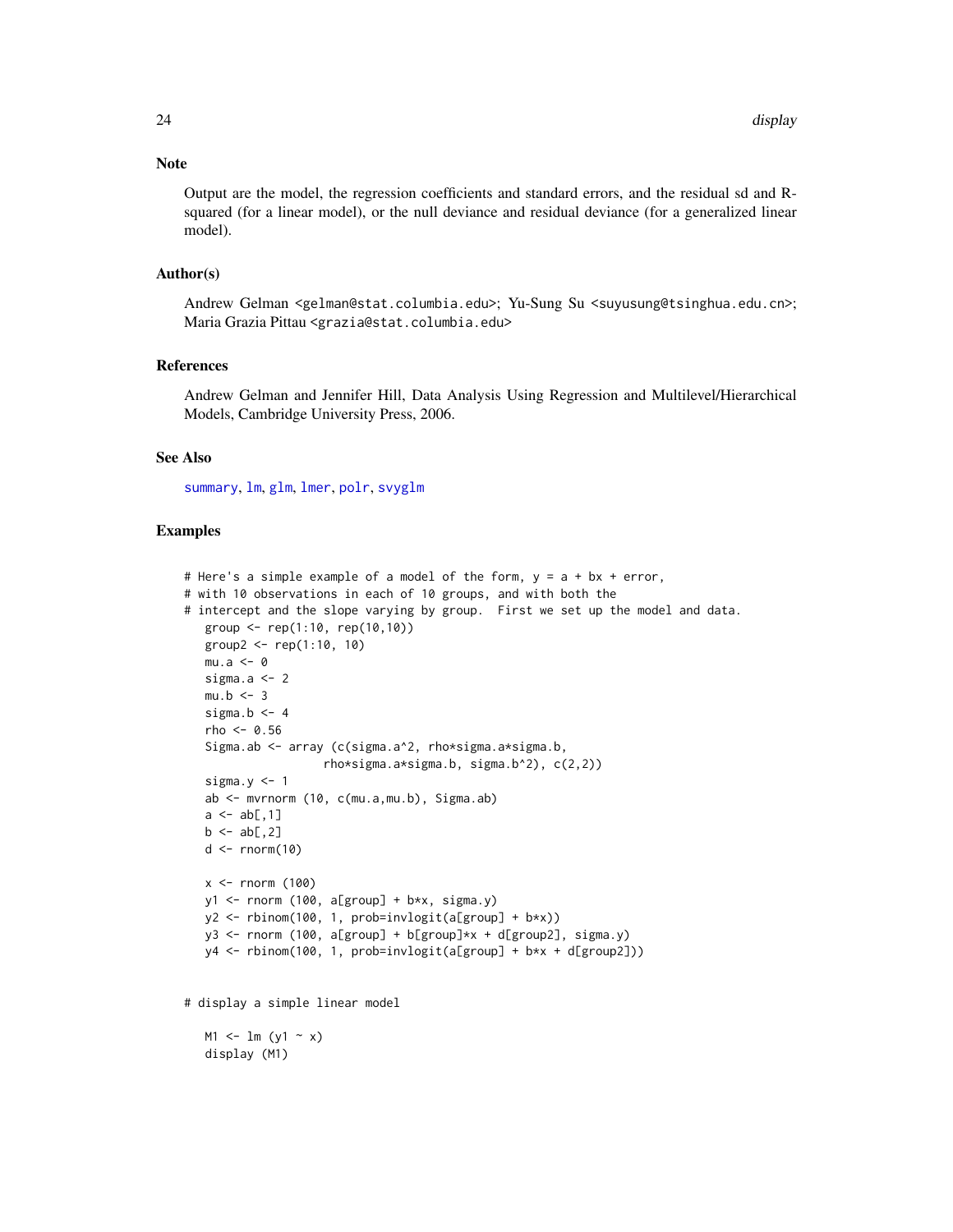#### display the control of the control of the control of the control of the control of the control of the control of the control of the control of the control of the control of the control of the control of the control of the

```
M1.sim <- sim(M1, n.sims=2)
# display a simple logit model
  M2 <- glm (y2 ~ x, family=binomial(link="logit"))
  display (M2)
  M2.sim <- sim(M2, n.sims=2)
# Then fit and display a simple varying-intercept model:
  M3 <- lmer (y1 \sim x + (1|group))
  display (M3)
  M3.sim <- sim(M3, n.sims=2)
# Then the full varying-intercept, varying-slope model:
  M4 \leftarrow lmer (y1 \sim x + (1 + x |group))
  display (M4)
  M4.sim <- sim(M4, n.sims=2)
# Then the full varying-intercept, logit model:
  M5 <- glmer (y2 ~ x + (1|group), family=binomial(link="logit"))
  display (M5)
  M5.sim <- sim(M5, n.sims=2)
# Then the full varying-intercept, varying-slope logit model:
  M6 <- glmer (y2 ~ x + (1|group) + (0 + x |group),
        family=binomial(link="logit"))
  display (M6)
  M6.sim <- sim(M6, n.sims=2)
# Then non-nested varying-intercept, varying-slop model:
  M7 <- lmer (y3 - x + (1 + x \ | group) + (1 \ | group))display(M7)
  M7.sim <- sim(M7, n.sims=2)
# Then the ordered logit model from polr
  MS < - polr(Sat \sim Infl + Type + Cont, weights = Freq, data = housing)
  display(M8)
  M9 \leq- bayespolr(Sat \sim Infl + Type + Cont, weights = Freq, data = housing)
  display(M9)
```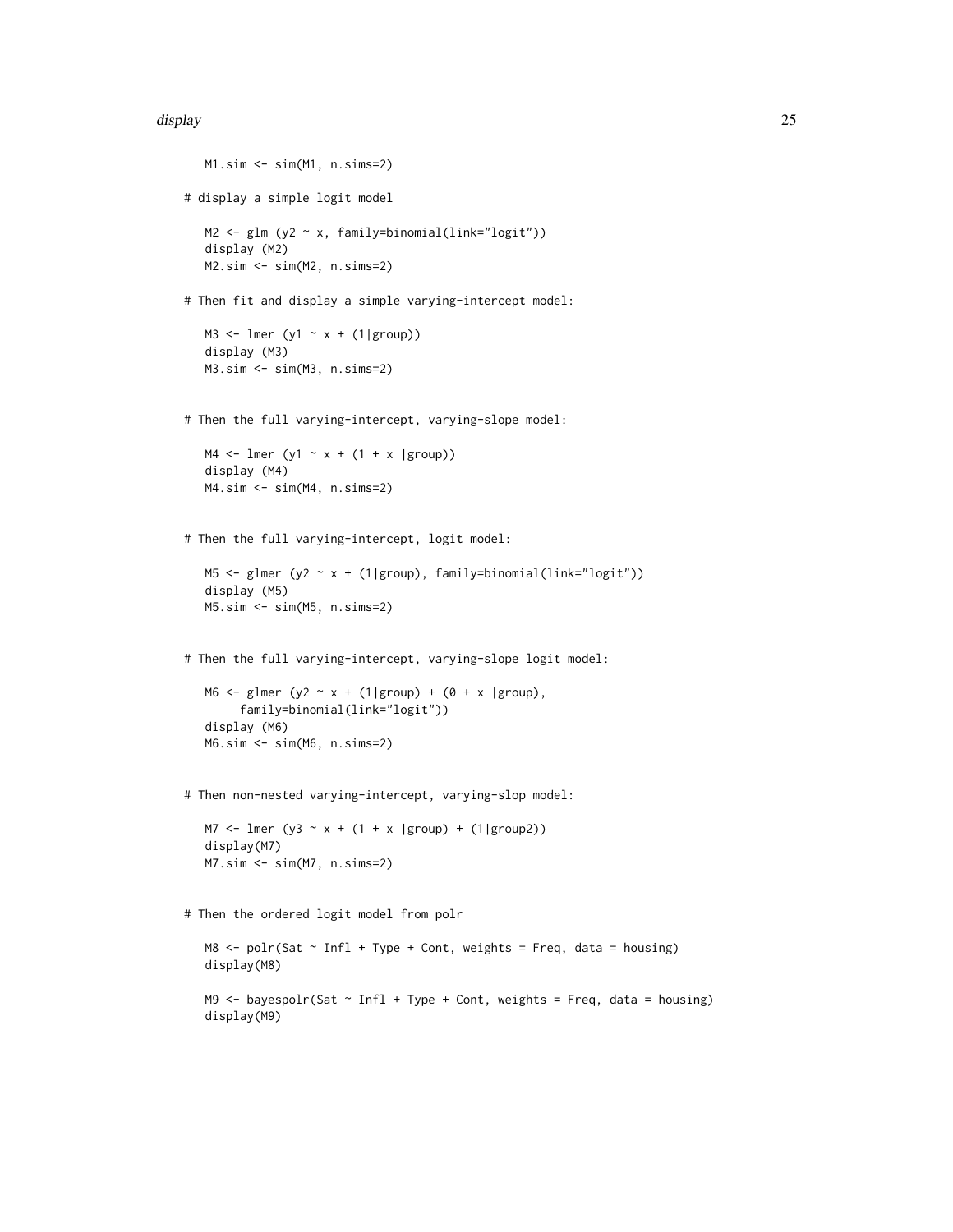# Description

Computes the (generalized) Akaike \*A\*n \*I\*nformation \*C\*riterion and \*D\*eviance \*I\*nformation \*C\*riterion for a mer model.

# Usage

```
extractDIC(fit,...)
## S3 method for class 'merMod'
extractDIC(fit,...)
```
#### Arguments

| fit | fitted merMod mode, usually the result of a fiiter like merMod. |
|-----|-----------------------------------------------------------------|
| .   | further arguments (currently unused).                           |

# Author(s)

Andrew Gelman <gelman@stat.columbia.edu>; Yu-Sung Su <suyusung@tsinghua.edu.cn>

# Examples

```
fm1 <- lmer(Reaction ~ Days + (Days|Subject), sleepstudy)
extractAIC(fm1)
extractDIC(fm1)
```
fround *Formating the Rounding of Numbers*

#### Description

fround rounds the values in its first argument to the specified number of decimal places with surrounding quotes.

pfround rounds the values in its first argument to the specified number of decimal places without surrounding quotes.

# Usage

fround(x, digits) pfround(x, digits)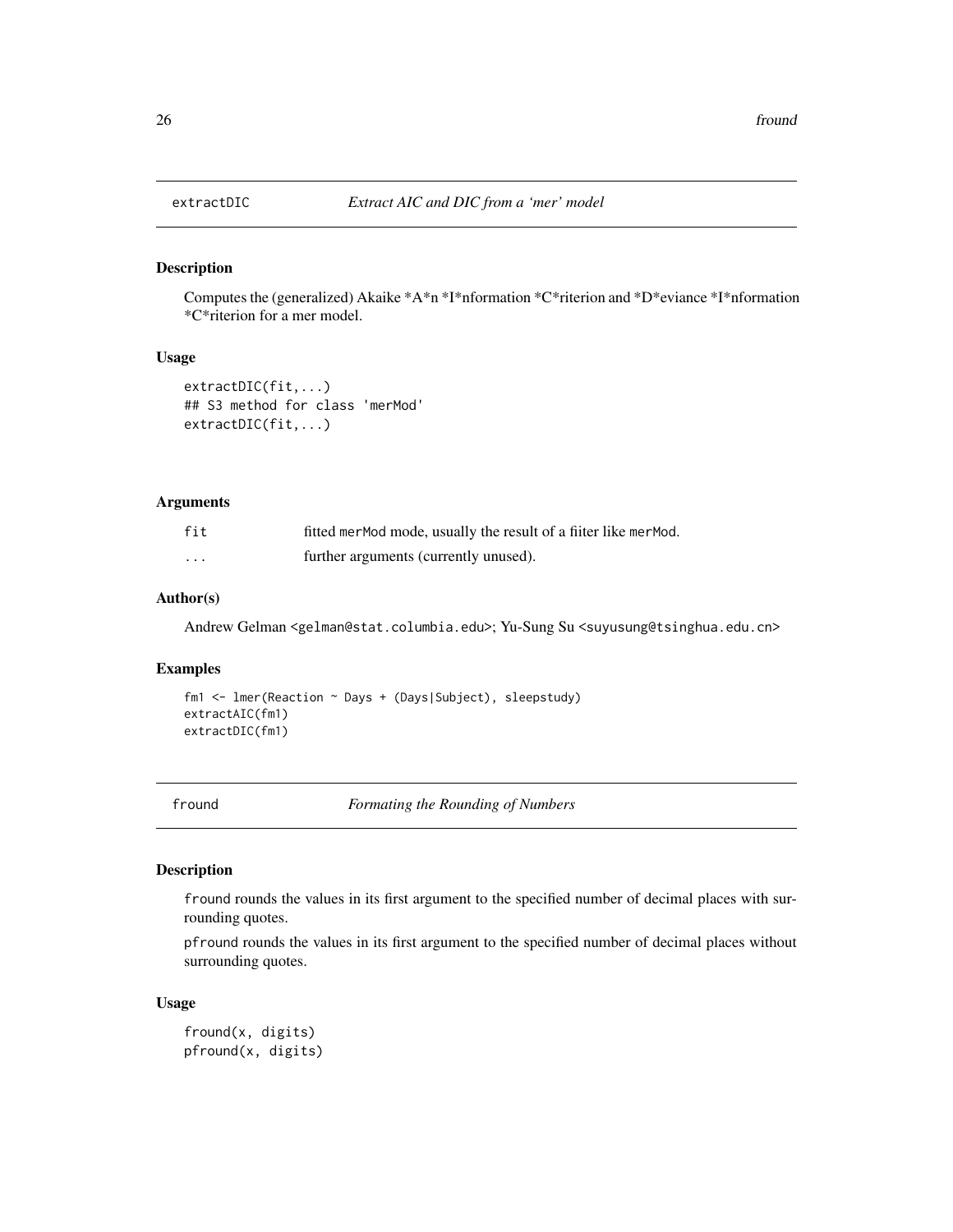#### <span id="page-26-0"></span> $G$ O 27

# Arguments

|        | a numeric vector.                            |
|--------|----------------------------------------------|
| digits | integer indicating the precision to be used. |

# Author(s)

Andrew Gelman <gelman@stat.columbia.edu>; Yu-Sung Su <suyusung@tsinghua.edu.cn>

# See Also

[round](#page-0-0)

# Examples

```
x \leftarrow \text{rnorm}(1)fround(x, digits=2)
pfround(x, digits=2)
```
GO *Function to Recall Last Source File*

# Description

A function that like source() but recalls the last source file names by default.

# Usage

go(..., add=FALSE, timer=FALSE)

# Arguments

| $\cdot$ | list of filenames as character strings.                      |
|---------|--------------------------------------------------------------|
| add     | add these names to the current list; if replace, then FALSE. |
| timer   | time the execution time of $\text{go}()$ .                   |

# Author(s)

Jouni Kerman <jouni@kerman.com> <kerman@stat.columbia.edu>

| go('myprog')                           | # will run source('myprog.r')                                                |
|----------------------------------------|------------------------------------------------------------------------------|
| go()                                   | # will run source('myprog.r') again                                          |
|                                        | go('somelib',add=TRUE) # will run source('myprog.r') and source('somelib.r') |
| go('myprog','somelib') # same as above |                                                                              |
| go('mytest')                           | # will run source('mytest') only                                             |
| go()                                   | # runs source('mytest') again                                                |
| G                                      | # short cut to call go()                                                     |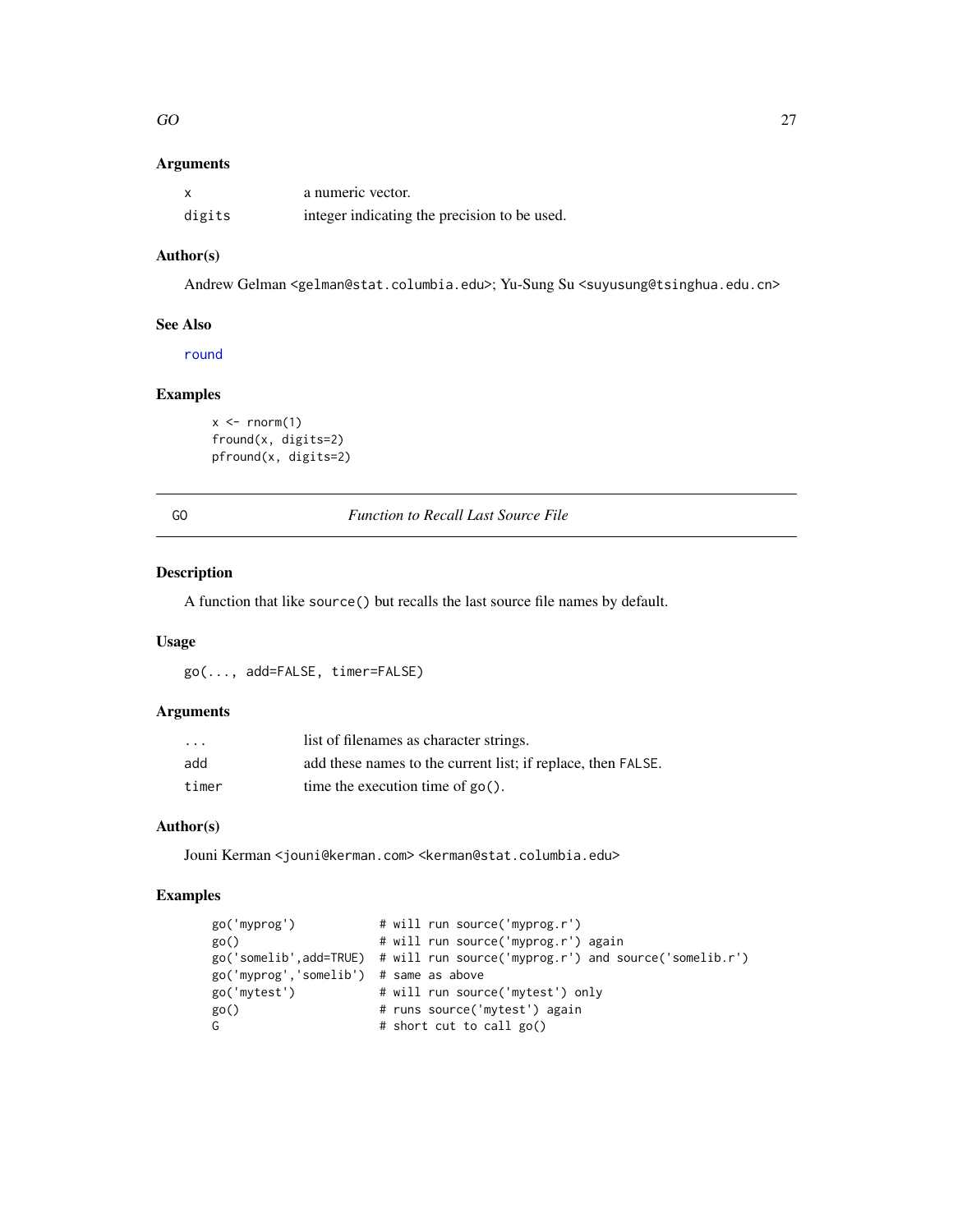<span id="page-27-0"></span>

#### Description

Inverse-logit function, transforms continuous values to the range (0, 1)

#### Usage

logit(x) invlogit(x)

# Arguments

x A vector of continuous values

# Details

The Inverse-logit function defined as:  $logit^{-1}(x) = e^x/(1 + e^x)$  transforms continuous values to the range (0, 1), which is necessary, since probabilities must be between 0 and 1 and maps from the linear predictor to the probabilities

#### Value

A vector of estimated probabilities

# Author(s)

Andrew Gelman <gelman@stat.columbia.edu>, M.Grazia Pittau <grazia@stat.columbia.edu>

# References

Andrew Gelman and Jennifer Hill. (2006). *Data Analysis Using Regression and Multilevel/Hierarchical Models*. Cambridge University Press.

```
data(frisk)
n < -100x1 \leftarrow \text{norm} (n)
x2 \leftarrow rbinom (n, 1, .5)
b0 < -1b1 < -1.5b2 < -2Inv.logit <- invlogit(b0+b1*x1+b2*x2)
plot(b0+b1*x1+b2*x2, Inv.logit)
```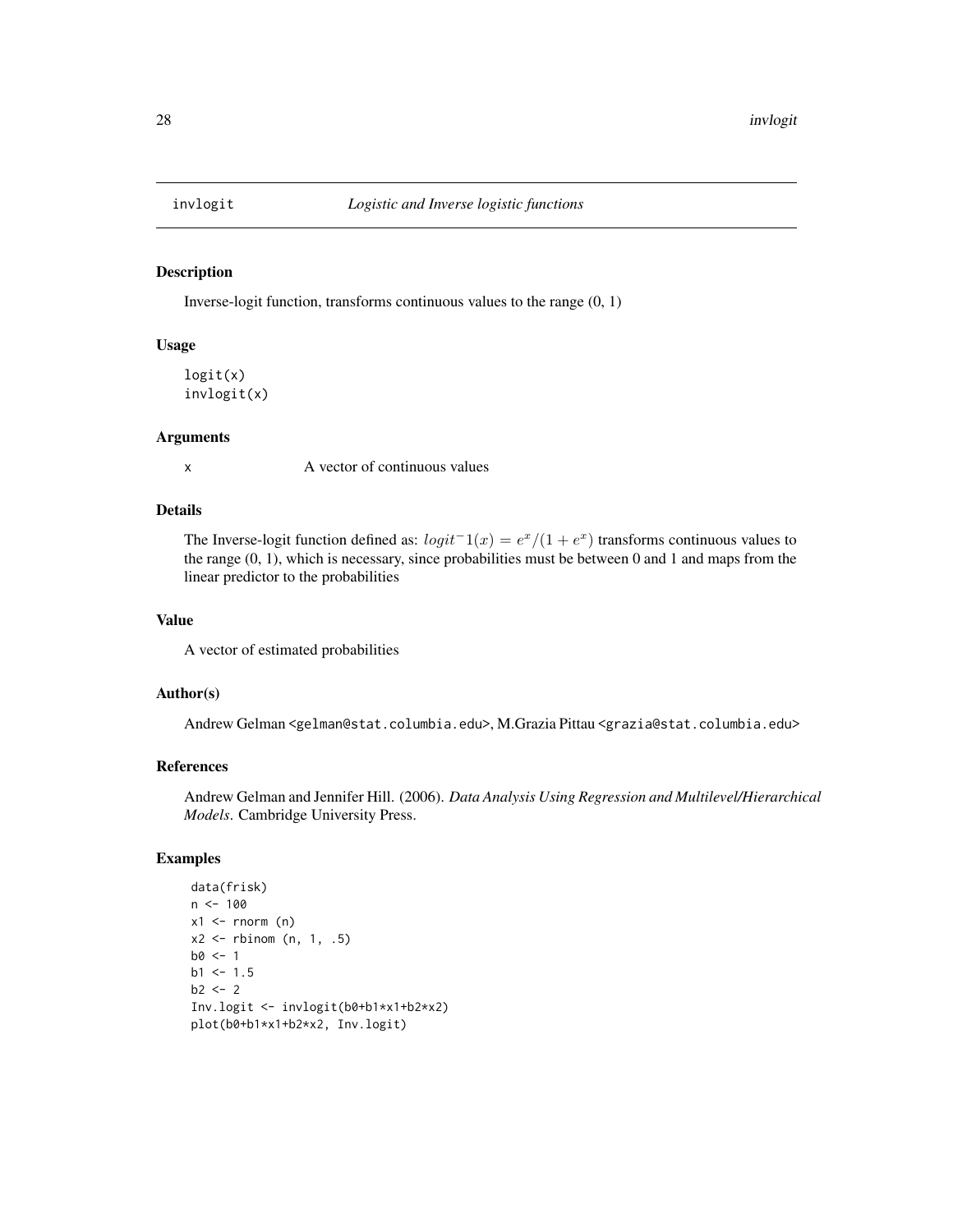<span id="page-28-0"></span>

#### **Description**

Dataset used by Dehejia and Wahba (1999) to evaluate propensity score matching.

#### Usage

data(lalonde)

#### Format

A data frame with 445 observations on the following 12 variables.

age age in years.

educ years of schooling.

black indicator variable for blacks.

hisp indicator variable for Hispanics.

married indicator variable for martial status.

nodegr indicator variable for high school diploma.

re74 real earnings in 1974.

re75 real earnings in 1975.

re78 real earnings in 1978.

u74 indicator variable for earnings in 1974 being zero.

u75 indicator variable for earnings in 1975 being zero.

treat an indicator variable for treatment status.

# Details

Two demos are provided which use this dataset. The first, DehejiaWahba, replicates one of the models from Dehejia and Wahba (1999). The second demo, AbadieImbens, replicates the models produced by Abadie and Imbens [http://scholar.harvard.edu/imbens/scholar\\_software/](http://scholar.harvard.edu/imbens/scholar_software/matching-estimators) [matching-estimators](http://scholar.harvard.edu/imbens/scholar_software/matching-estimators). Many of these models are found to produce good balance for the Lalonde data.

#### **Note**

This documentation is adapted from Matching package.

#### References

Dehejia, Rajeev and Sadek Wahba. 1999."Causal Effects in Non-Experimental Studies: Re-Evaluating the Evaluation of Training Programs." *Journal of the American Statistical Association* 94 (448): 1053-1062.

LaLonde, Robert. 1986. "Evaluating the Econometric Evaluations of Training Programs." *American Economic Review* 76:604-620.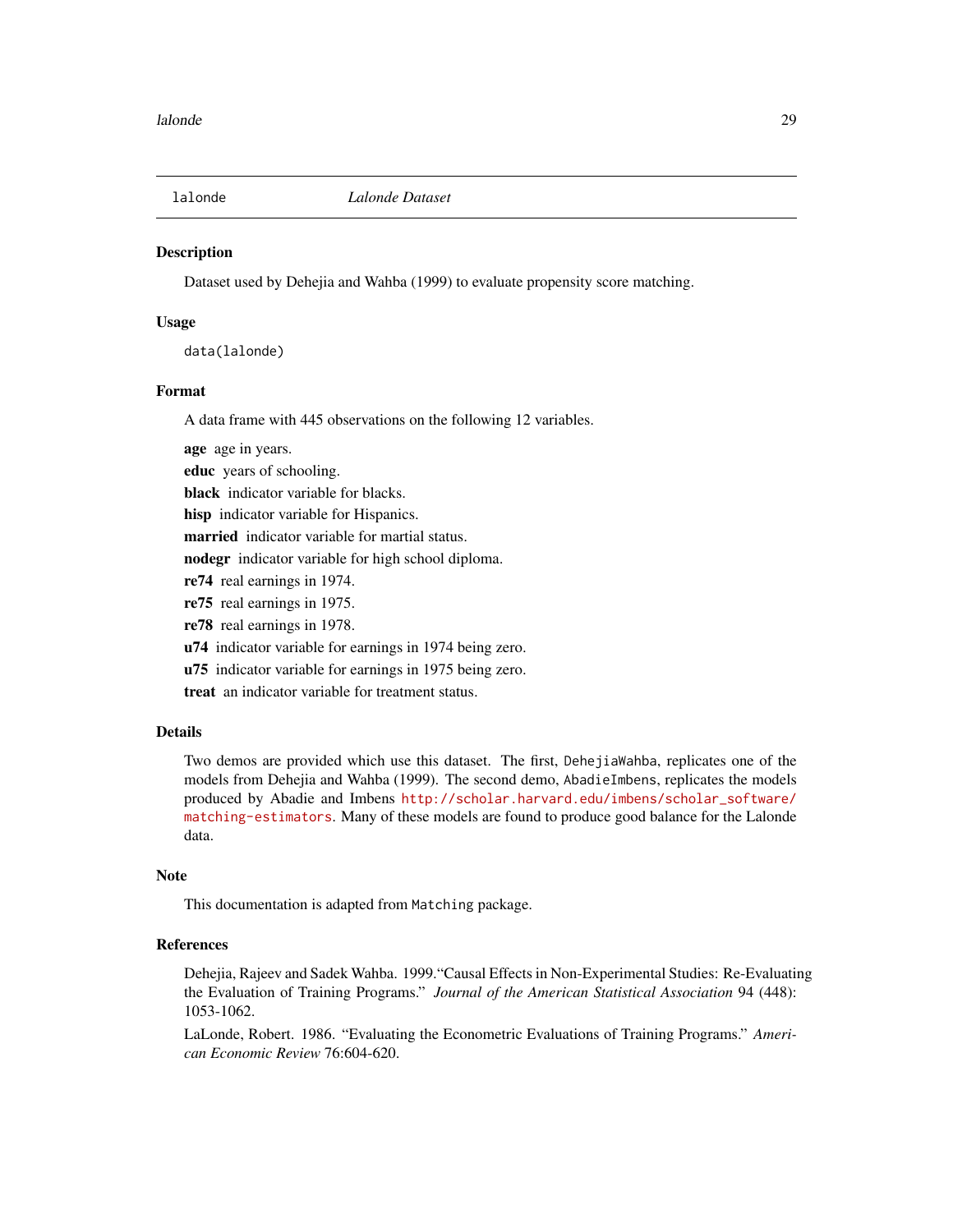# <span id="page-29-0"></span>See Also

[matching](#page-29-1), [GenMatch](#page-0-0) [balance](#page-1-1)

# Examples

data(lalonde)

<span id="page-29-1"></span>matching *Single Nearest Neighborhood Matching*

# Description

Function for processing matching with propensity score

#### Usage

matching(z, score, replace=FALSE)

# Arguments

|         | vector of indicators for treatment or control.                            |
|---------|---------------------------------------------------------------------------|
| score   | vector of the propensity scores in the same order as z.                   |
| replace | whether the control units could be reused for matching, default is FALSE. |

# Details

Function for matching each treatment unit in turn the control unit (not previously chosen) with the closest propensity score

# Value

The function returns a vector of indices that the corresponding unit is matched to. 0 means matched to nothing.

# Author(s)

Jeniffer Hill <jh1030@columbia.edu>; Yu-Sung Su <suyusung@tsinghua.edu.cn>

# References

Andrew Gelman and Jennifer Hill. (2006). *Data Analysis Using Regression and Multilevel/Hierarchical Models*. Cambridge University Press.

# See Also

[balance](#page-1-1)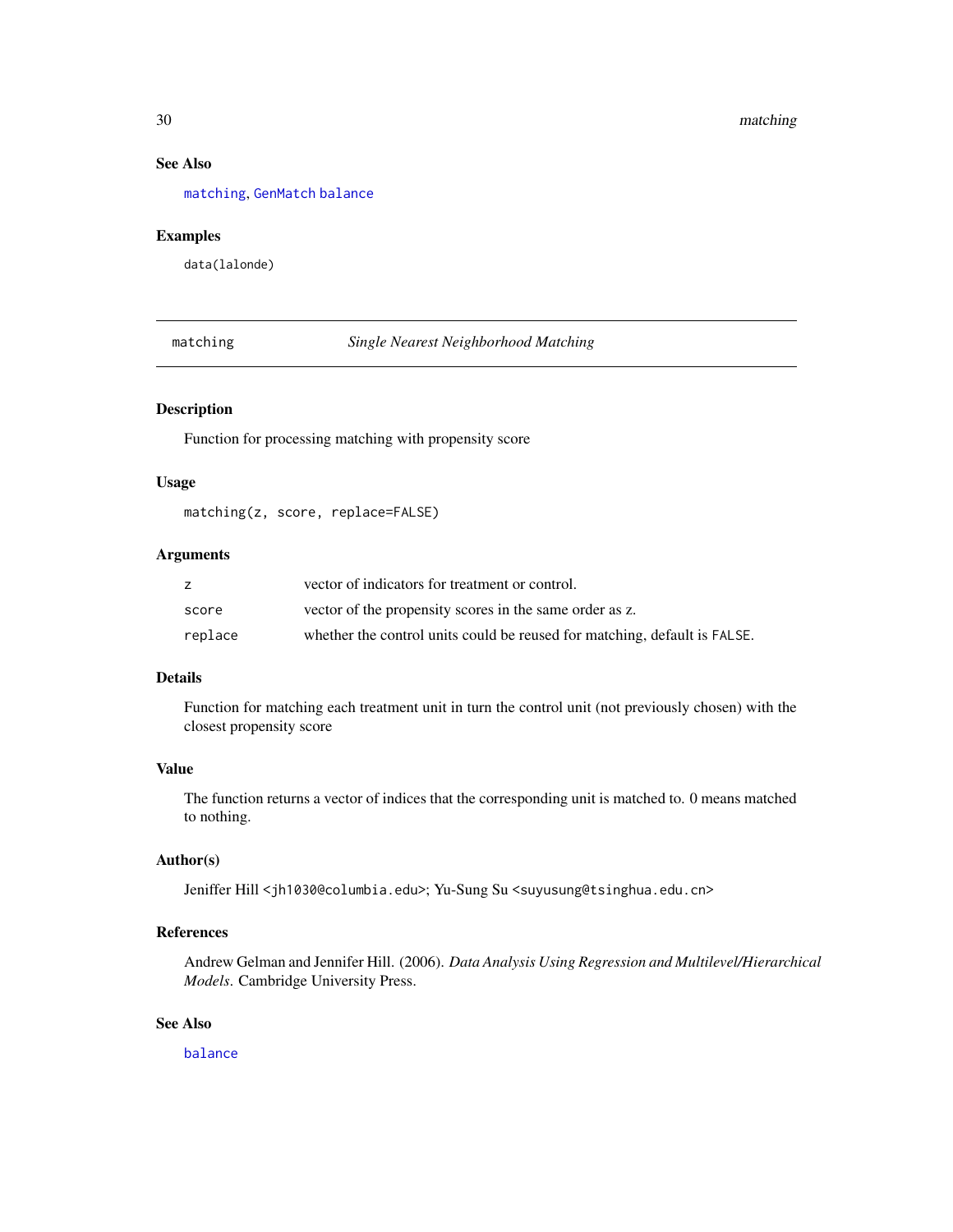#### <span id="page-30-0"></span> $\frac{1}{31}$

#### Examples

```
# matching first
data(lalonde)
attach(lalonde)
fit \le glm(treat \sim re74 + re75 + age + factor(educ) +
            black + hisp + married + nodegr + u74 + u75,
            family=binomial(link="logit"))
pscores <- predict(fit, type="response")
matches <- matching(z=lalonde$treat, score=pscores)
matched <- lalonde[matches$matched,]
# balance check!
b.stats <- balance(lalonde, matched, fit)
print(b.stats)
plot(b.stats)
```
mcsamp *Generic Function to Run 'mcmcsamp()' in lme4*

#### Description

The quick function for MCMC sampling for lmer and glmer objects and convert to Bugs objects for easy display.

#### Usage

```
## Default S3 method:
mcsamp(object, n.chains=3, n.iter=1000, n.burnin=floor(n.iter/2),
    n.thin=max(1, floor(n.chains * (n.iter - n.burnin)/1000)),
    saveb=TRUE, deviance=TRUE, make.bugs.object=TRUE)
## S4 method for signature 'merMod'
mcsamp(object, ...)
```
#### Arguments

| object   | mer objects from lme4                                                                                                                                                                                                    |
|----------|--------------------------------------------------------------------------------------------------------------------------------------------------------------------------------------------------------------------------|
| n.chains | number of MCMC chains                                                                                                                                                                                                    |
| n.iter   | number of iteration for each MCMC chain                                                                                                                                                                                  |
| n.burnin | number of burnin for each MCMC chain, Default is n. iter/2, that is, discard-<br>ing the first half of the simulations.                                                                                                  |
| n.thin   | keep every kth draw from each MCMC chain. Must be a positive integer. De-<br>fault is max $(1, floor(n)$ .chains $\star$ $(n.iter-n.burnin)$ /<br>1000))<br>which will only thin if there are at least 2000 simulations. |
| saveb    | if 'TRUE', causes the values of the random effects in each sample to be saved.                                                                                                                                           |
| deviance | compute deviance for mer objects. Only works for lmer object                                                                                                                                                             |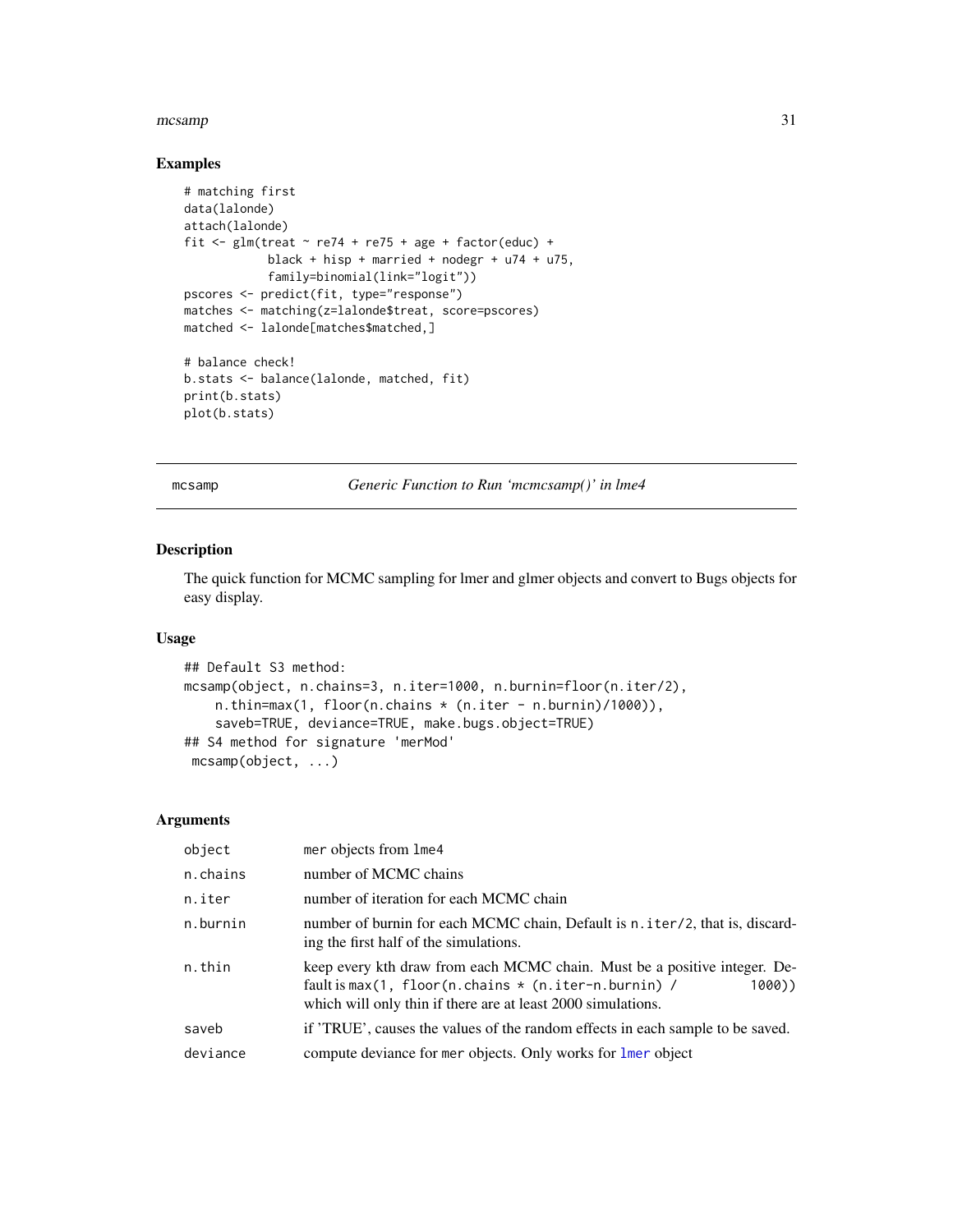<span id="page-31-0"></span>32 mcsamp mcsamp mcsamp mcsamp mcsamp mcsamp mcsamp mcsamp mcsamp mcsamp mcsamp mcsamp mcsamp mcsamp mcsamp mc

| make.bugs.object |                                                        |
|------------------|--------------------------------------------------------|
|                  | transform the output into bugs object, default is TRUE |
| $\cdots$         | further arguments passed to or from other methods.     |

# Details

This function generates a sample from the posterior distribution of the parameters of a fitted model using Markov Chain Monte Carlo methods. It automatically simulates multiple sequences and allows convergence to be monitored. The function relies on [mcmcsamp](#page-0-0) in lme4.

#### Value

An object of (S3) class '"bugs"' suitable for use with the functions in the "R2WinBUGS" package.

#### Author(s)

Andrew Gelman <gelman@stat.columbia.edu>; Yu-Sung Su <ys463@columbia.edu>

# References

Andrew Gelman and Jennifer Hill, Data Analysis Using Regression and Multilevel/Hierarchical Models, Cambridge University Press, 2006.

Douglas Bates and Deepayan Sarkar, lme4: Linear mixed-effects models using S4 classes.

#### See Also

[display](#page-22-1), [lmer](#page-0-0), [mcmcsamp](#page-0-0), [sim](#page-42-1)

```
## Here's a simple example of a model of the form, y = a + bx + error,
## with 10 observations in each of 10 groups, and with both the intercept
## and the slope varying by group. First we set up the model and data.
##
# group <- rep(1:10, rep(10,10))
# group2 <- rep(1:10, 10)
# mu.a <- 0
# sigma.a <-2# mu.b <- 3
# sigma.b <- 4
# rho <- 0.56
# Sigma.ab <- array (c(sigma.a^2, rho*sigma.a*sigma.b,
# rho*sigma.a*sigma.b, sigma.b^2), c(2,2))
# sigma.y <-1# ab <- mvrnorm (10, c(mu.a,mu.b), Sigma.ab)
# a \le ab[, 1]# b \leq ab[, 2]# d <- rnorm(10)
#
# x <- rnorm (100)
# y1 <- rnorm (100, a[group] + b*x, sigma.y)
```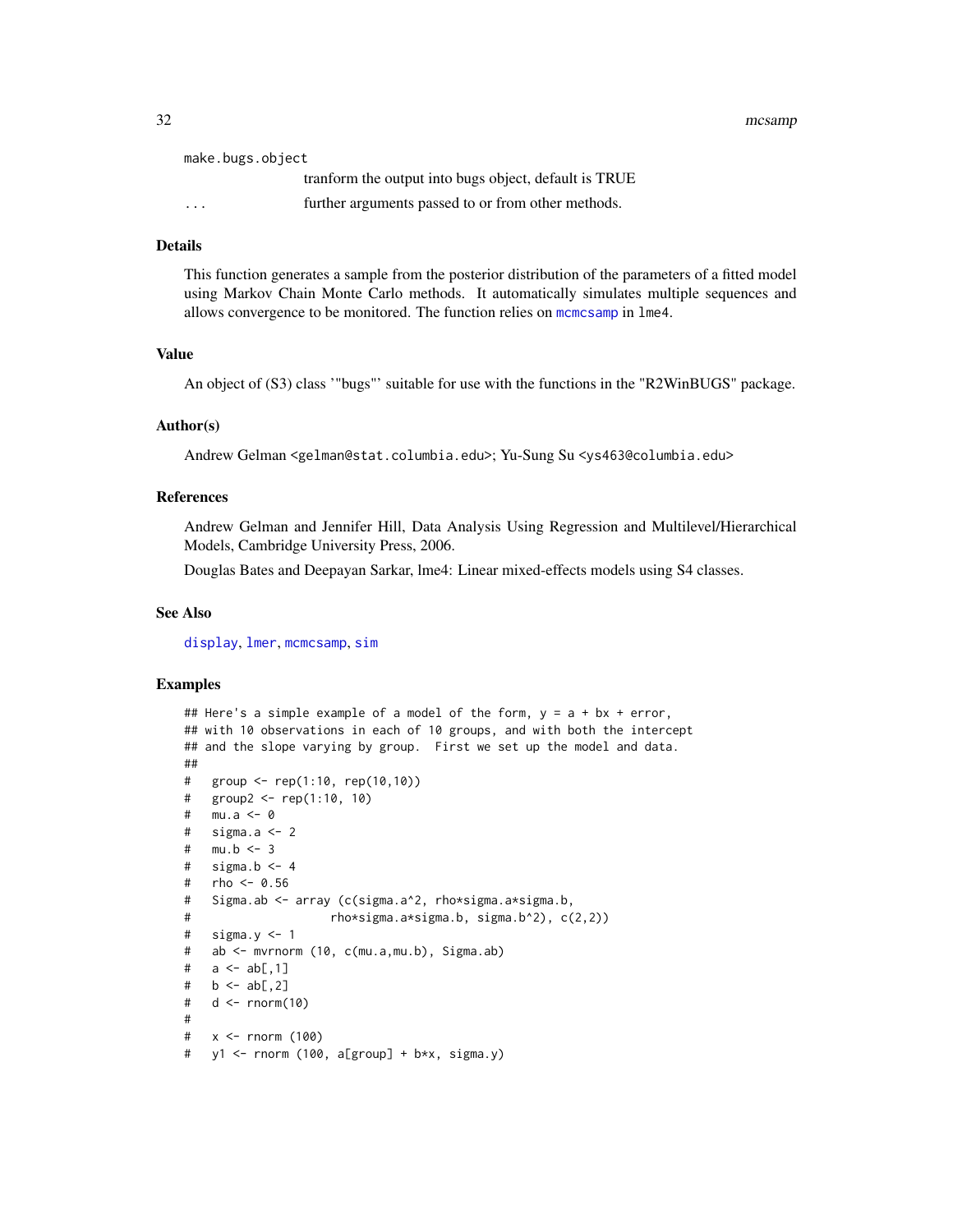# <span id="page-32-0"></span>model.matrixBayes 33

```
# y2 <- rbinom(100, 1, prob=invlogit(a[group] + b*x))
# y3 <- rnorm (100, a[group] + b[group]*x + d[group2], sigma.y)
# y4 <- rbinom(100, 1, prob=invlogit(a[group] + b*x + d[group2]))
#
##
## Then fit and display a simple varying-intercept model:
#
# M1 <- lmer (y1 \sim x + (1|group))
# display (M1)
# M1.sim <- mcsamp (M1)
# print (M1.sim)
# plot (M1.sim)
##
## Then the full varying-intercept, varying-slope model:
##
# M2 <- lmer (y1 ~ x + (1 + x |group))
# display (M2)
# M2.sim <- mcsamp (M2)
# print (M2.sim)
# plot (M2.sim)
##
## Then the full varying-intercept, logit model:
##
# M3 <- lmer (y2 ~ x + (1|group), family=binomial(link="logit"))
# display (M3)
# M3.sim <- mcsamp (M3)
# print (M3.sim)
# plot (M3.sim)
##
## Then the full varying-intercept, varying-slope logit model:
##
# M4 \leq \text{Imer } (y2 \approx x + (1 | group) + (0+x | group),# family=binomial(link="logit"))
# display (M4)
# M4.sim <- mcsamp (M4)
# print (M4.sim)
# plot (M4.sim)
#
##
## Then non-nested varying-intercept, varying-slop model:
##
# M5 <- lmer (y3 ~ x + (1 + x |group) + (1|group2))
# display(M5)
# M5.sim <- mcsamp (M5)
# print (M5.sim)
# plot (M5.sim)
```
model.matrixBayes *Construct Design Matrices*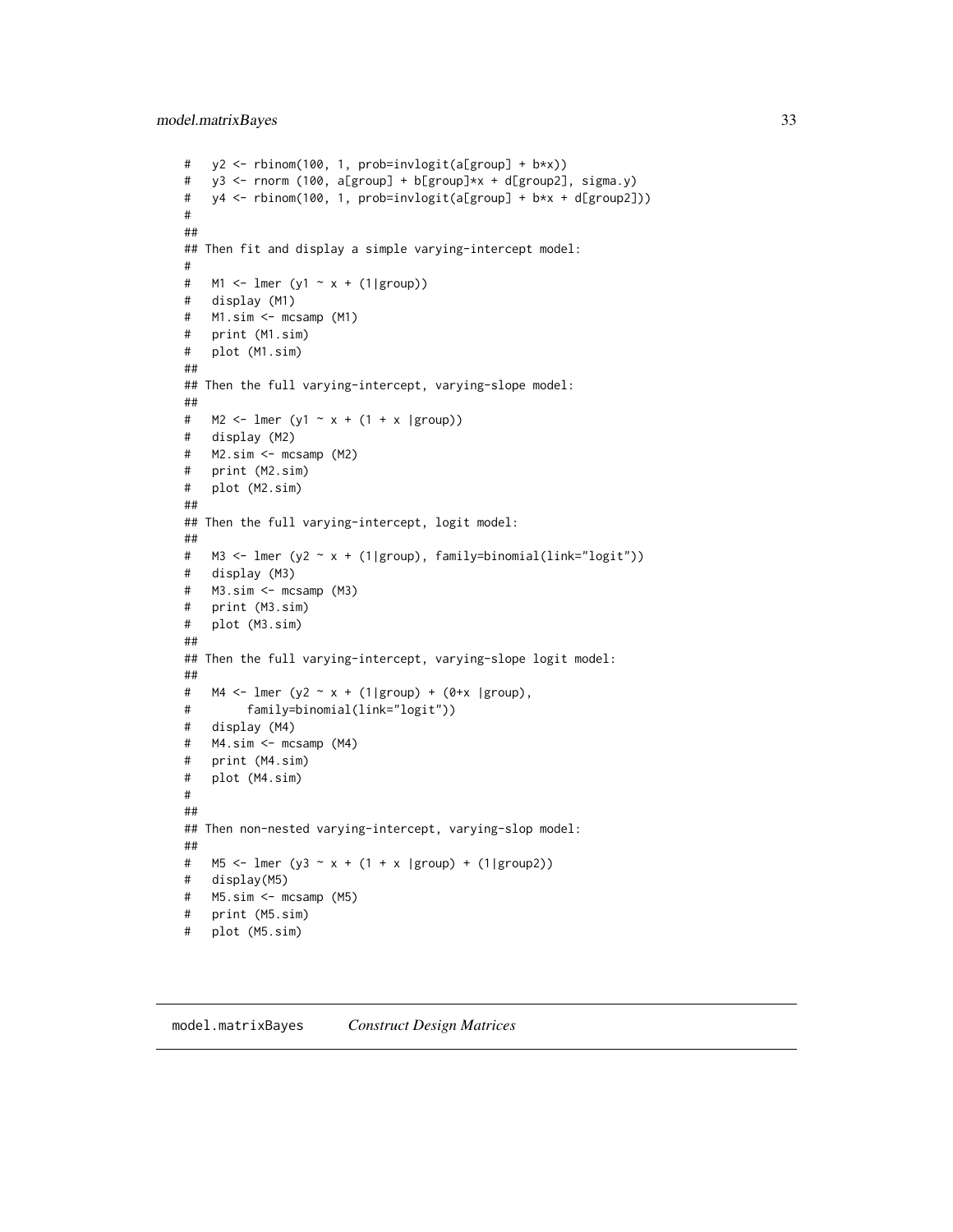#### Description

model.matrixBayes creates a design matrix.

#### Usage

```
model.matrixBayes(object, data = environment(object),
   contrasts.arg = NULL, xlev = NULL, keep.order = FALSE, drop.baseline=FALSE,...)
```
#### Arguments

| object        | an object of an appropriate class. For the default method, a model formula or<br>terms object.                                                                                                                                                                                              |
|---------------|---------------------------------------------------------------------------------------------------------------------------------------------------------------------------------------------------------------------------------------------------------------------------------------------|
| data          | a data frame created with model. frame. If another sort of object, model. frame<br>is called first.                                                                                                                                                                                         |
| contrasts.arg | A list, whose entries are contrasts suitable for input to the contrasts replace-<br>ment function and whose names are the names of columns of data containing<br>factors.                                                                                                                   |
| xlev          | to be used as argument of model. frame if data has no "terms" attribute.                                                                                                                                                                                                                    |
| keep.order    | a logical value indicating whether the terms should keep their positions. If FALSE<br>the terms are reordered so that main effects come first, followed by the interac-<br>tions, all second-order, all third-order and so on. Effects of a given order are<br>kept in the order specified. |
| drop.baseline | Drop the base level of categorical Xs, default is TRUE.                                                                                                                                                                                                                                     |
|               | further arguments passed to or from other methods.                                                                                                                                                                                                                                          |

#### Details

model.matrixBayes is adapted from model.matrix in the stats pacakge and is designed for the use of [bayesglm](#page-3-1). It is designed to keep baseline levels of all categorical varaibles and keep the variable names unodered in the output. The design matrices created by model.matrixBayes are unidentifiable using classical regression methods, though; they can be identified using [bayesglm](#page-3-1).

#### Author(s)

Yu-Sung Su <suyusung@tsinghua.edu.cn>

#### References

Andrew Gelman, Aleks Jakulin, Maria Grazia Pittau and Yu-Sung Su. (2009). "A Weakly Informative Default Prior Distribution For Logistic And Other Regression Models." *The Annals of Applied Statistics* 2 (4): 1360–1383. [http://www.stat.columbia.edu/~gelman/research/published/](http://www.stat.columbia.edu/~gelman/research/published/priors11.pdf) [priors11.pdf](http://www.stat.columbia.edu/~gelman/research/published/priors11.pdf)

<span id="page-33-0"></span>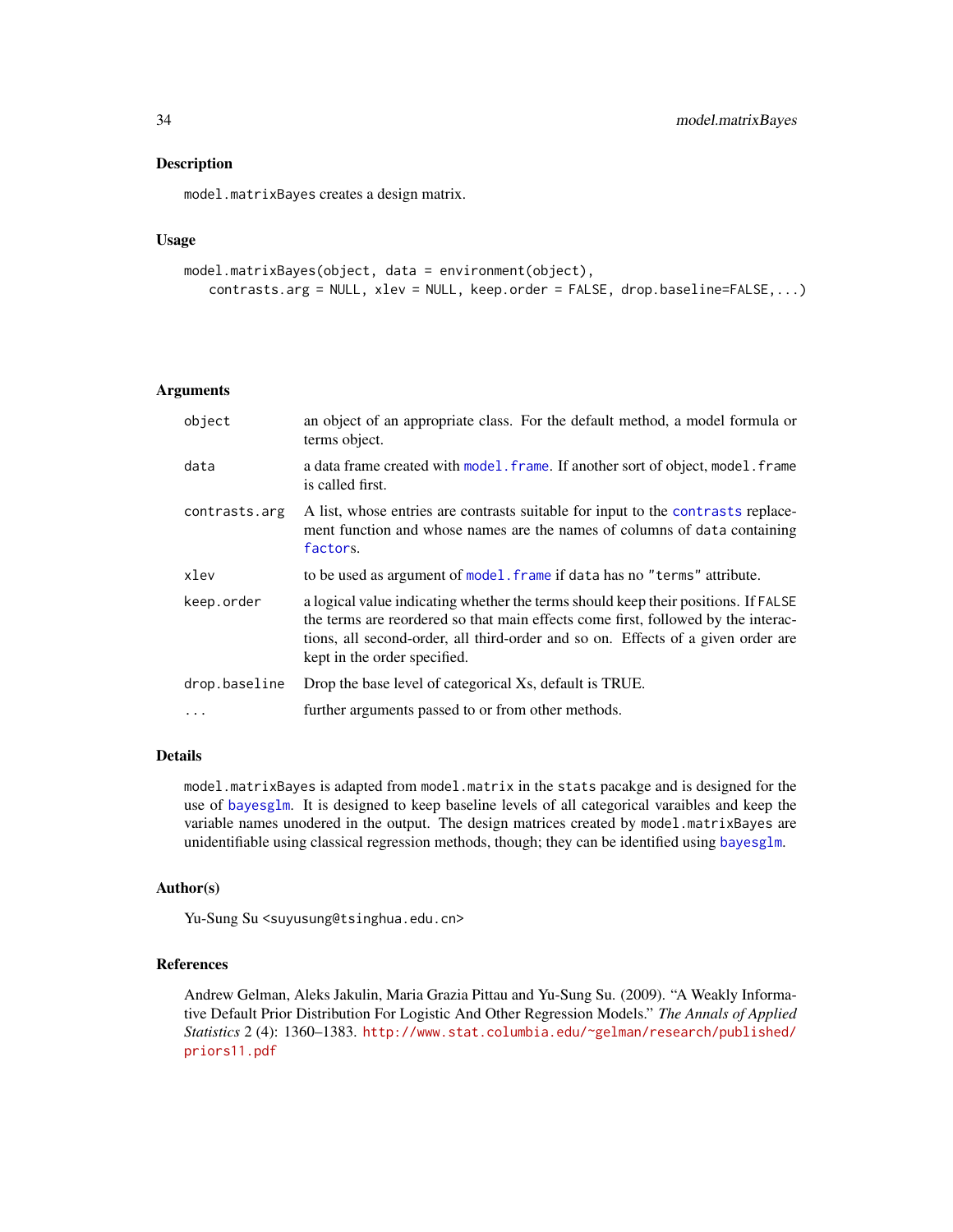# <span id="page-34-0"></span>multicomp.plot 35

# See Also

[model.frame](#page-0-0), [model.extract](#page-0-0), [terms](#page-0-0), [terms.formula](#page-0-0), [bayesglm](#page-3-1).

#### Examples

```
ff <- log(Volume) ~ log(Height) + log(Girth)
str(m <- model.frame(ff, trees))
(model.matrix(ff, m))
class(ff) <- c("bayesglm", "terms", "formula")
(model.matrixBayes(ff, m))
```
multicomp.plot *Multiple Comparison Plot*

# Description

Plots significant difference of simulated array.

#### Usage

```
multicomp.plot(object, alpha = 0.05, main = "Multiple Comparison Plot",
  label = NULL, short label = NULL, show. pvalue = FALSE,label.as.shortlabel = FALSE, label.on.which.axis = 3,
  col.low = "lightsteelblue", col.same = "white", col.high = "lightslateblue",
  vertical.line = TRUE, horizontal.line = FALSE,
  vertical.line.lty = 1, horizontal.line.lty = 1, mar=c(3.5, 3.5, 3.5, 3.5))
```
# Arguments

| Simulated array of coefficients, columns being different variables and rows be-<br>ing simulated result. |  |  |
|----------------------------------------------------------------------------------------------------------|--|--|
| Level of significance to compare.                                                                        |  |  |
| Main label.                                                                                              |  |  |
| Labels for simulated parameters.                                                                         |  |  |
| Short labels to put into the plot.                                                                       |  |  |
| Default is FALSE, if set to TRUE replaces short label with Bayesian p value.                             |  |  |
| label.as.shortlabel                                                                                      |  |  |
| Default is FALSE, if set to TRUE takes first 2 character of label and use it as<br>short label.          |  |  |
| label.on.which.axis                                                                                      |  |  |
| default is the 3rd (top) axis.                                                                           |  |  |
| Color of significantly low coefficients.                                                                 |  |  |
| Color of not significant difference.                                                                     |  |  |
|                                                                                                          |  |  |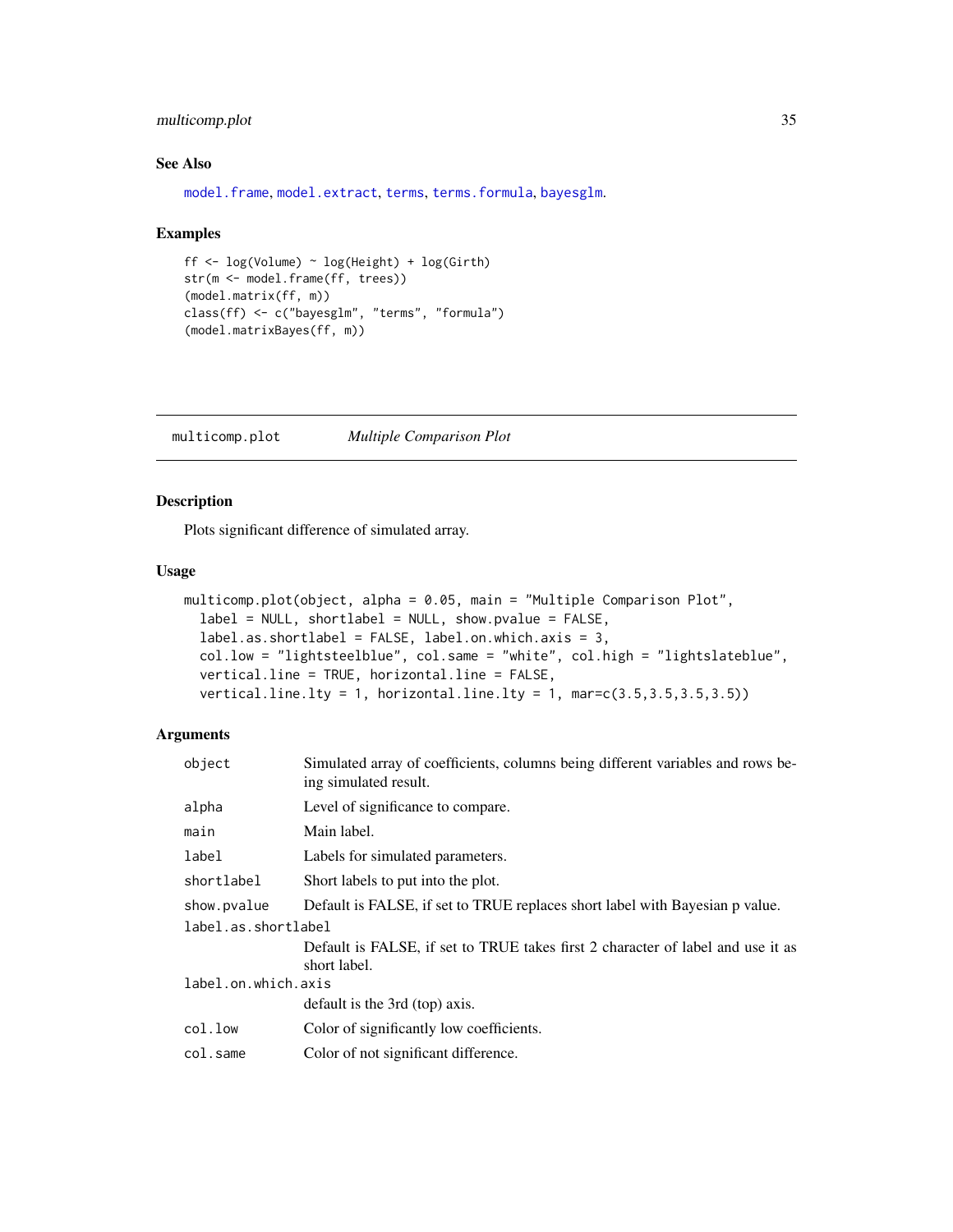<span id="page-35-0"></span>

| col.high            | Color of significantly high coefficients.                                                                                                                                                          |
|---------------------|----------------------------------------------------------------------------------------------------------------------------------------------------------------------------------------------------|
| vertical.line       | Default is TRUE, if set to FALSE does not draw vertical line.                                                                                                                                      |
| horizontal.line     |                                                                                                                                                                                                    |
|                     | Default is FALSE, if set to TRUE draws horizontal line.                                                                                                                                            |
| vertical.line.lty   |                                                                                                                                                                                                    |
|                     | Line type of vertical line.                                                                                                                                                                        |
| horizontal.line.lty |                                                                                                                                                                                                    |
|                     | Line type of horizontal line.                                                                                                                                                                      |
| mar                 | A numerical vector of the form c(bottom, left, top, right) which gives<br>the number of lines of margin to be specified on the four sides of the plot. The<br>default is $c(3.5, 3.5, 3.5, 3.5)$ . |

# Value

| pvalue      | Array of Bayesian p value. |
|-------------|----------------------------|
| significant | Array of significance.     |

# Author(s)

Masanao Yajima <yajima@stat.columbia.edu>, Andrew Gelman <gelman@stat.columbia.edu>

# References

Andrew Gelman and Jennifer Hill. (2006). *Data Analysis Using Regression and Multilevel/Hierarchical Models*. Cambridge University Press.

#### See Also

# [coefplot](#page-14-1)

# Examples

```
old.par <- par(no.readonly = TRUE)
# example 1
simulation.array <- data.frame(coef1=rnorm(100,10,2), coef2=rnorm(100,5,2),
                     coef3=rnorm(100,0,1), coef4=rnorm(100,-5,3),
                      coef5=rnorm(100,-2,1))
short.lab <- c("c01", "c02", "c03", "c04", "c05")
multicomp.plot(simulation.array[,1:4], label.as.shortlabel=TRUE)
# wraper for multicomp.plot
mcplot(simulation.array, shortlabel = short.lab)
# example 2
data(lalonde)
M1 \le lm(re78 \sim treat + re74 + re75 + age + educ + u74 + u75, data=lalonde)
M1.sim \leftarrow sim(M1)lm.sim <- coef(M1.sim)[,-1]
```
multicomp.plot(lm.sim, label.as.shortlabel=TRUE, label.on.which.axis=2)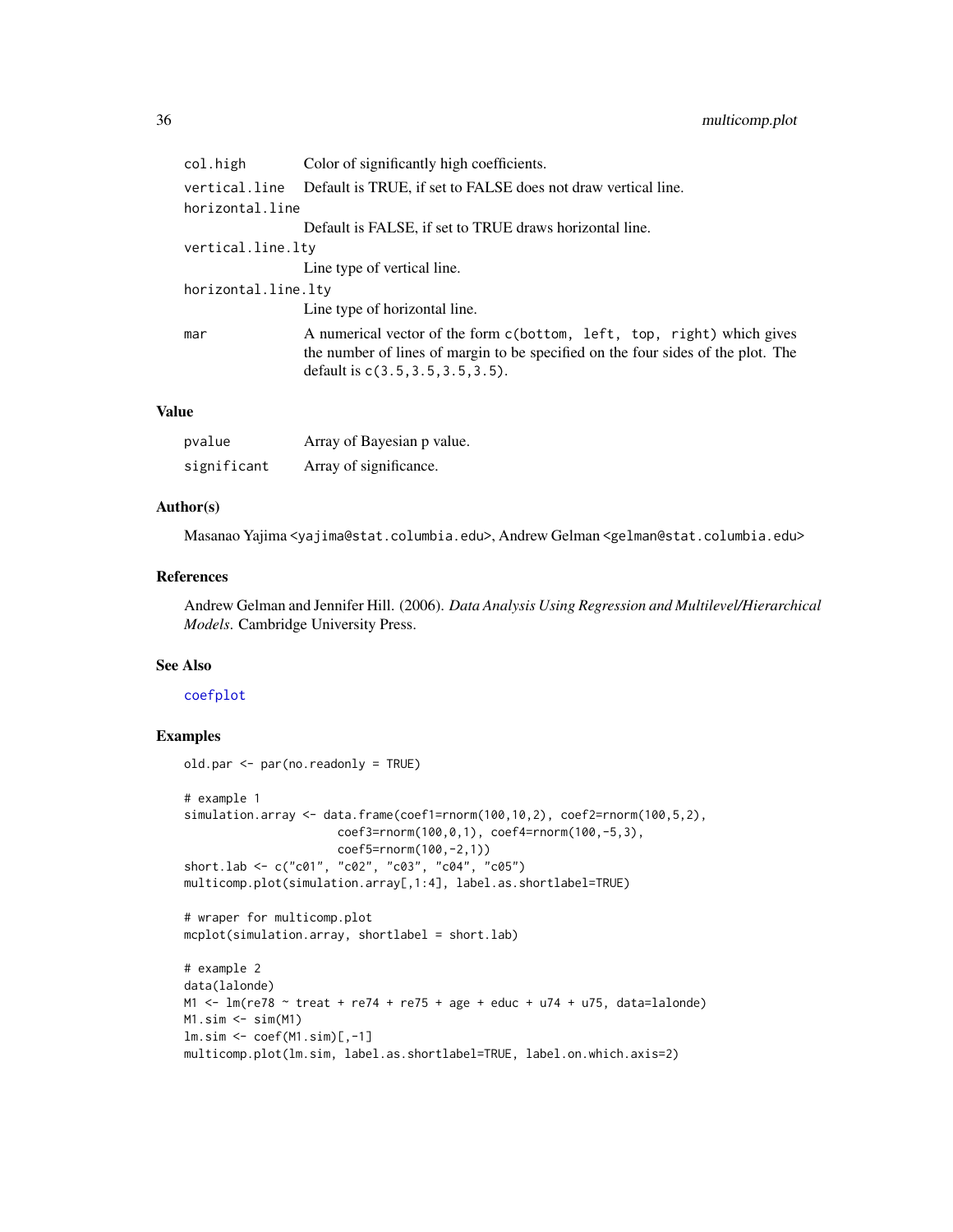<span id="page-36-0"></span>par(old.par)

# readColumns *Function to read data by columns*

# Description

A function read data by columns

#### Usage

read.columns(filename, columns)

# Arguments

| filename | user specified file name including path of the file |
|----------|-----------------------------------------------------|
| columns  | which columns of the data to be read                |

# Author(s)

Andrew Gelman <gelman@stat.columbia.edu>

<span id="page-36-1"></span>rescale *Function for Standardizing by Centering and Dividing by 2 sd's*

# Description

This function standardizes a variable by centering and dividing by 2 sd's with exceptions for binary variables.

# Usage

rescale(x, binary.inputs="center")

#### Arguments

x a vector

binary.inputs options for standardizing binary variables, default is center; 0/1 keeps original scale;  $-0.5, 0.5$  rescales 0 as  $-0.5$  and 1 as 0.5; center substracts the mean; and full substracts the mean and divids by 2 sd.

# Value

the standardized vector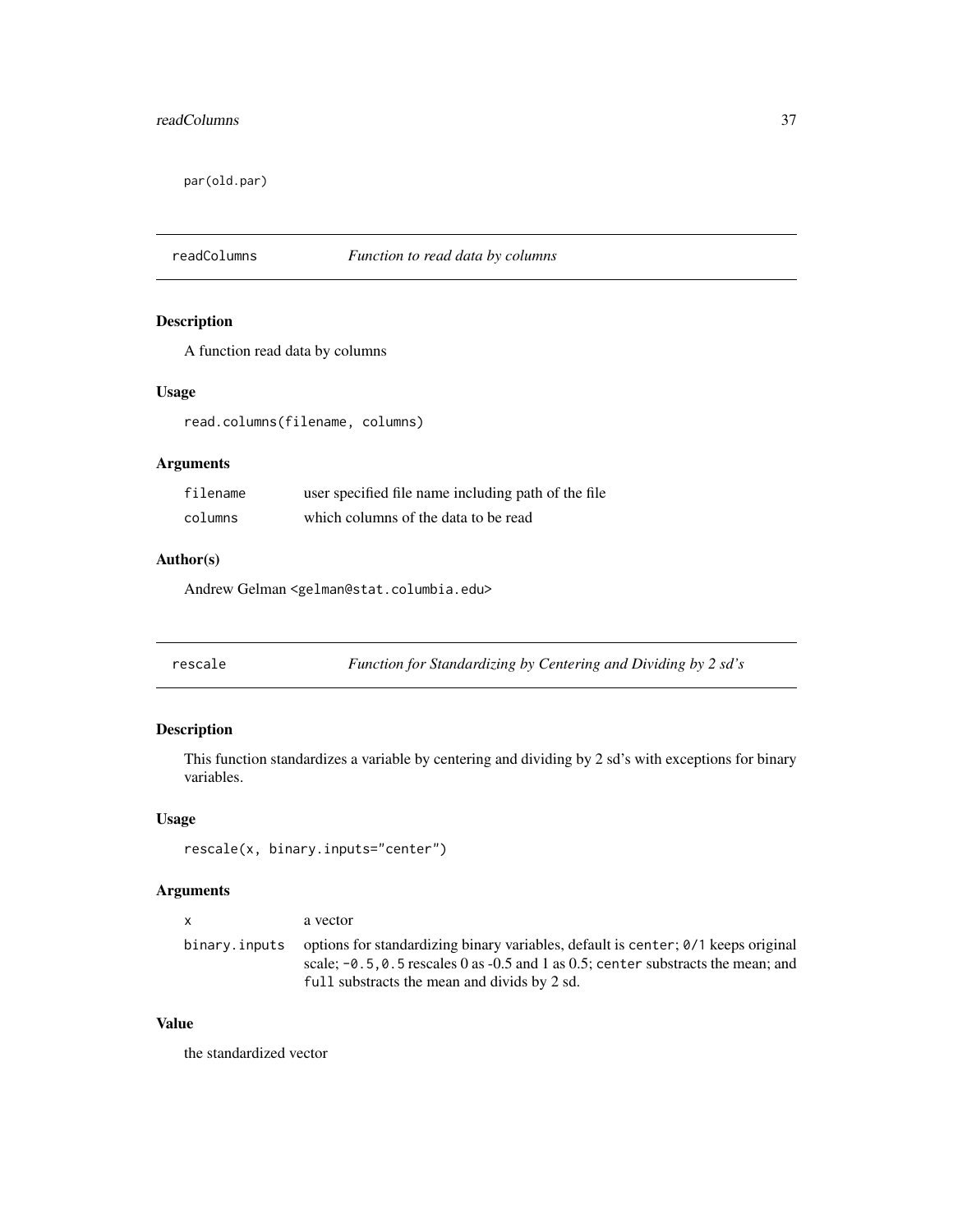#### <span id="page-37-0"></span>Author(s)

Andrew Gelman <gelman@stat.columbia.edu>; Yu-Sung Su <suyusung@tsinghua.edu.cn>

#### References

Andrew Gelman. (2008). "Scaling regression inputs by dividing by two standard deviations". *Statistics in Medicine* 27: 2865–2873. [http://www.stat.columbia.edu/~gelman/research/](http://www.stat.columbia.edu/~gelman/research/published/standardizing7.pdf) [published/standardizing7.pdf](http://www.stat.columbia.edu/~gelman/research/published/standardizing7.pdf)

# See Also

[standardize](#page-45-1)

#### Examples

```
# Set up the fake data
n < -100x \le rnorm (n, 2, 1)
x1 \leftarrow \text{norm} (n)
x1 \leftarrow (x1 - \text{mean}(x1))/(2 * \text{sd}(x1)) # standardization
x2 \le rbinom (n, 1, .5)
b0 < -1b1 < -1.5b2 < -2y <- rbinom (n, 1, invlogit(b0+b1*x1+b2*x2))
rescale(x, "full")
rescale(y, "center")
```
residual.plot *residual plot for the observed values*

# Description

Plots the residual of observed variable.

#### Usage

```
residual.plot(Expected, Residuals, sigma, main = deparse(substitute(Expected)),
 col.pts = "blue", col.ctr = "red", col.sgm = "black", ces = 0.5,gray.scale = FALSE, xlab = "Predicted", ylab = "Residuals", ...)
```
# Arguments

| Expected  | Expected value.                         |
|-----------|-----------------------------------------|
| Residuals | Residual value.                         |
| sigma     | Standard error.                         |
| main      | main for the plot. See plot for detail. |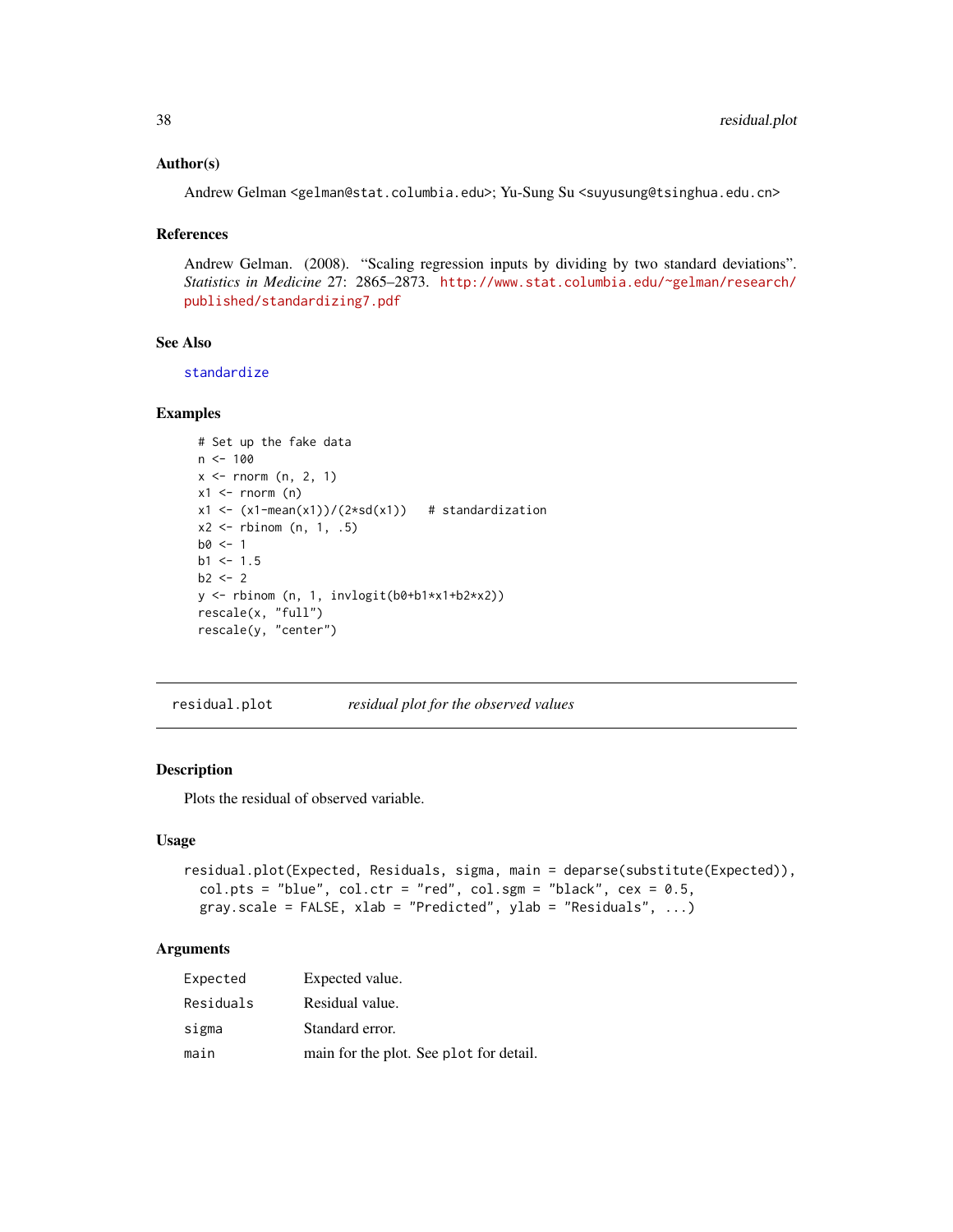#### <span id="page-38-0"></span>se.coef 39

| col.pts    | Color of the points.                                                                                                                       |
|------------|--------------------------------------------------------------------------------------------------------------------------------------------|
| col.ctr    | Color of the line at zero.                                                                                                                 |
| col.sgm    | Color of standard error line.                                                                                                              |
| cex        | A numerical value giving the amount by which plotting text and symbols should<br>be magnified relative to the default. See par for detail. |
| gray.scale | If TRUE, makes the plot into black and white. This option overwrites the color<br>specification. Default is FALSE.                         |
| xlab       | Label for x axis.                                                                                                                          |
| ylab       | Label for y axis.                                                                                                                          |
| $\ddots$ . | Additional parameters passed to plot function.                                                                                             |

# Value

Plot to visualize pattern of residulal value for the expected value.

# Author(s)

Masanao Yajima <yajima@stat.columbia.edu>, M.Grazia Pittau <grazia@stat.columbia.edu>

# Examples

```
old.par <- par(no.readonly = TRUE)
```

```
x <- rnorm(100)
y <- rnorm(100)
fit \leftarrow \text{lm}(y \sim x)y.hat <- fitted(fit)
u <- resid(fit)
sigma <- sigma.hat(fit)
residual.plot(y.hat, u, sigma)
```
par(old.par)

se.coef *Extract Standard Errors of Model Coefficients*

# Description

These functions extract standard errors of model coefficients from objects returned by modeling functions.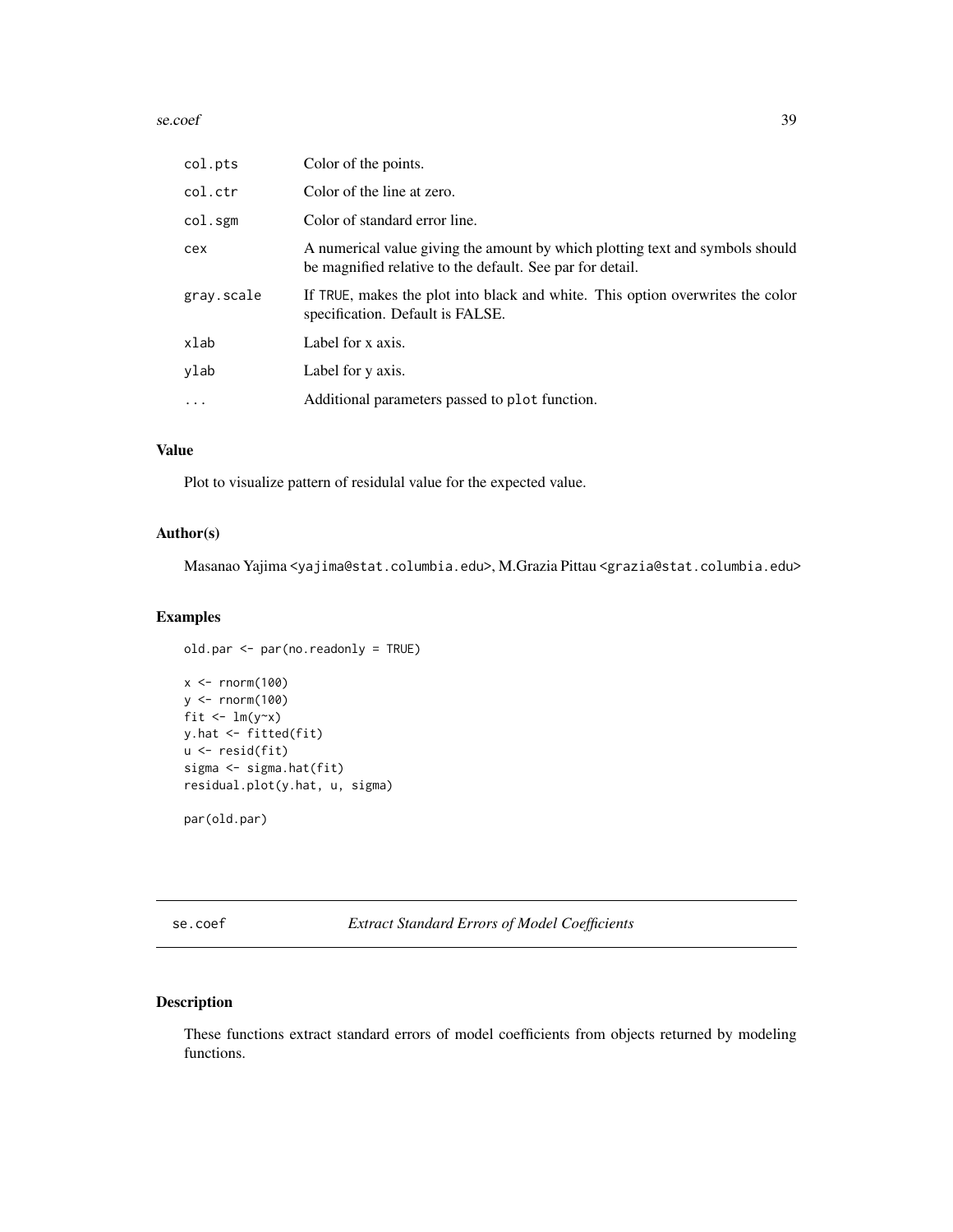40 se.coef

#### Usage

```
se.coef (object, ...)
se.fixef (object)
se.ranef (object)
## S4 method for signature 'lm'
se.coef(object)
## S4 method for signature 'glm'
se.coef(object)
## S4 method for signature 'merMod'
se.coef(object)
```
# Arguments

| object   | object of 1m, g1m and merMod fit |
|----------|----------------------------------|
| $\cdots$ | other arguments                  |

# Details

se.coef extracts standard errors from objects returned by modeling functions. se.fixef extracts standard errors of the fixed effects from objects returned by lmer and glmer functions. se.ranef extracts standard errors of the random effects from objects returned by lmer and glmer functions.

#### Value

se.coef gives lists of standard errors for coef, se.fixef gives a vector of standard errors for fixef and se.ranef gives a list of standard errors for ranef.

# Author(s)

Andrew Gelman <gelman@stat.columbia.edu>; Yu-Sung Su <suyusung@tsinghua.edu.cn>

#### References

Andrew Gelman and Jennifer Hill. (2006). *Data Analysis Using Regression and Multilevel/Hierarchical Models*. Cambridge University Press.

# See Also

[display](#page-22-1), [coef](#page-0-0), [sigma.hat](#page-40-1),

#### Examples

```
# Here's a simple example of a model of the form, y = a + bx + error,
```

```
# with 10 observations in each of 10 groups, and with both the
```
# intercept and the slope varying by group. First we set up the model and data.

```
group <- rep(1:10, rep(10,10))
mu.a < -0sigma.a <- 2
```
<span id="page-39-0"></span>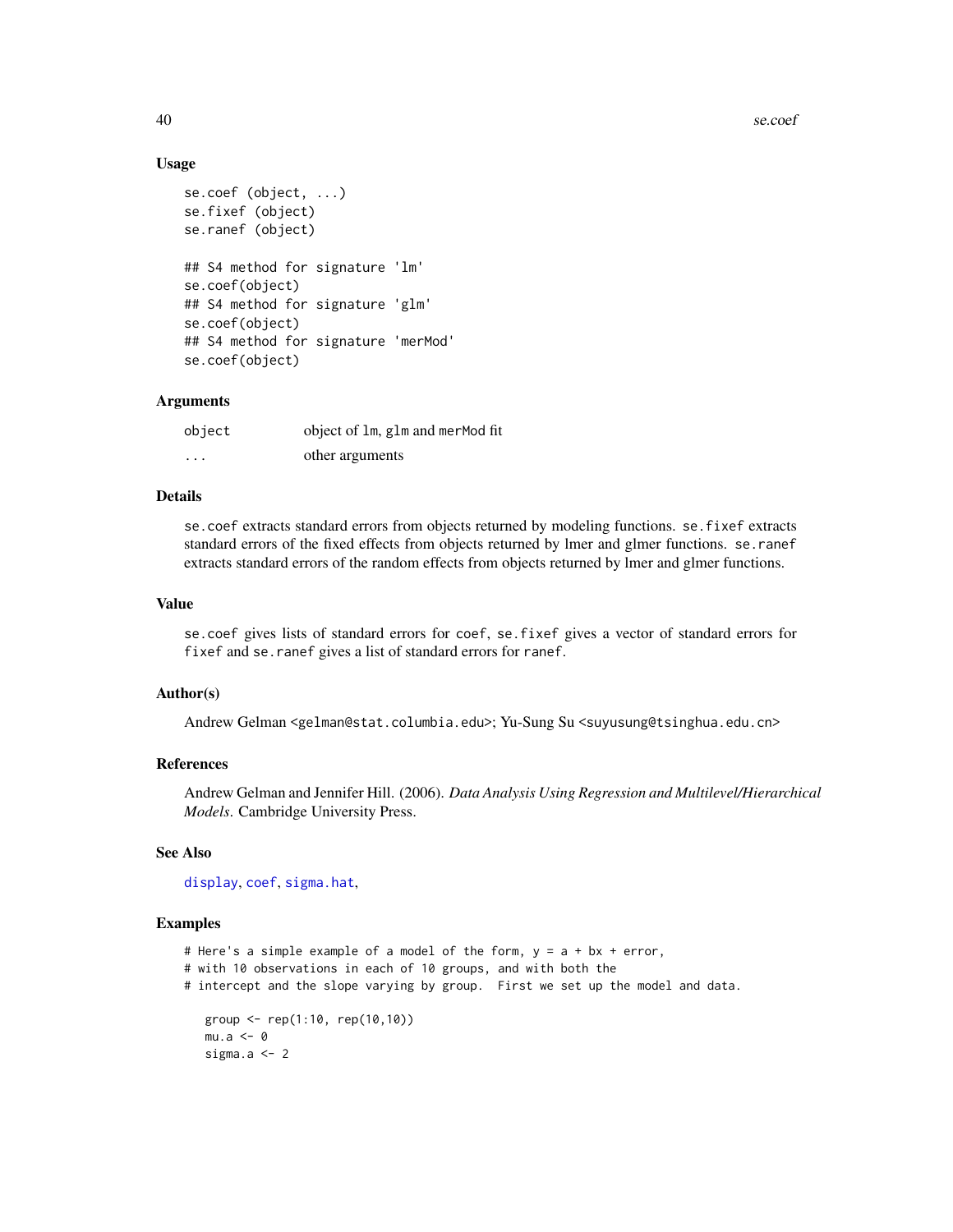#### <span id="page-40-0"></span>sigma.hat 41

```
mu.b \leq -3sigma.b <-4rho < -0Sigma.ab <- array (c(sigma.a^2, rho*sigma.a*sigma.b,
                     rho*sigma.a*sigma.b, sigma.b^2), c(2,2))
   sigma.y <-1ab <- mvrnorm (10, c(mu.a,mu.b), Sigma.ab)
   a \leftarrow ab[, 1]b \leftarrow ab[, 2]#
   x \le rnorm (100)
   y1 <- rnorm (100, a[group] + b[group]*x, sigma.y)
   y2 <- rbinom(100, 1, prob=invlogit(a[group] + b*x))
# lm fit
  M1 \leftarrow lm (y1 \sim x)se.coef (M1)
# glm fit
  M2 \leftarrow glm (y2 \sim x)
   se.coef (M2)
# lmer fit
  M3 <- lmer (y1 \sim x + (1 + x \text{ | group)})se.coef (M3)
   se.fixef (M3)
   se.ranef (M3)
# glmer fit
  M4 \leftarrow glmer (y2 \sim 1 + (0 + x |group), family=binomial(link="logit"))
   se.coef (M4)
   se.fixef (M4)
   se.ranef (M4)
```
sigma.hat *Extract Residual Errors*

#### Description

This generic function extracts residual errors from a fitted model.

#### Usage

```
sigma.hat(object,...)
## S3 method for class 'lm'
sigma.hat(object,...)
## S3 method for class 'glm'
sigma.hat(object,...)
## S3 method for class 'merMod'
```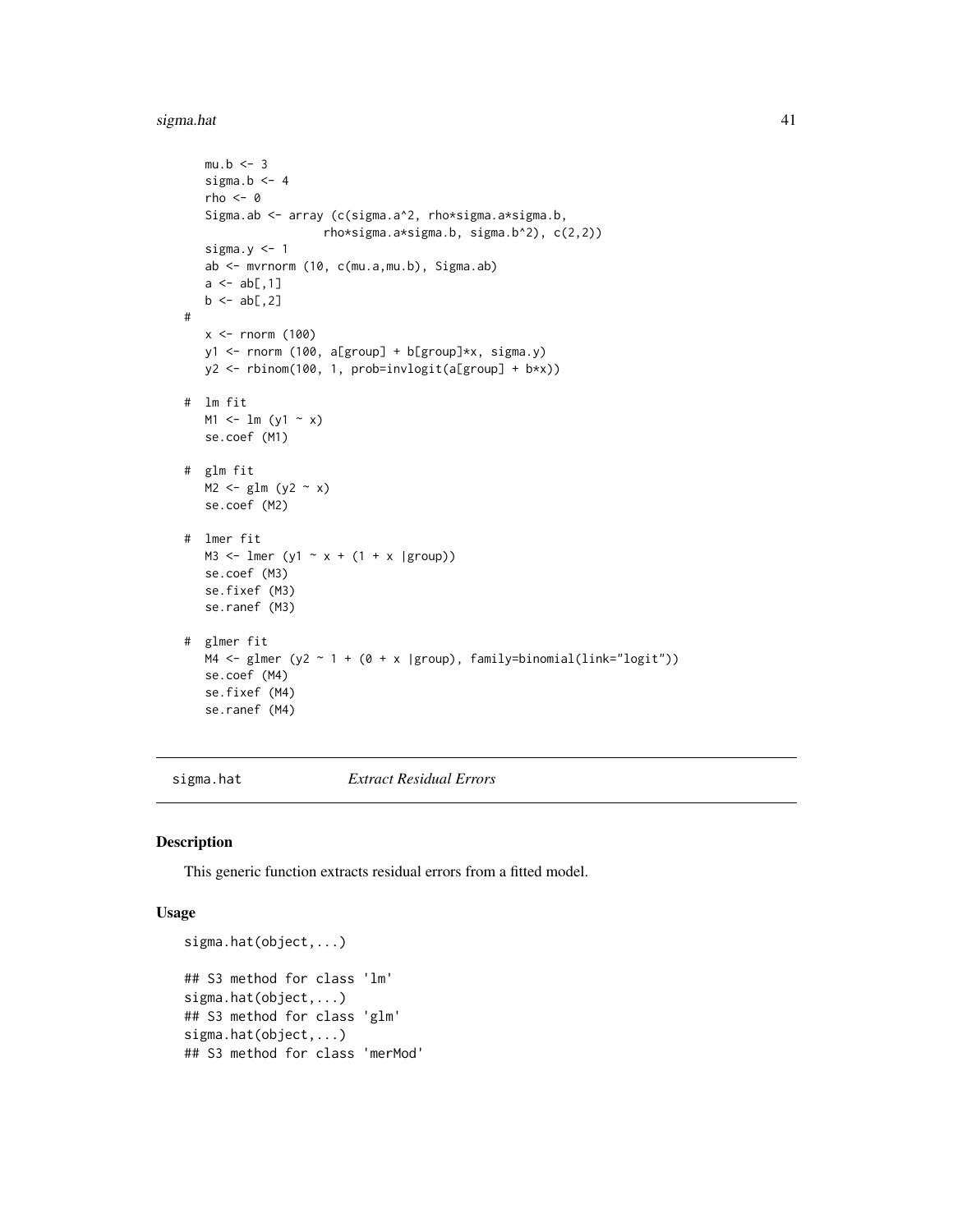```
sigma.hat(object,...)
## S3 method for class 'sim'
sigma.hat(object,...)
## S3 method for class 'sim.merMod'
sigma.hat(object,...)
```
#### Arguments

| object   | any fitted model object of 1m, g1m and merMod class |
|----------|-----------------------------------------------------|
| $\cdots$ | other arguments                                     |

# Author(s)

Andrew Gelman <gelman@stat.columbia.edu>; Yu-Sung Su <suyusung@tsinghua.edu.cn>

# See Also

[display](#page-22-1), [summary](#page-0-0), [lm](#page-0-0), [glm](#page-0-0), [lmer](#page-0-0)

```
group <- rep(1:10, rep(10,10))
mu.a < -0sigma.a <- 2
mu.b \le -3sigma.b \leq -4rho <- 0
Sigma.ab <- array (c(sigma.a^2, rho*sigma.a*sigma.b,
                  rho*sigma.a*sigma.b, sigma.b^2), c(2,2))
sigma.y \leq -1ab <- mvrnorm (10, c(mu.a,mu.b), Sigma.ab)
a \leq ab[, 1]b \leftarrow ab[, 2]x \le rnorm (100)
y1 <- rnorm (100, a[group] + b[group]*x, sigma.y)
y2 <- rbinom(100, 1, prob=invlogit(a[group] + b*x))
M1 <- 1m (y1 - x)
sigma.hat(M1)
M2 <- bayesglm (y1 ~ x, prior.scale=Inf, prior.df=Inf)
sigma.hat(M2) # should be same to sigma.hat(M1)
M3 \leftarrow glm (y2 \sim x, family=binomial(link="logit"))
sigma.hat(M3)
M4 \leftarrow lmer (y1 \sim (1+x|group))
sigma.hat(M4)
M5 <- glmer (y2 ~ (1+x|group), family=binomial(link="logit"))
```
<span id="page-41-0"></span>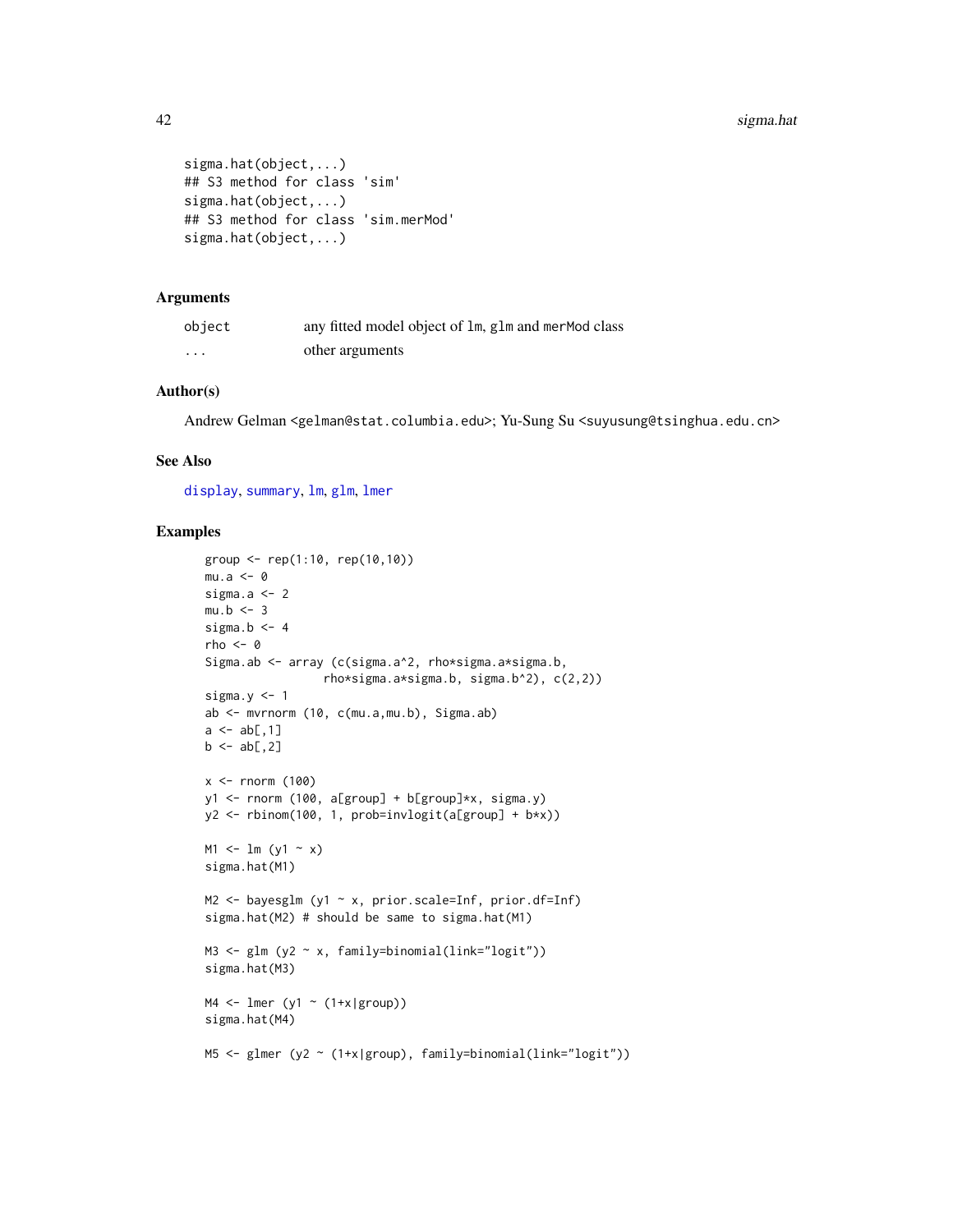<span id="page-42-0"></span>sigma.hat(M5)

<span id="page-42-1"></span>

#### sim *Functions to Get Posterior Distributions*

# Description

This generic function gets posterior simulations of sigma and beta from a lm object, or simulations of beta from a glm object, or simulations of beta from a merMod object

# Usage

```
sim(object, ...)
## S4 method for signature 'lm'
sim(object, n.sims = 100)
## S4 method for signature 'glm'
sim(object, n.sims = 100)
## S4 method for signature 'polr'
sim(object, n.sims = 100)
## S4 method for signature 'merMod'
sim(object, n.sims = 100)
## S3 method for class 'sim'
coef(object,...)
## S3 method for class 'sim.polr'
coef(object, slot=c("ALL", "coef", "zeta"),...)
## S3 method for class 'sim.merMod'
coef(object,...)
## S3 method for class 'sim.merMod'
fixef(object,...)
## S3 method for class 'sim.merMod'
ranef(object,...)
## S3 method for class 'sim.merMod'
fitted(object, regression,...)
```
# Arguments

| object     | the output of a call to $\text{Im}$ with n data points and k predictors. |
|------------|--------------------------------------------------------------------------|
| slot       | return which slot of sim.polr, available options are coef, zeta, ALL.    |
| $\cdots$   | further arguments passed to or from other methods.                       |
| n.sims     | number of independent simulation draws to create.                        |
| regression | the orginial mer model                                                   |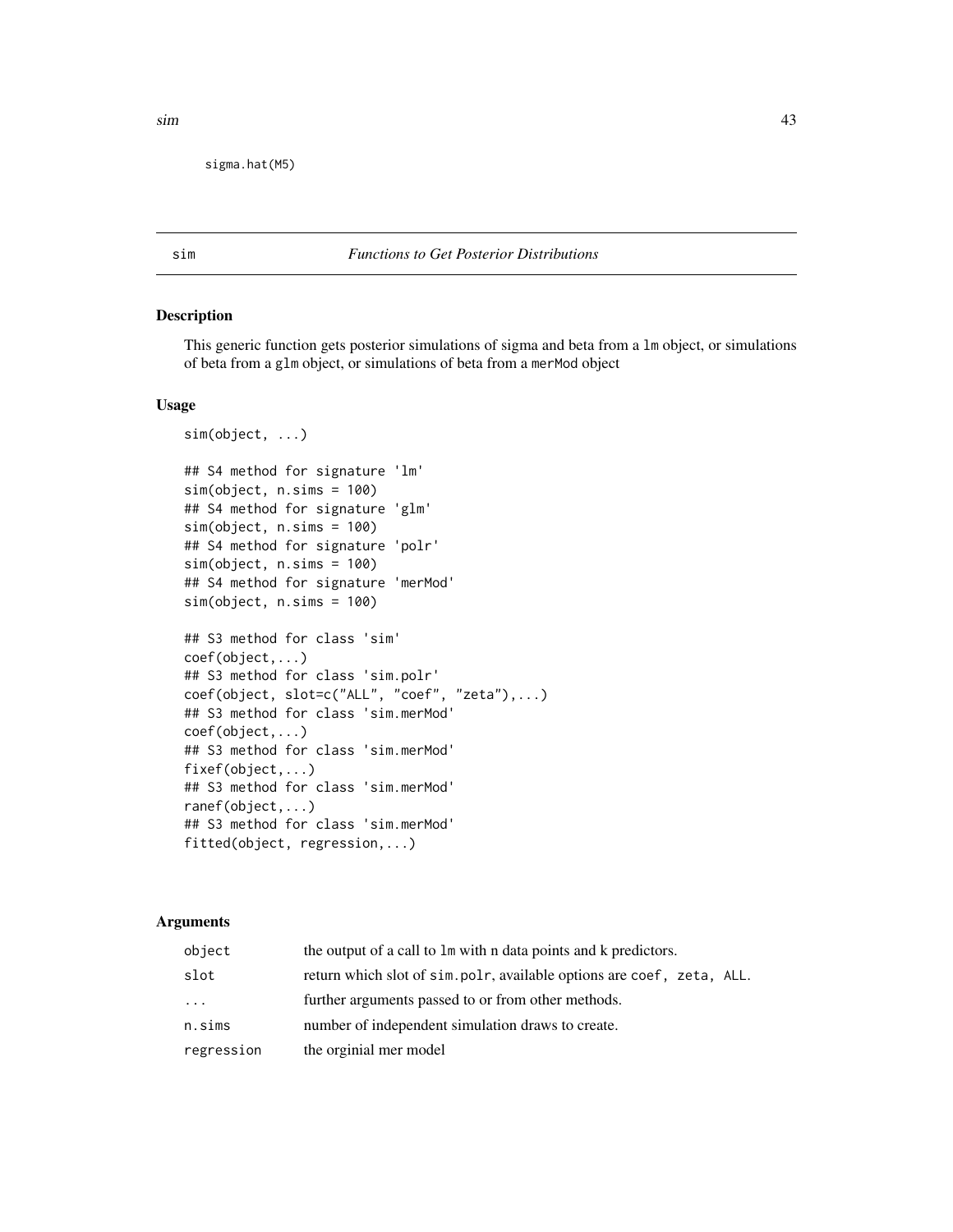# <span id="page-43-0"></span>Value

| coef  | matrix (dimensions n.sims $x$ k) of n.sims random draws of coefficients.                                                                                                       |
|-------|--------------------------------------------------------------------------------------------------------------------------------------------------------------------------------|
| zeta  | matrix (dimensions n.sims $x$ k) of n.sims random draws of zetas (cut points in<br>polr).                                                                                      |
| fixef | matrix (dimensions n.sims $x \, k$ ) of n.sims random draws of coefficients of the<br>fixed effects for the mermod objects. Previously, it is called unmodeled.                |
| sigma | vector of n.sims random draws of sigma (for glm's, this just returns a vector of<br>1's or else of the square root of the overdispersion parameter if that is in the<br>model) |

# Author(s)

Andrew Gelman <gelman@stat.columbia.edu>; Yu-Sung Su <suyusung@tsinghua.edu.cn>; Vincent Dorie <vjd4@nyu.edu>

# References

Andrew Gelman and Jennifer Hill. (2006). *Data Analysis Using Regression and Multilevel/Hierarchical Models*. Cambridge University Press.

# See Also

[display](#page-22-1), [lm](#page-0-0), [glm](#page-0-0), [lmer](#page-0-0)

```
#Examples of "sim"
set.seed (1)
J \le -15n <- J*(J+1)/2
group \leq- rep (1:J, 1:J)mu.a < -5sigma.a <-2a <- rnorm (J, mu.a, sigma.a)
b \le -3x \le rnorm (n, 2, 1)
sigma.y <-6y <- rnorm (n, a[group] + b*x, sigma.y)
u \leftarrow runif (J, 0, 3)y123.dat <- cbind (y, x, group)
# Linear regression
x1 <- y123.dat[,2]
y1 <- y123.dat[,1]
M1 <- lm (y1 ~ x1)
display(M1)
M1.sim \leftarrow sim(M1)coef.M1.sim <- coef(M1.sim)
sigma.M1.sim <- sigma.hat(M1.sim)
## to get the uncertainty for the simulated estimates
apply(coef(M1.sim), 2, quantile)
```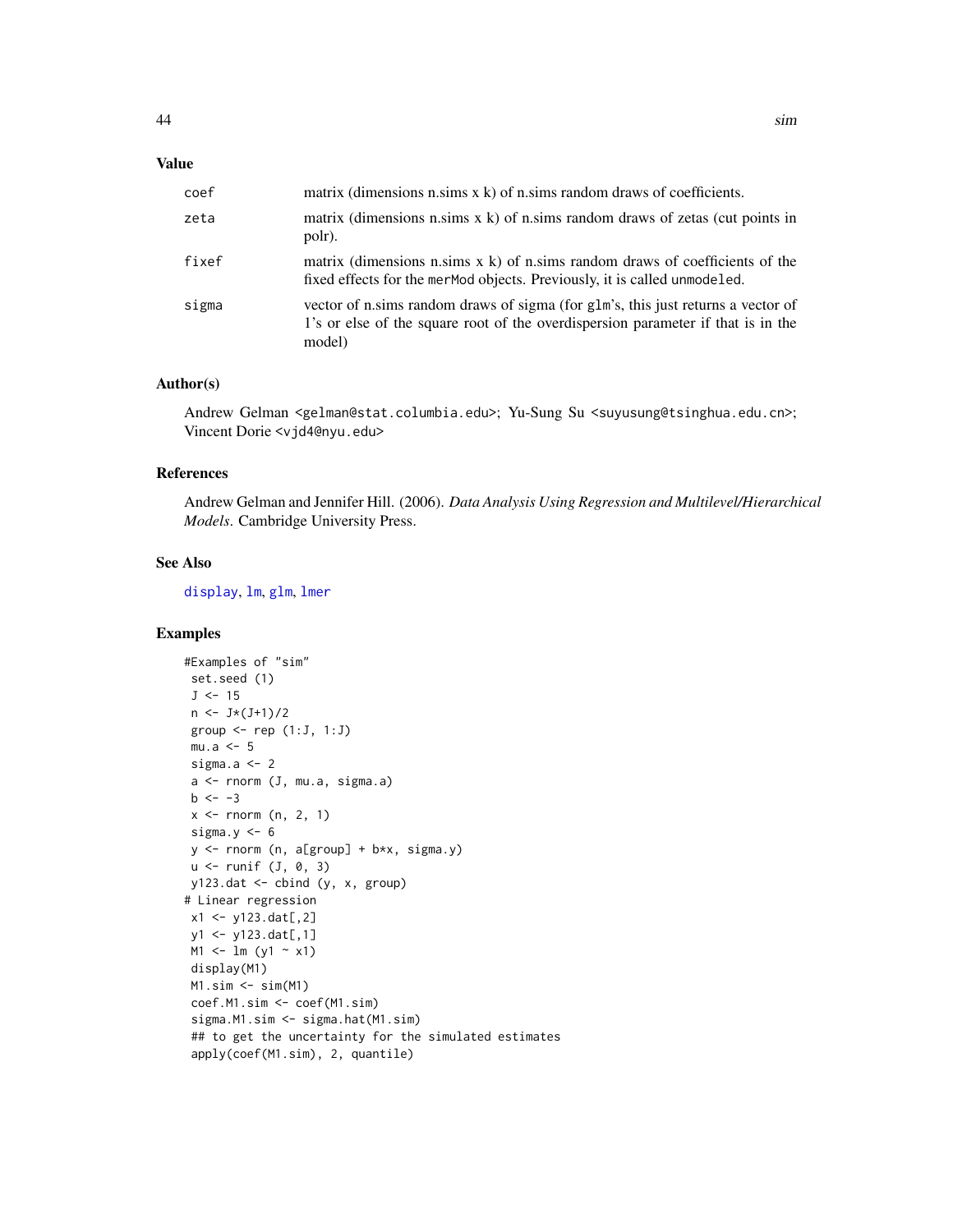```
quantile(sigma.hat(M1.sim))
# Logistic regression
u.data \leftarrow \text{cbind} (1:J, u)dimnames(u.data)[[2]] <- c("group", "u")
u.dat <- as.data.frame (u.data)
 y <- rbinom (n, 1, invlogit (a[group] + b*x))
M2 <- glm (y ~ x, family=binomial(link="logit"))
 display(M2)
M2.sim <- sim (M2)
 coef.M2.sim <- coef(M2.sim)
 sigma.M2.sim <- sigma.hat(M2.sim)
# Ordered Logistic regression
house.plr <- polr(Sat \sim Infl + Type + Cont, weights = Freq, data = housing)
display(house.plr)
M.plr <- sim(house.plr)
coef.sim <- coef(M.plr, slot="coef")
zeta.sim <- coef(M.plr, slot="zeta")
coefall.sim <- coef(M.plr)
# Using lmer:
# Example 1
E1 <- lmer (y \sim x + (1 | group))
 display(E1)
 E1.sim \leftarrow sim (E1)coef.E1.sim <- coef(E1.sim)
 fixef.E1.sim <- fixef(E1.sim)
 ranef.E1.sim <- ranef(E1.sim)
 sigma.E1.sim <- sigma.hat(E1.sim)
 yhat <- fitted(E1.sim, E1)
# Example 2
 u.full <- u[group]
 E2 <- lmer (y \sim x + u.full + (1 | group))
 display(E2)
 E2.sim \leftarrow sim (E2)coef.E2.sim <- coef(E2.sim)
 fixef.E2.sim <- fixef(E2.sim)
 ranef.E2.sim <- ranef(E2.sim)
 sigma.E2.sim <- sigma.hat(E2.sim)
yhat <- fitted(E2.sim, E2)
# Example 3
 y <- rbinom (n, 1, invlogit (a[group] + b*x))
 E3 <- glmer (y \sim x + (1 | group), family=binomial(link="logit"))
 display(E3)
 E3.sim \leftarrow sim (E3)coef.E3.sim <- coef(E3.sim)
 fixef.E3.sim <- fixef(E3.sim)
 ranef.E3.sim <- ranef(E3.sim)
 sigma.E3.sim <- sigma.hat(E3.sim)
 yhat <- fitted(E3.sim, E3)
```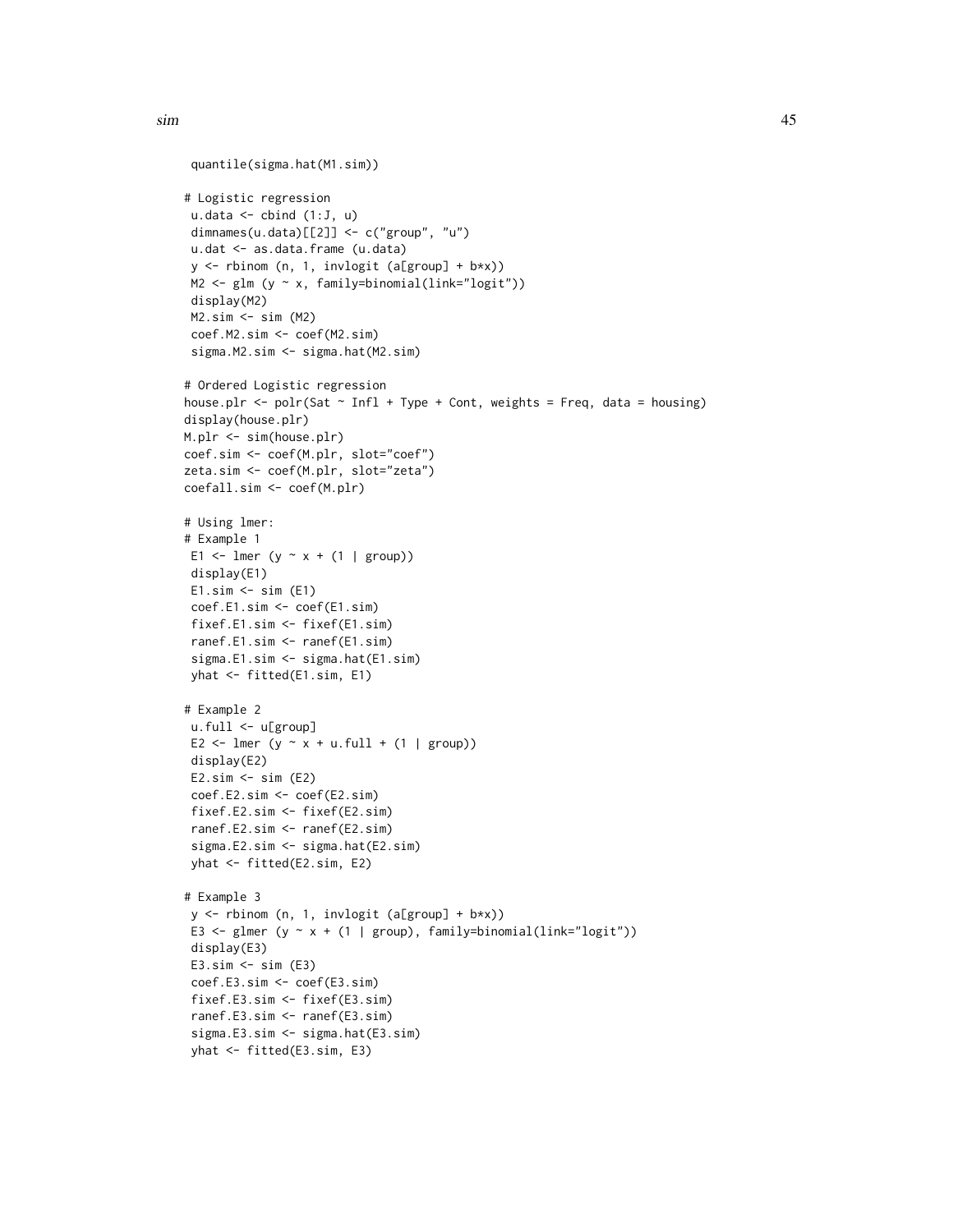<span id="page-45-1"></span><span id="page-45-0"></span>standardize *Function for Standardizing Regression Predictors by Centering and Dividing by 2 sd's*

# **Description**

Numeric variables that take on more than two values are each rescaled to have a mean of 0 and a sd of 0.5; Binary variables are rescaled to have a mean of 0 and a difference of 1 between their two categories; Non-numeric variables that take on more than two values are unchanged; Variables that take on only one value are unchanged

# Usage

```
## S4 method for signature 'lm'
standardize(object, unchanged = NULL,
    standardize.y = FALSE, binary.inputs = "center")
## S4 method for signature 'glm'
standardize(object, unchanged = NULL,
    standardize.y = FALSE, binary.inputs = "center")
## S4 method for signature 'merMod'
standardize(object, unchanged = NULL,
    standardize.y = FALSE, binary.inputs = "center")
## S4 method for signature 'polr'
standardize(object, unchanged = NULL,
    standardize.y = FALSE, binary.inputs = "center")
```
#### Arguments

| object        | an object of class 1m or g1m                                     |
|---------------|------------------------------------------------------------------|
| unchanged     | vector of names of parameters to leave unstandardized            |
|               | standardize.y if TRUE, the outcome variable is standardized also |
| binary.inputs | options for standardizing binary variables                       |

#### Details

"0/1" (rescale so that the lower value is 0 and the upper is 1) "-0.5/0.5" (rescale so that the lower value is -0.5 and upper is 0.5) "center" (rescale so that the mean of the data is 0 and the difference between the two categories is 1) "full" (rescale by subtracting the mean and dividing by 2 sd's) "leave.alone" (do nothing)

# Author(s)

Andrew Gelman <gelman@stat.columbia.edu> Yu-Sung Su <suyusung@tsinghua.edu.cn>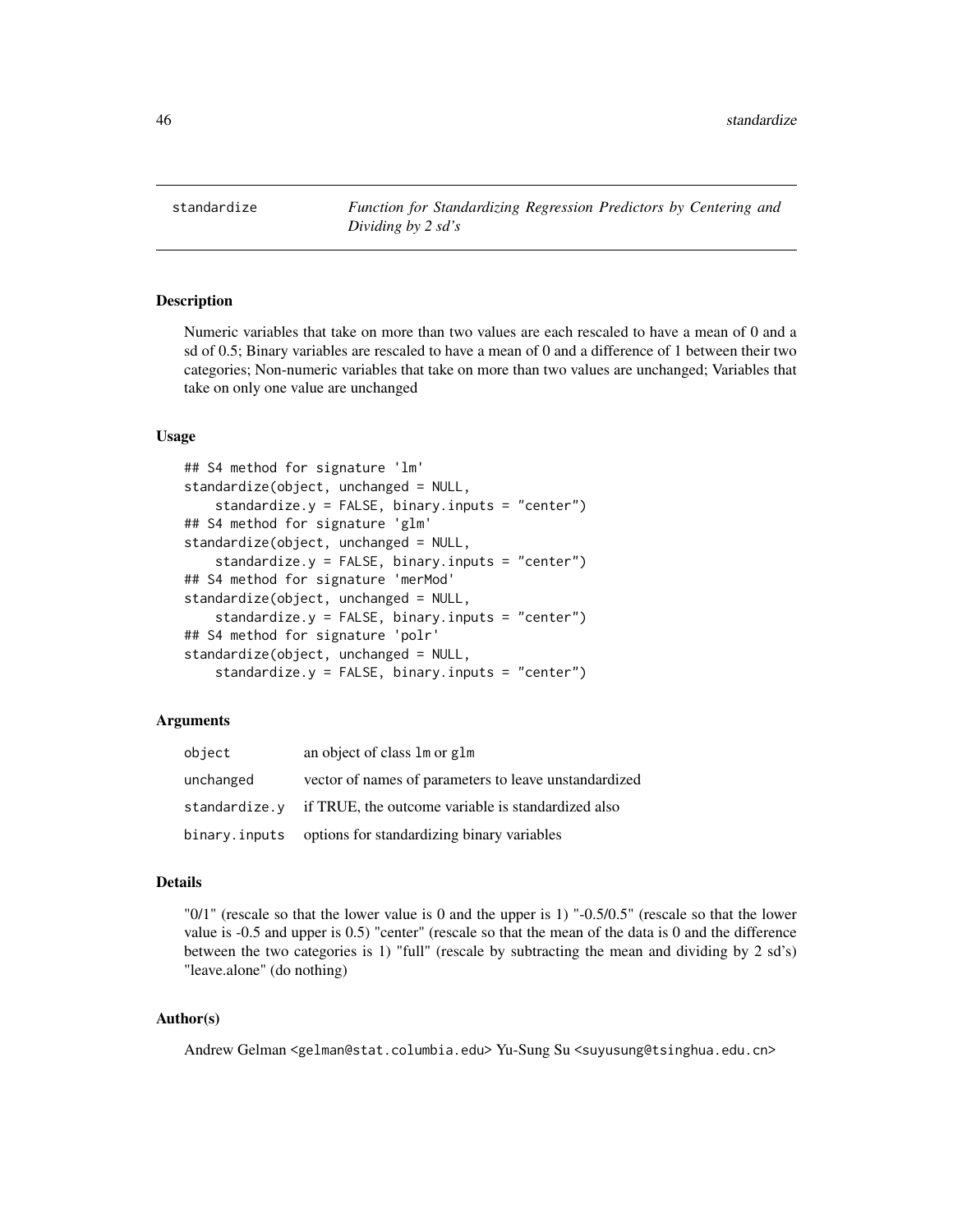#### <span id="page-46-0"></span>traceplot the contract of the contract of the contract of the contract of the contract of the contract of the contract of the contract of the contract of the contract of the contract of the contract of the contract of the

# References

Andrew Gelman. (2008). "Scaling regression inputs by dividing by two standard deviations." *Statistics in Medicine* 27: 2865–2873. [http://www.stat.columbia.edu/~gelman/research/](http://www.stat.columbia.edu/~gelman/research/published/standardizing7.pdf) [published/standardizing7.pdf](http://www.stat.columbia.edu/~gelman/research/published/standardizing7.pdf)

# See Also

[rescale](#page-36-1)

# Examples

```
# Set up the fake data
n < -100x \le rnorm (n, 2, 1)x1 \leftarrow \text{norm} (n)
x1 \leftarrow (x1 - \text{mean}(x1))/(2 * \text{sd}(x1)) # standardization
x2 \le rbinom (n, 1, .5)
b0 < -1b1 < -1.5b2 < -2y <- rbinom (n, 1, invlogit(b0+b1*x1+b2*x2))
y2 <- sample(1:5, n, replace=TRUE)
M1 <- glm (y ~ x, family=binomial(link="logit"))
display(M1)
M1.1 <- glm (y \sim rescale(x), family=binomial(link="logit"))
display(M1.1)
M1.2 <- standardize(M1.1)
display(M1.2)
# M1.1 & M1.2 should be the same
M2 \leftarrow polr(ordered(y2) \sim x)display(M2)
M2.1 \leftarrow polr(ordered(y2) \sim rescale(x))display(M2.1)
M2.2 <- standardize(M2.1)
display(M2.2)
# M2.1 & M2.2 should be the same
```
<span id="page-46-1"></span>traceplot *Trace plot of 'bugs' object*

#### Description

Displays a plot of iterations *vs.* sampled values for each variable in the chain, with a separate plot per variable.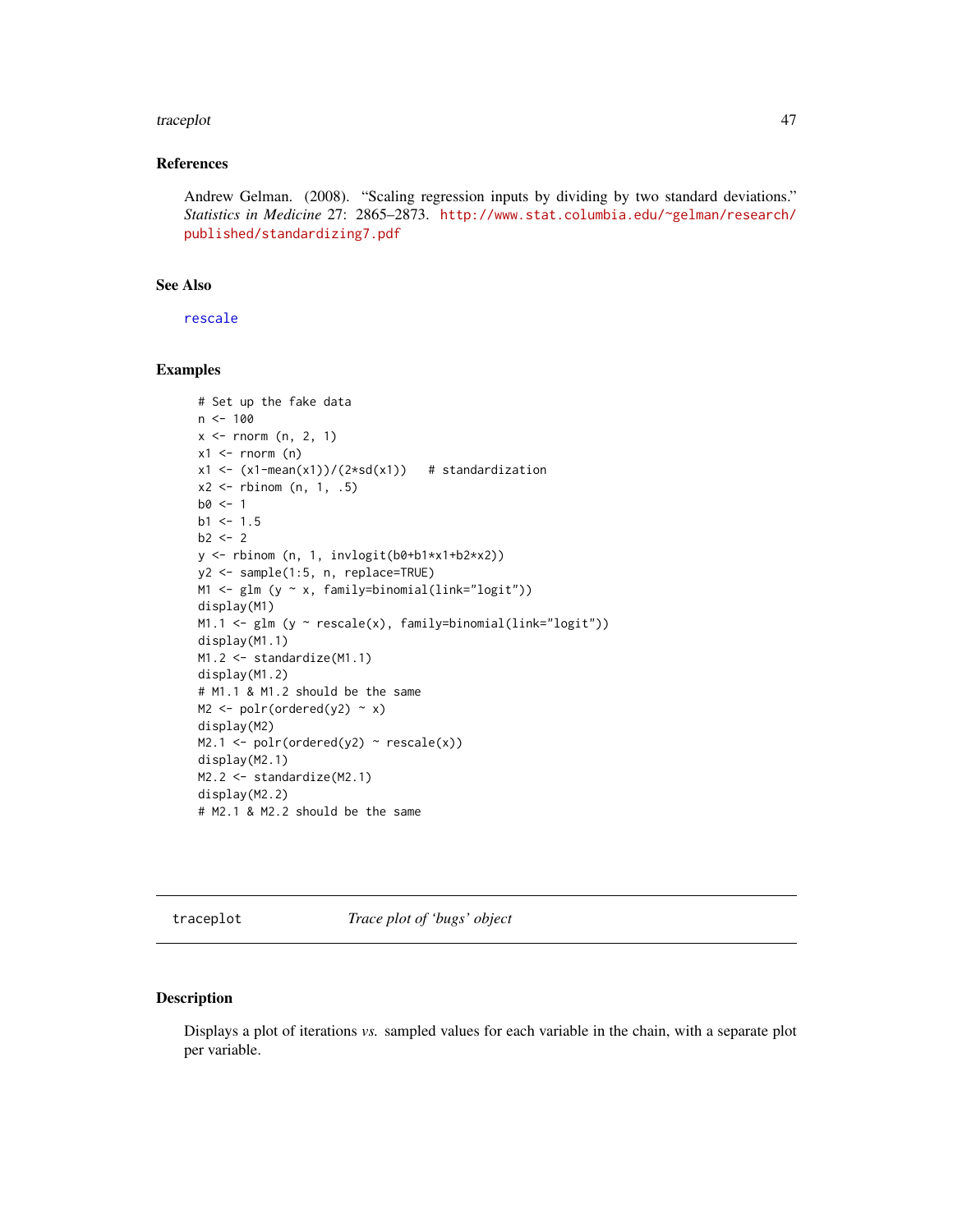# Usage

```
## S4 method for signature 'bugs'
traceplot(x, mfrow = c(1, 1), varname = NULL,
 match.head = TRUE, ask = TRUE,
 col = rainbow( x$n.chains ),
 lty = 1, lwd = 1, ...
```
# Arguments

| x          | A bugs object                                                                         |
|------------|---------------------------------------------------------------------------------------|
| mfrow      | graphical parameter (see par)                                                         |
| varname    | vector of variable names to plot                                                      |
| match.head | matches the variable names by the beginning of the variable names in bugs ob-<br>ject |
| ask        | logical; if TRUE, the user is <i>asked</i> before each plot, see par (ask=.).         |
| col        | graphical parameter (see par)                                                         |
| lty        | graphical parameter (see par)                                                         |
| lwd        | graphical parameter (see par)                                                         |
| .          | further graphical parameters                                                          |
|            |                                                                                       |

# Author(s)

Masanao Yajima <yajima@stat.columbia.edu>. Yu-Sung Su <suyusung@tsinghua.edu.cn>

#### See Also

[densplot](#page-0-0), [plot.mcmc](#page-0-0), [traceplot](#page-46-1)

triangleplot *Triangle Plot*

# Description

Function for making a triangle plot from a square matrix

# Usage

```
triangleplot (x, y=NULL, cutpts=NULL, details=TRUE,
           n.col.legend=5, cex.col=0.7,
           cex.var=0.9, digits=1, color=FALSE)
```
<span id="page-47-0"></span>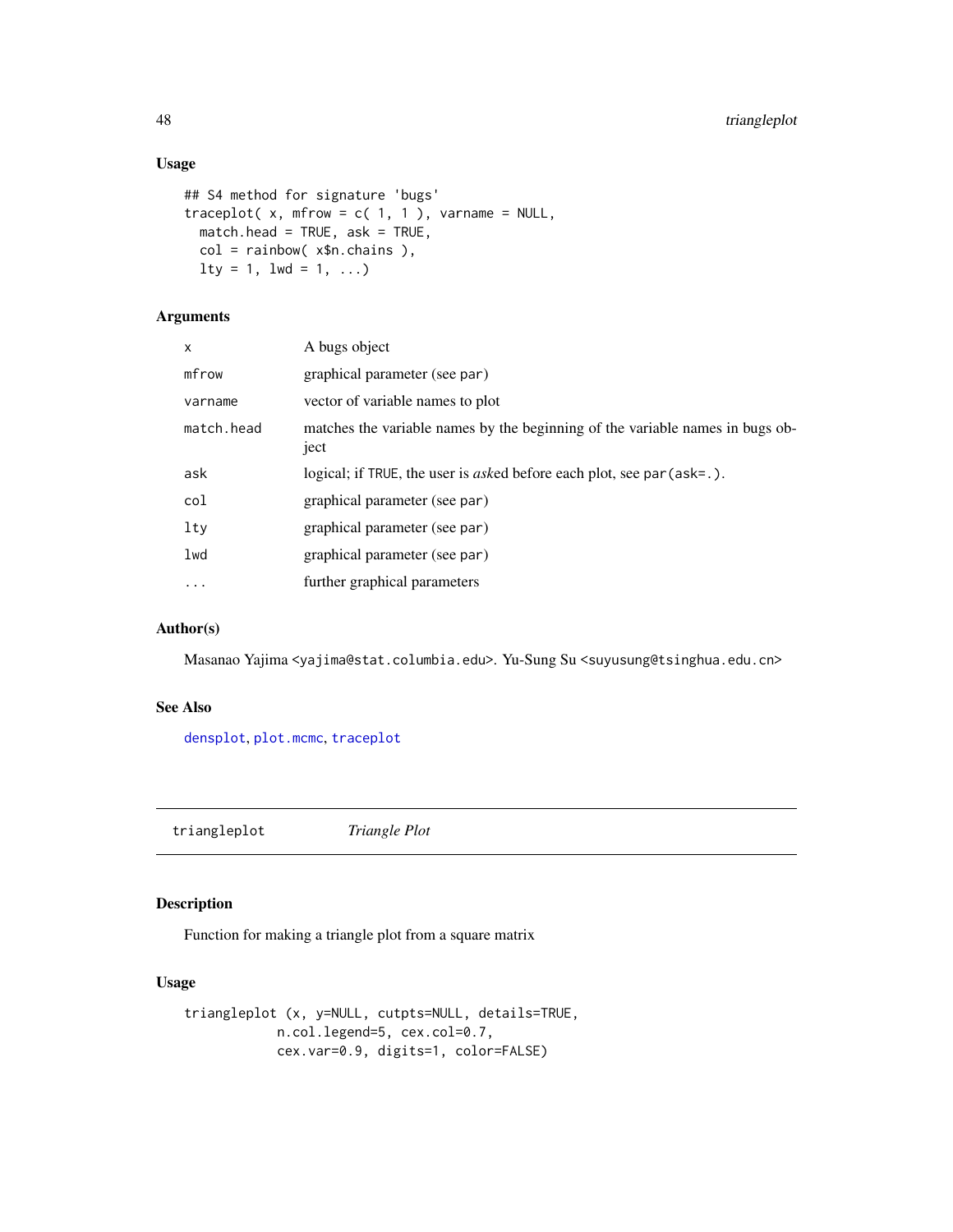# <span id="page-48-0"></span>triangleplot 49

# Arguments

| $\mathsf{x}$ | a square matrix.                                                                                                                        |
|--------------|-----------------------------------------------------------------------------------------------------------------------------------------|
| y            | a vector of names that corresponds to each element of the square matrix x.                                                              |
| cutpts       | a vector of cutting points for color legend, default is NULL. The function will<br>decide the cutting points if cutpts is not assigned. |
| details      | show more than one digits correlaton values. Default is TRUE. FALSE is suggested<br>to get readable output.                             |
| n.col.legend | number of legend for the color thermometer                                                                                              |
| cex.col      | font size of the color thermometer.                                                                                                     |
| cex.var      | font size of the variable names.                                                                                                        |
| digits       | number of digits shown in the text of the color theromoeter.                                                                            |
| color        | color of the plot, default is FALSE, which uses gray scale.                                                                             |

# Details

The function makes a triangle plot from a square matrix, e.g., the correlation plot, see [corrplot](#page-19-1). If a square matrix contains missing values, the cells of missing values will be marked x.

# Author(s)

Yu-Sung Su <suyusung@tsinghua.edu.cn>

# See Also

[corrplot](#page-19-1), [par](#page-0-0)

```
old.par <- par(no.readonly = TRUE)
 # create a square matrix
 x <- matrix(runif(1600, 0, 1), 40, 40)
 # fig 1
 triangleplot(x)
 # fig 2 assign cutting points
 triangleplot(x, cutpts=c(0,0.25,0.5,0.75,1), digits=2)
 # fig 3 if x contains missing value
 x[12,13] <- x[13,12] <- NA
 x[25,27] <- x[27,25] <- NA
 triangleplot(x)
par(old.par)
#
#library(RColorBrewer)
```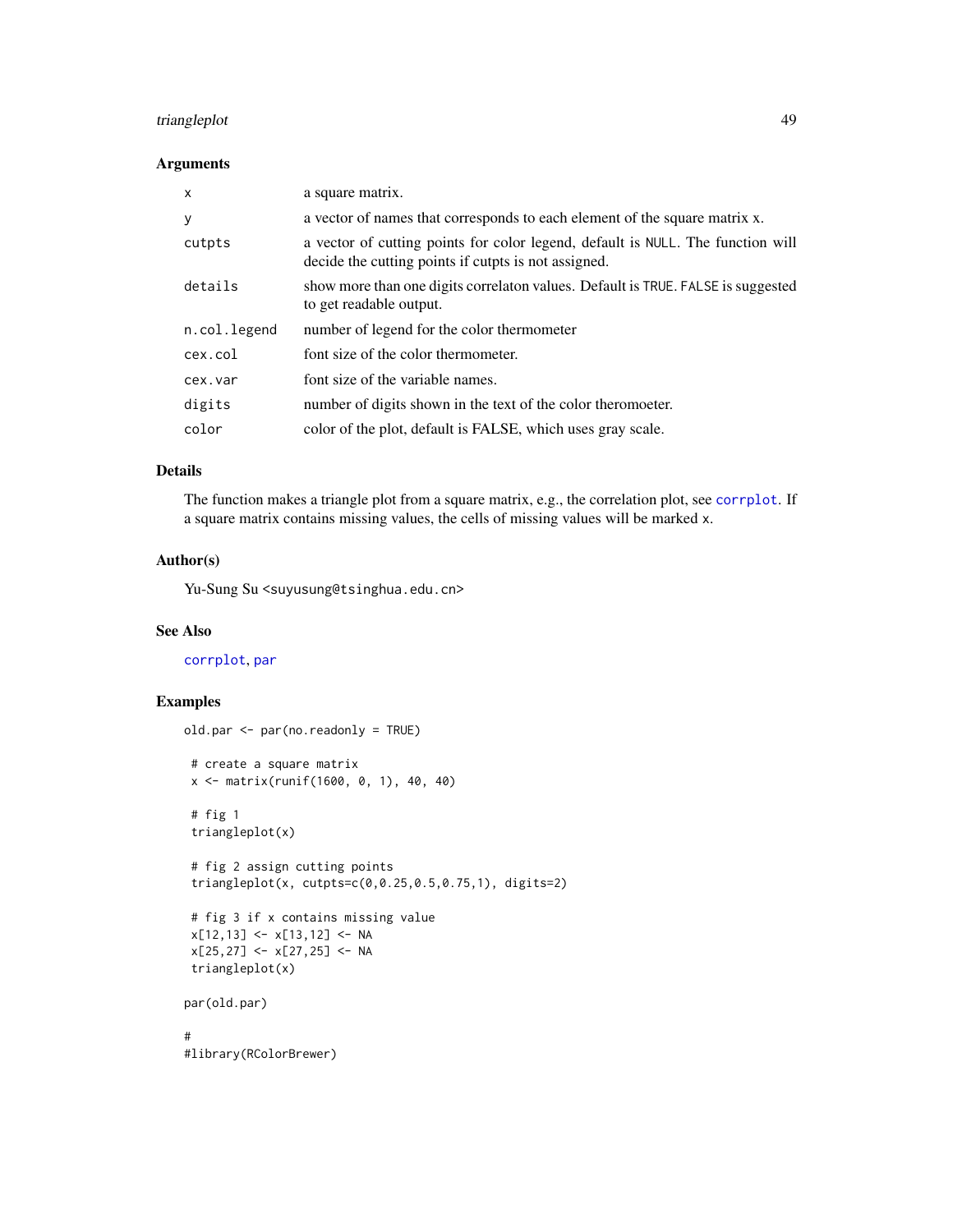# 50 triangleplot

```
#cormat <- cor(iris[,-5])
#triangleplot2(cormat,color = brewer.pal( 5, "RdBu" ),
# n.col.legend=5, cex.col=0.7, cex.var=0.5)
```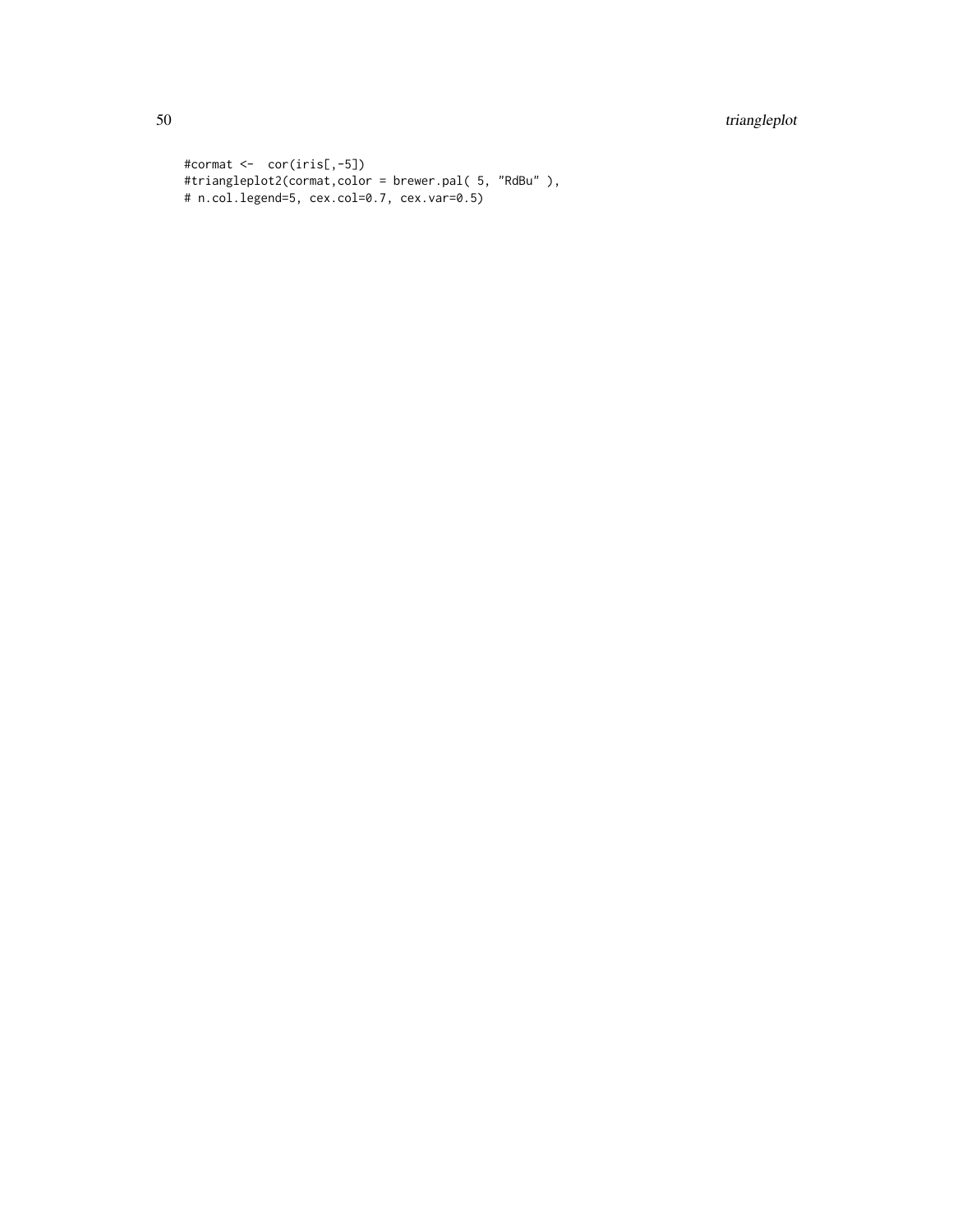# <span id="page-50-0"></span>Index

∗Topic array contrast.bayes , [19](#page-18-0) ∗Topic datasets lalonde , [29](#page-28-0) ∗Topic design contrast.bayes , [19](#page-18-0) ∗Topic dplot balance , [2](#page-1-0) binnedplot , [13](#page-12-0) coefplot , [15](#page-14-0) corrplot , [20](#page-19-0) discrete.histogram , [21](#page-20-0) triangleplot , [48](#page-47-0) ∗Topic hplot balance , [2](#page-1-0) coefplot , [15](#page-14-0) multicomp.plot, [35](#page-34-0) residual.plot , [38](#page-37-0) traceplot , [47](#page-46-0) ∗Topic manip balance , [2](#page-1-0) coefplot , [15](#page-14-0) contrast.bayes , [19](#page-18-0) display , [23](#page-22-0) extractDIC, [26](#page-25-0) fround, [26](#page-25-0) GO , [27](#page-26-0) model.matrixBayes , [33](#page-32-0) rescale , [37](#page-36-0) se.coef, [39](#page-38-0) sigma.hat, [41](#page-40-0) standardize, [46](#page-45-0) ∗Topic methods balance , [2](#page-1-0) bayesglm , [4](#page-3-0) bayespolr , [10](#page-9-0) coefplot , [15](#page-14-0) display , [23](#page-22-0) extractDIC, [26](#page-25-0)

GO , [27](#page-26-0) matching, [30](#page-29-0) mcsamp, [31](#page-30-0) readColumns , [37](#page-36-0) se.coef , [39](#page-38-0) sigma.hat, [41](#page-40-0) sim , [43](#page-42-0) standardize , [46](#page-45-0) ∗Topic models bayesglm , [4](#page-3-0) bayespolr, [10](#page-9-0) invlogit , [28](#page-27-0) matching, [30](#page-29-0) mcsamp, [31](#page-30-0) model.matrixBayes , [33](#page-32-0) se.coef, [39](#page-38-0) sim , [43](#page-42-0) standardize, [46](#page-45-0) ∗Topic print fround, [26](#page-25-0) ∗Topic regression bayesglm , [4](#page-3-0) bayespolr, [10](#page-9-0) contrast.bayes , [19](#page-18-0) aov , *[19](#page-18-0)* as.data.frame , *[5](#page-4-0)* balance , [2](#page-1-0) , *[30](#page-29-0)* balance-class *(*balance *)* , [2](#page-1-0) bayesglm , [4](#page-3-0) , *[12](#page-11-0)* , *[17](#page-16-0)* , *[19](#page-18-0)* , *[34](#page-33-0) , [35](#page-34-0)* bayesglm-class *(*bayesglm *)* , [4](#page-3-0) bayesglm.fit *(*bayesglm *)* , [4](#page-3-0)

bayespolr , *[8](#page-7-0)* , [10](#page-9-0) bayespolr-class *(*bayespolr *)* , [10](#page-9-0) binned.resids *(*binnedplot *)* , [13](#page-12-0) binnedplot , [13](#page-12-0)

C , *[19](#page-18-0)* coef , *[40](#page-39-0)*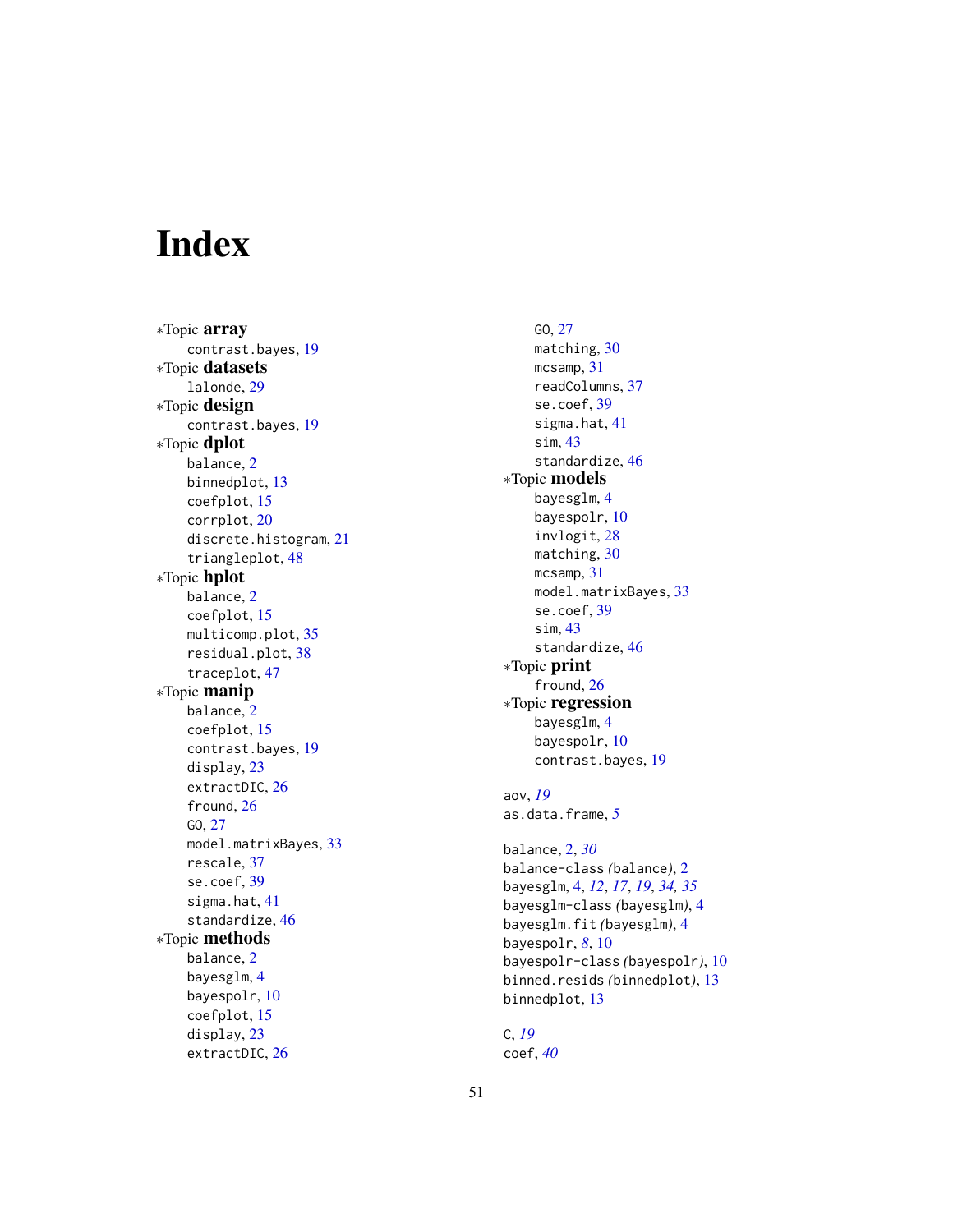```
coef.sim (sim), 43
coefplot, 15, 36
coefplot,bugs-method (coefplot), 15
coefplot,glm-method (coefplot), 15
coefplot,lm-method (coefplot), 15
coefplot,numeric-method (coefplot), 15
coefplot,polr-method (coefplot), 15
coefplot.default (coefplot), 15
contr.bayes.ordered (contrast.bayes), 19
contr.bayes.unordered (contrast.bayes),
        19
contr.helmert, 19
contr.poly, 19
contr.sum, 19
contr.treatment, 19
contrast.bayes, 19
contrasts, 34
cor, 21
corrplot, 20, 49
```

```
densplot, 48
discrete.hist (discrete.histogram), 21
discrete.histogram, 21
display, 17, 23, 32, 40, 42, 44
display,bayesglm-method (display), 23
display,glm-method (display), 23
display,lm-method (display), 23
display,merMod-method (display), 23
display,polr-method (display), 23
display,svyglm-method (display), 23
```
extractAIC.merMod *(*extractDIC*)*, [26](#page-25-0) extractDIC, [26](#page-25-0)

```
factor, 34
family, 5
fitted.sim.merMod (sim), 43
fixef.sim.merMod (sim), 43
fround, 26
```

```
G (GO), 27
GenMatch, 30
glm, 7, 8, 17, 19, 24, 42, 44
glm.control, 6
GO, 27
go (GO), 27
GO-class (GO), 27
```
invlogit, [28](#page-27-0)

lalonde, [29](#page-28-0) lm, *[17](#page-16-0)*, *[19](#page-18-0)*, *[24](#page-23-0)*, *[42](#page-41-0)*, *[44](#page-43-0)* lmer, *[24](#page-23-0)*, *[31,](#page-30-0) [32](#page-31-0)*, *[42](#page-41-0)*, *[44](#page-43-0)* logit *(*invlogit*)*, [28](#page-27-0)

matching, *[4](#page-3-0)*, *[30](#page-29-0)*, [30](#page-29-0) mcmcsamp, *[32](#page-31-0)* mcplot *(*multicomp.plot*)*, [35](#page-34-0) mcsamp, [31](#page-30-0) mcsamp,merMod-method *(mcsamp)*, [31](#page-30-0) mcsamp.default *(*mcsamp*)*, [31](#page-30-0) model.extract, *[35](#page-34-0)* model.frame, *[34,](#page-33-0) [35](#page-34-0)* model.matrixBayes, [33](#page-32-0) model.offset, *[6](#page-5-0)* multicomp.plot, [35](#page-34-0)

na.exclude, *[5](#page-4-0)* na.fail, *[5](#page-4-0)* na.omit, *[5](#page-4-0)*

```
offset, 6
options, 5
```

```
par, 4, 14, 16, 17, 21, 49
pfround (fround), 26
plot, 14, 17
plot.balance (balance), 2
plot.mcmc, 48
polr, 11, 12, 24
predict.bayesglm (bayesglm), 4
print,bayesglm-method (bayesglm), 4
print,bayespolr-method (bayespolr), 10
print.balance (balance), 2
```
ranef.sim.merMod *(*sim*)*, [43](#page-42-0) read.columns *(*readColumns*)*, [37](#page-36-0) readColumns, [37](#page-36-0) rescale, [37,](#page-36-0) *[47](#page-46-0)* residual.plot, [38](#page-37-0) round, *[27](#page-26-0)*

```
se.coef, 39
se.coef,glm-method (se.coef), 39
se.coef,lm-method (se.coef), 39
se.coef,merMod-method (se.coef), 39
se.fixef (se.coef), 39
se.ranef (se.coef), 39
show,bayesglm-method (bayesglm), 4
show,bayespolr-method (bayespolr), 10
```